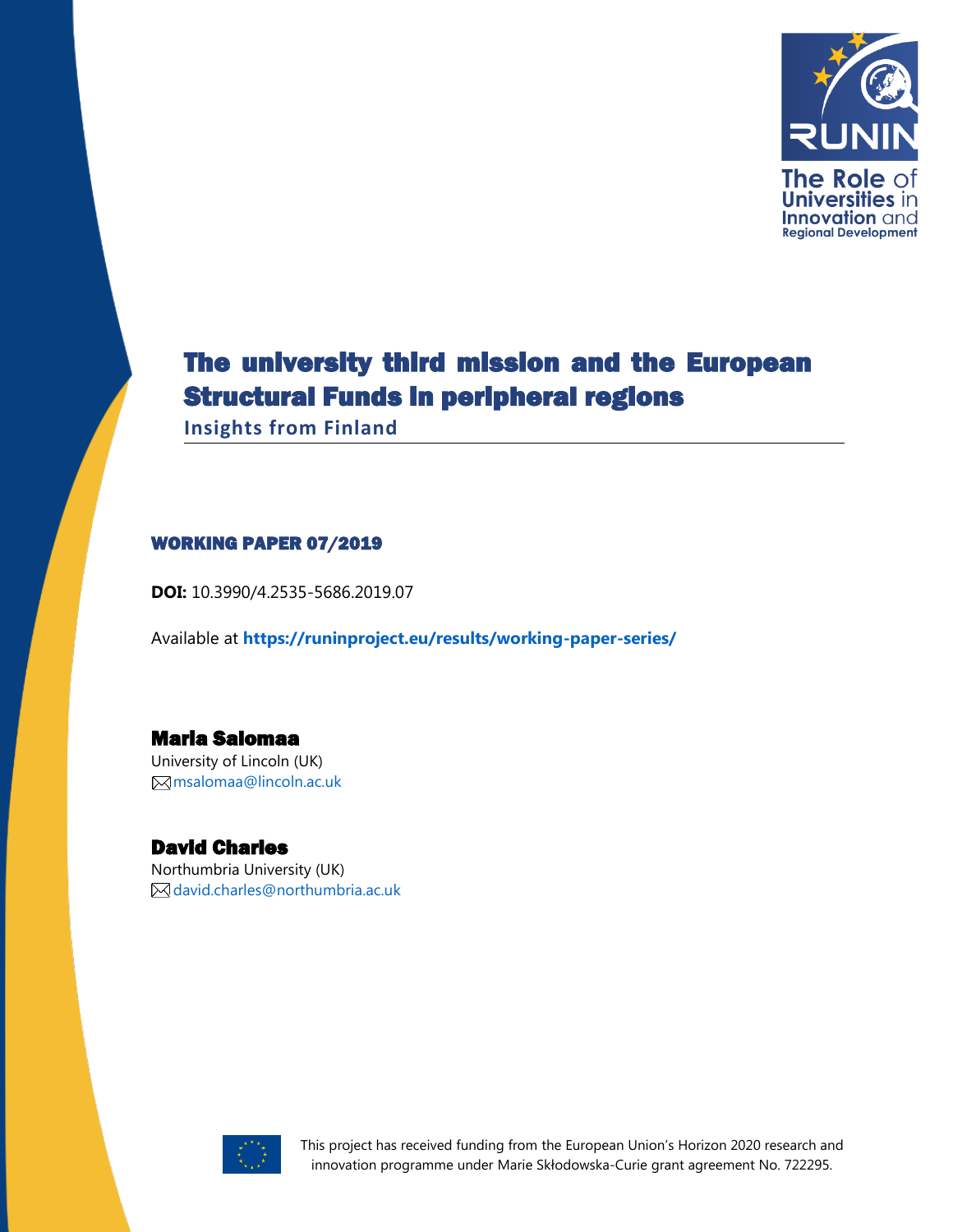### <span id="page-1-0"></span>Abstract

Current EU policies prioritise supporting national and regional R&D activities and innovation systems. In particular, Cohesion Policy transformed into national Structural Funds (SF) Operational Programmes aim to foster local level innovation. At the same time, the discussion on universities' 'third mission' has expanded and the role of universities has become crucial both in regional innovation strategy formulation and implementation of these strategies, which partly guide the access to local SF funding. However, binding the third mission to interaction with regional industry and fostering regional entrepreneurship and economic growth is not uncomplicated. This is also the case with university-led SF projects, though they can enable matching research better with local priorities. Through a case study of the University Consortium of Pori, a multi-disciplinary higher education network located in a peripheral region of Satakunta in Western Finland, this paper investigates how entrepreneurial universities can manage and deliver their third mission through Structural Funds programmes in a rural region. The tentative findings reveal individual researchers' strong commitment to regional engagement, but the implementation of SF projects remains challenging for Finnish universities because of institutional issues, higher education policies focusing on traditional academic outputs and the strict guidelines of SF funding. Only strategically planned university-led SF projects can generate synergies between teaching, research and engagement activities, which is not easily achieved without a strong engagement of the university management. As the SF programmes are heavily dependent on the regional context, further comparative studies on university-led SF projects could provide more insights on the ways the third mission activities can be delivered and managed more efficiently.

**Keywords:** Structural Funds, entrepreneurial university, third mission, regional development, University Consortia

**JEL:** R58; I23; O31

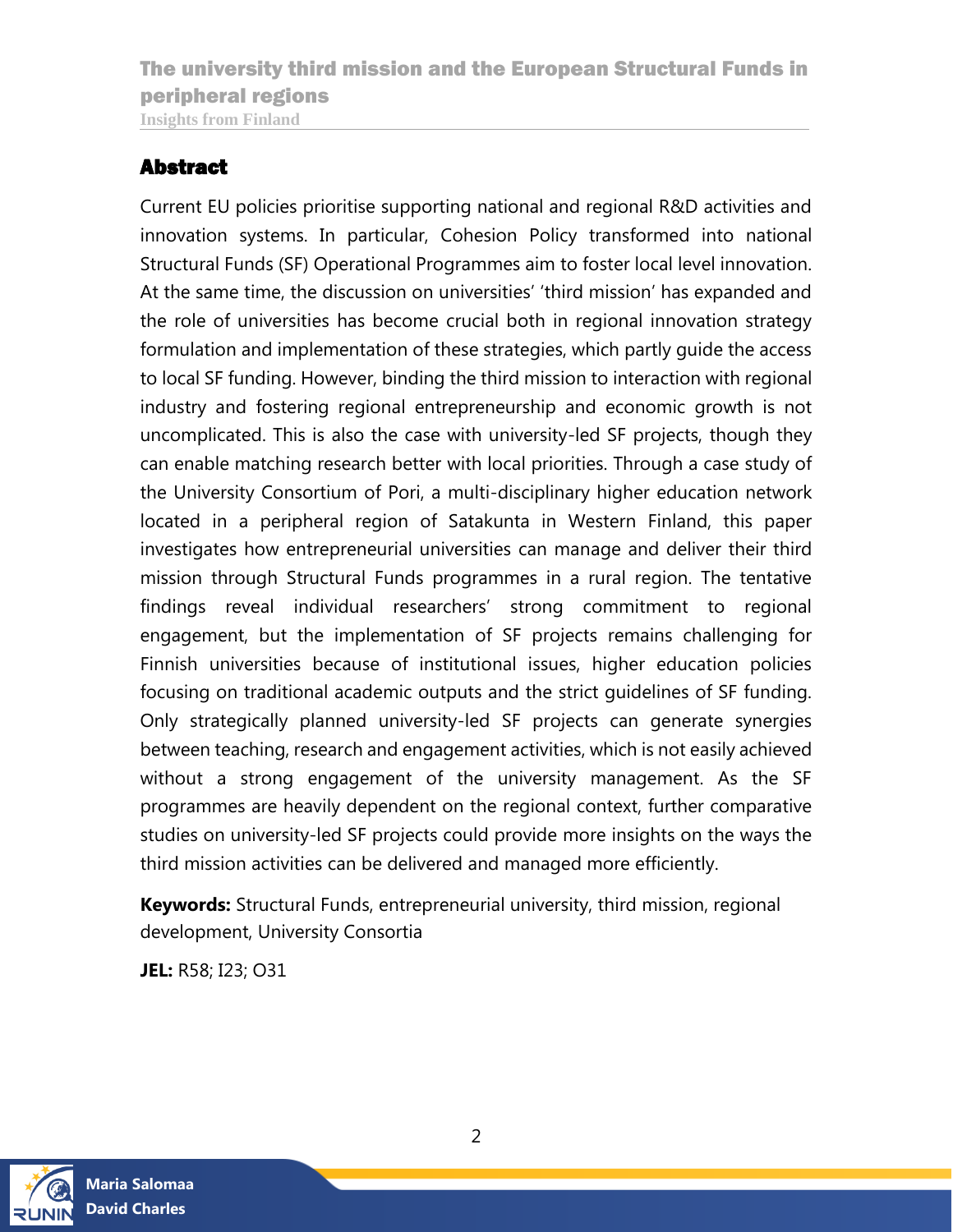## The university third mission and the European Structural Funds in peripheral regions

**Insights from Finland**

## **Contents**

| 1. |                                                                                   |                                                                            |  |  |  |  |
|----|-----------------------------------------------------------------------------------|----------------------------------------------------------------------------|--|--|--|--|
| 2. |                                                                                   |                                                                            |  |  |  |  |
|    | 2.1.                                                                              |                                                                            |  |  |  |  |
|    | 2.2.                                                                              |                                                                            |  |  |  |  |
|    | 2.3.                                                                              | Universities engagement with Structural Funds: current challenges11        |  |  |  |  |
| 3. |                                                                                   |                                                                            |  |  |  |  |
|    |                                                                                   |                                                                            |  |  |  |  |
|    |                                                                                   |                                                                            |  |  |  |  |
| 4. |                                                                                   |                                                                            |  |  |  |  |
|    | 4.1.                                                                              |                                                                            |  |  |  |  |
|    | 4.2.                                                                              |                                                                            |  |  |  |  |
|    | 4.3.                                                                              |                                                                            |  |  |  |  |
|    | 4.4.                                                                              |                                                                            |  |  |  |  |
| 5. |                                                                                   |                                                                            |  |  |  |  |
|    | 5.1.                                                                              |                                                                            |  |  |  |  |
|    | 5.2.                                                                              | Managing of regional engagement activities in entrepreneurial universities |  |  |  |  |
| 6. | Conclusion: Academic core and regional development - Managing universities' third |                                                                            |  |  |  |  |
|    |                                                                                   |                                                                            |  |  |  |  |

## Tables

| Table 2. The impact of current challenges in university-led SF projects in the case of UC- |  |
|--------------------------------------------------------------------------------------------|--|
|                                                                                            |  |

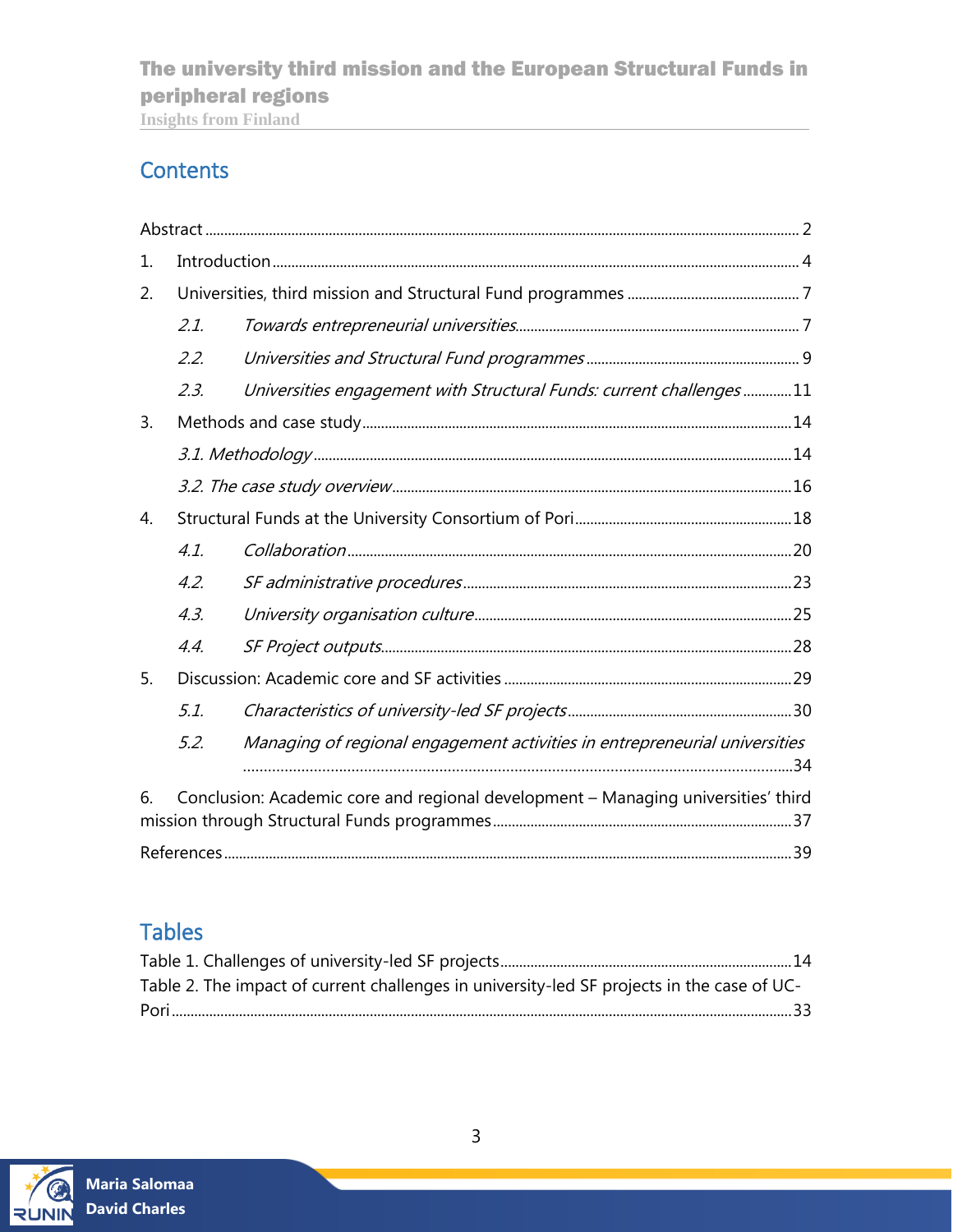### <span id="page-3-0"></span>1. Introduction

Current EU policies place an increasingly important role in supporting national and regional R&D activities and innovation systems (European Commission, 2010). One of the EU's key instruments, Cohesion Policy implemented through national Structural Funds (SF) Operational Programmes, aims to support local level innovation to reduce economic and social disparities (EU 1301/2013). This is currently implemented through the smart specialisation concept, which drives more place-based EU policies (McCann & Ortega-Argilés, 2015). The role of universities has become crucial both in regional innovation strategy formulation, especially in RIS3<sup>1</sup> processes identifying the regional priorities (e.g. Foray *et al.*, 2009), but also in implementation of the strategies (Santos & Caseiro, 2015). These strategies guide the access to local European Regional Development Fund (ERDF) and European Social Fund (ESF) programmes, which can facilitate matching universities' research more closely with regional needs (Fonseca & Salomaa, 2019).

Universities are increasingly recognised as important actors in regional development (Charles et al., 2014) and a 'third mission' focused on engagement and external services has been acknowledged as an addition to the traditional core functions of teaching and research (Chatterton & Goddard, 2000; Jongbloed et al., 2008). Policymakers expect universities to facilitate entrepreneurship and technology transfer, binding the third mission to interaction with regional industry and society (Arbo & Benneworth, 2007; Roper & Hirth, 2005; Zomer & Benneworth, 2012), but this role of fostering regional entrepreneurship and economic growth may be challenging for universities (Gibb & Hannon, 2006). Overall, the discussion



l

<sup>&</sup>lt;sup>1</sup> Research and Innovation Strategy for Smart Specialisation.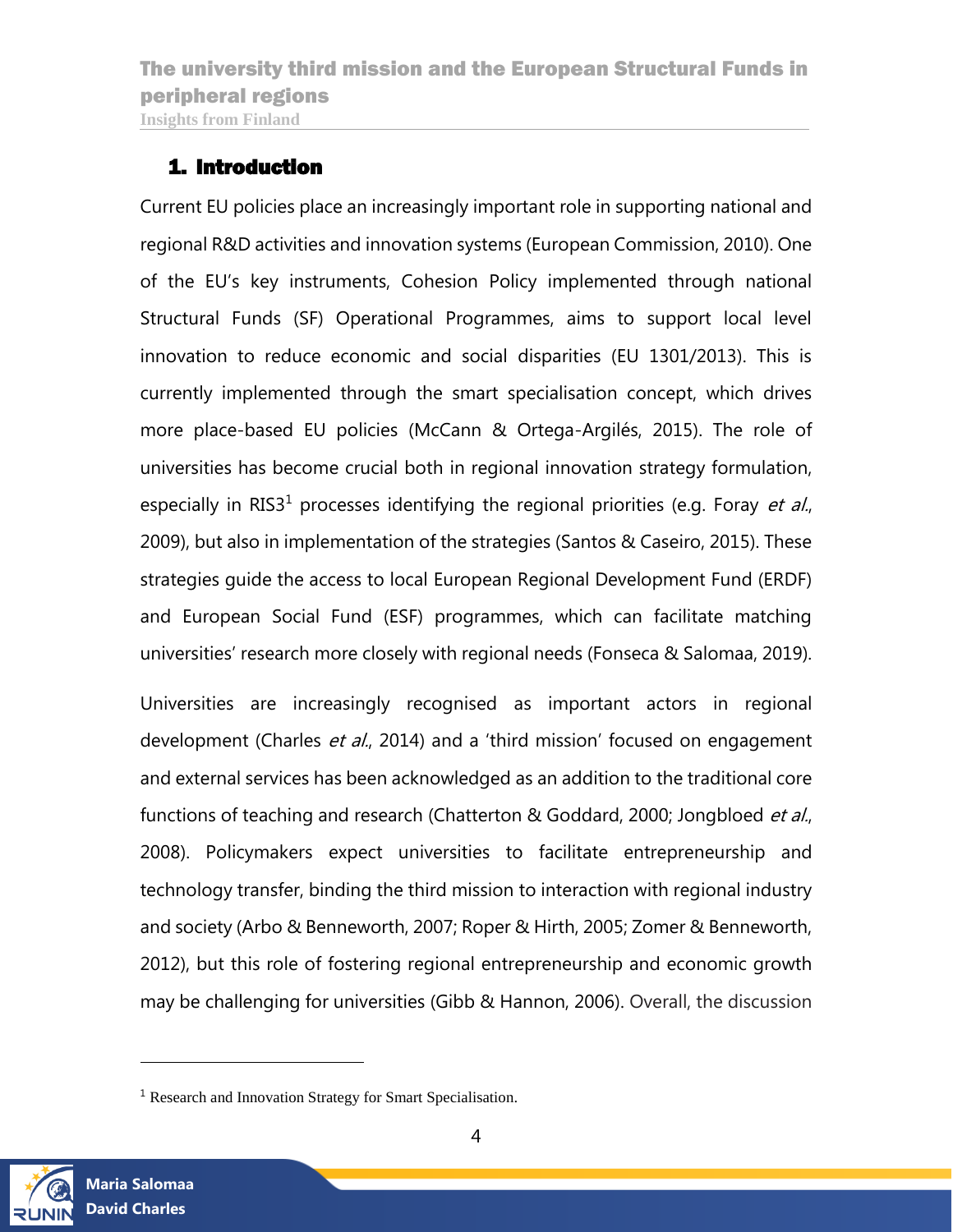has been widely dominated by the concept of the 'entrepreneurial university' (Clark, 1998; 2004; Vorley & Nelles 2009), which is strongly linked with universities' enhanced engagement role. The entrepreneurial university has been described as an organisation that embeds economic and social development more closely into research, education and technology transfer activities so that all three academic missions support one another (Etzkowitz & Kloften, 2005; Etzkowitz, 2013). In practise, the volume of expected entrepreneurial spillovers from academia has not been realistic in recent policy frameworks, even more so in peripheral regions with a limited innovation capacity. In such regions, it has been suggested that the focus of innovation policies should be on supporting the absorptive capacity of local SMEs and promoting networking and knowledge exchange (Brown, 2016), which resonates well with ERDF funding priorities for the programme period  $2014-2020^2$ .

However, universities seeking to become entrepreneurial should acknowledge that their regional contexts steer the way they can implement third stream activities (Salomaa, 2019), and identify how the third mission can be delivered on a micro scale instead of using the concept merely in 'promotional terms' (Lebeau & Cochrane, 2015). SF programmes can support universities to deliver engagement activities, especially in less-developed regions: previous case studies show that they have contributed to creating the foundations of regional systems of innovation as well as having reinforced universities' regional engagement (Charles & Michie, 2013). Universities are also among the key beneficiaries of these funds (e.g. Spilanis et al., 2016). In Finland, so far universities are the lead beneficiaries of 519 ESF and ERDF projects with ca. 140M EUR of granted SF funding in programme



 $\overline{a}$ 

 $2 \text{ https://ec.europa.eu/regional-policy/en/policy/how/ priorities/}, 1 \text{st Aug } 2019.$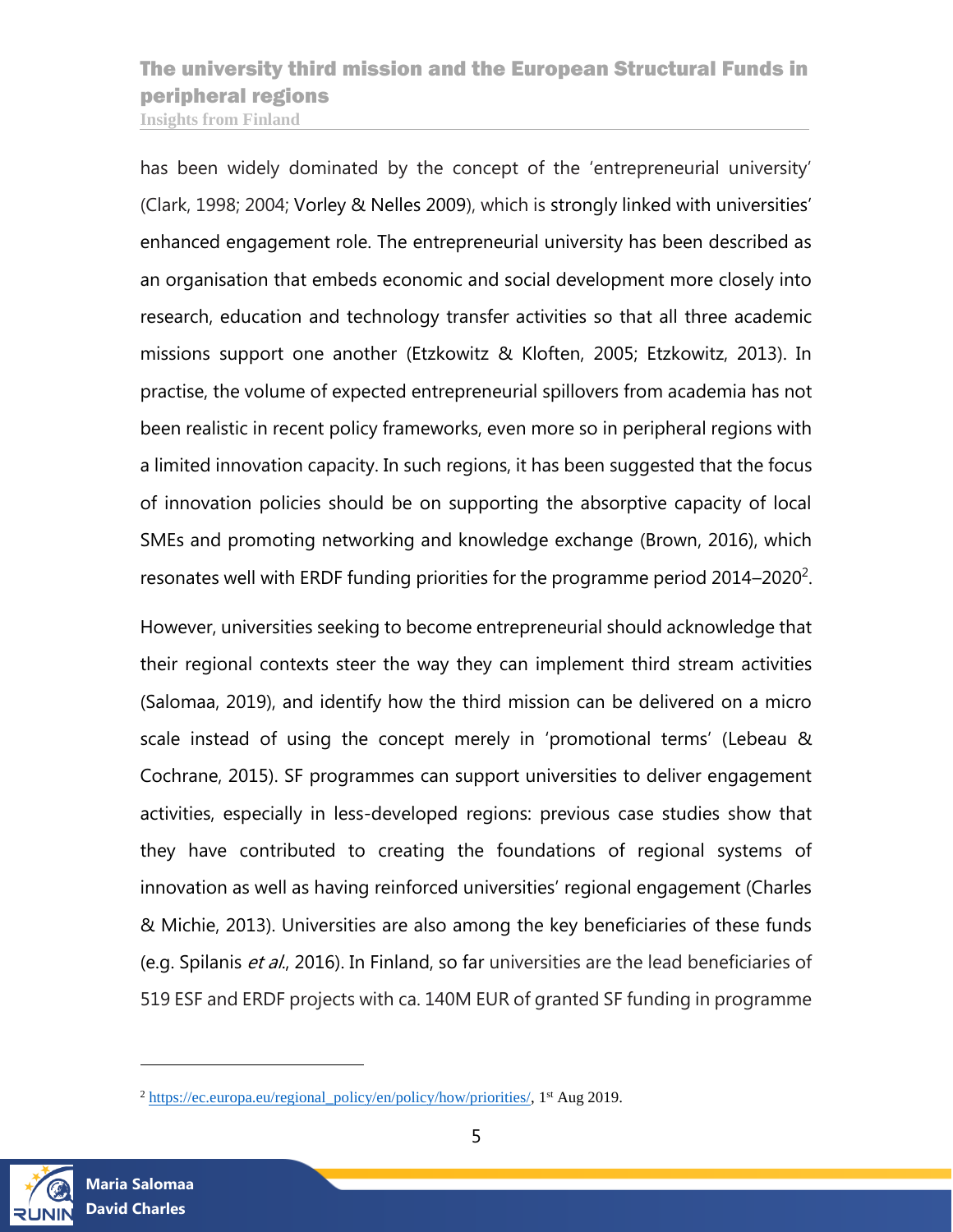period 2014–2020.<sup>3</sup> Taking part or leading Structural Funds projects may be a concrete way to engage with regional development and initiate entrepreneurial activities beyond spinoffs and other research spillovers.

In Finland, the enhanced regional role of universities is emphasised in higher education policies: the third mission has become more closely linked with regional development, which has resulted in the establishment of university consortia to foster the economic growth in locations lacking universities, and to coordinate and improve universities' collaboration building on local strengths (MoEC<sup>4</sup>, 2015; FINHEEC,<sup>5</sup> 2013). Since 2004, six university consortia have been established in more peripheral areas of Finland. In other countries, peripheral university campuses struggle to respond to the expectations of regional partners compared with the experiences of full-range universities (Charles, 2016), but the unique organisational structure of the Finnish university consortia, which combines different disciplines and the expertise of several home universities, may overcome this issue.

Through a case study of the University Consortium of Pori (UC-Pori), a multidisciplinary higher education network of four Finnish universities, this paper investigates how entrepreneurial universities can manage and deliver their third mission through Structural Funds programmes by examining the specific characteristics of university-led SF activities. A qualitative analysis of the UC-Pori's engagement with SF programmes identifies how universities can respond to regional needs while linking the projects to teaching and research, and how the management of these activities could be enhanced. First, the entrepreneurial



l

<sup>&</sup>lt;sup>3</sup> Structural Funds Information Service, [https://www.eura2014.fi/rrtiepa/index.php?lang=en,](https://www.eura2014.fi/rrtiepa/index.php?lang=en) 2<sup>nd</sup> Aug 2019.

<sup>4</sup> The Ministry of Education and Culture.

<sup>5</sup> The Finnish Higher Education Evaluation Council.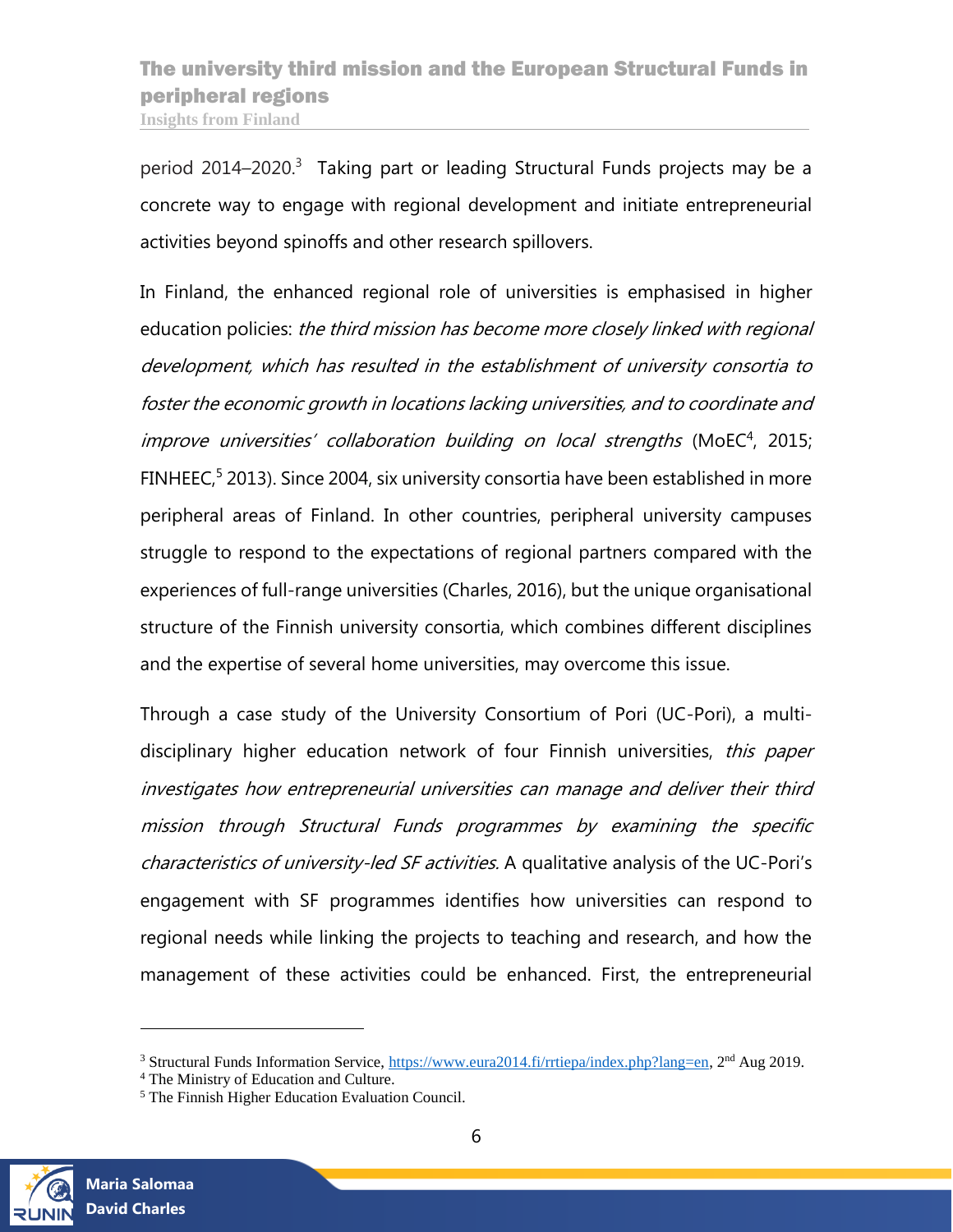university literature is reviewed in relation to how universities engage with SF, particularly paying attention to the current challenges. Then the case of UC-Pori is introduced and their use of SF funding analysed in order to identify how these activities are or are not aligned with the core missions. Finally, based on the key findings from UC-Pori, the characteristics of university-led SF projects are identified and the overall management of third mission activities further discussed.

#### <span id="page-6-0"></span>2. Universities, third mission and Structural Fund programmes

#### <span id="page-6-1"></span>*2.1. Towards entrepreneurial universities*

The development of the concept of the entrepreneurial university (Clark, 1998) emerged in parallel with policymakers' increasingly high expectations of universities' contributions to regional development (Arbo & Benneworth, 2007; Breznitz & Feldman, 2012). University organisations have become portrayed as highly flexible, integrated and strategic actors (Uyarra, 2010), though in reality, universities can respond to the regional needs only up to a certain level, especially when operating in a traditional academic infrastructure (Clark, 1998). Whilst policymakers' expectations for universities to meet regional needs and embed a range of new tasks to their core missions may be unrealistic (Uyarra, 2010), the universities' 'third' engagement role has grown to be widely acknowledged and formalised particularly in regional policies and R&D funding incentives (Vorley & Nelles, 2009; Nelles & Vorley, 2010). As a result, universities have become more connected to regional partners through various engagement mechanisms (Uyarra, 2010), but also via relationships with non-academic collaborators (Agrawal, 2001).

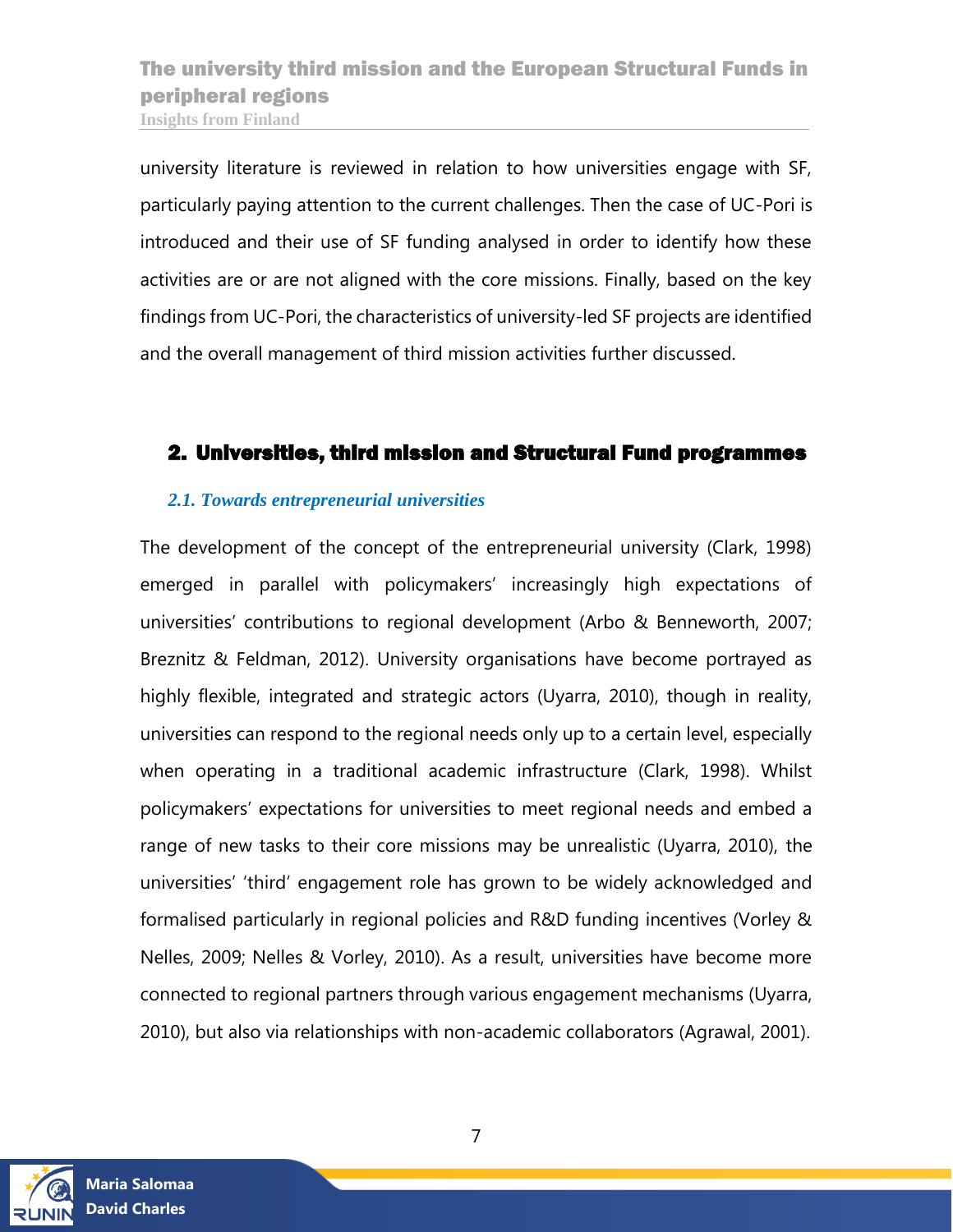Universities have embedded a regional focus more strongly in their missions (Charles et al., 2014), but it remains challenging to combine the third mission with the two other core functions in universities' internal mechanisms (Chatterton & Goddard, 2000). This push towards third stream activities has broadened the scope of universities from teaching and research activities and made them 'organizational umbrellas' for different tasks from scholarship to entrepreneurial activities. (Stensaker & Benner, 2013). Ideally, an "entrepreneurial university" is something that has a capability to embed both economic and social development into the core functions so that each academic mission enhances one another (Etzkowitz, 2013). All this emphasises the importance of institutional strategies addressing the different disciplinary, institutional and individual academics' characteristics (Pinheiro et al., 2015).

National policies have a major role in creating the context and conditions that enable universities to transform strategically towards entrepreneurial organisations (Stensaker & Benner, 2013) and define the conditions of funding for universities' regional engagement activities (Trippl et al., 2015). However, universities should be cautious in their responses to regional needs; for example, a broadened curriculum and pragmatically developed research portfolio to match with local knowledge interests might steer organisational behaviour towards opportunism rather than intentionally entrepreneurial strategies (Stensaker & Benner, 2013). In the Finnish HE policies, the third mission may include a number of different activities, which demand strategic planning and management, such as exploitation of research results outside of the academic community, contributing to innovation processes and establishing start-ups, graduates entering the job market, Open University education and providing complementary training, collaboration with local

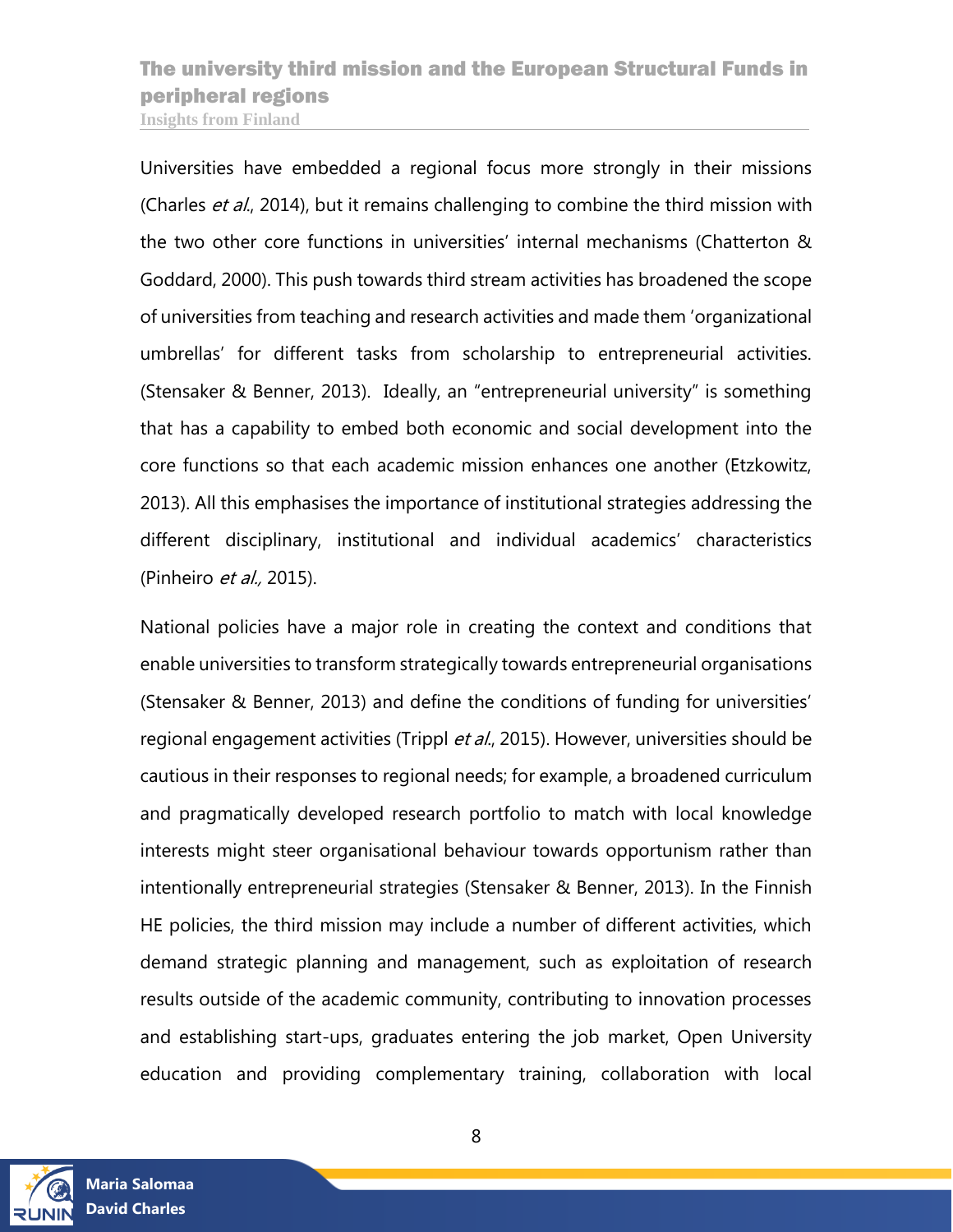stakeholders, participation to public discussion, but also being part of a university consortium to deliver these activities in smaller towns (FINHEEC, 2013).

#### <span id="page-8-0"></span>*2.2. Universities and Structural Fund programmes*

The European Structural Funds have evolved considerably from their origin as a form of resource transfer for economic infrastructure. Since the 1990s the dominance of the knowledge economy concept in EU policies, and an emphasis on supporting economic competitiveness though innovation and knowledge, has led to a general shift in EU programmes towards multi-sectoral and multi-disciplinary collaboration to address grand societal challenges that go beyond merely fostering economic growth (Benneworth & Cunha, 2015). The SF have therefore become a key policy instrument to support local level innovation and economic growth through multi-level collaboration. They are implemented through Operational Programmes, which among other aims, seek to increase regional collaboration between higher education, businesses and other local stakeholders.<sup>6</sup> Hence, the SF funding may also play a significant role in universities' transformation towards the entrepreneurial university. A diversified funding base increases institutional autonomy (Gibb & Hannon, 2006; Armbruster, 2008), though monetary incentives alone are not sufficient for promoting university-industry collaboration (D'Este & Perkmann, 2011). Therefore, it is important to evaluate the outcomes and impact of university-led SF projects in-depth: do they contribute to core missions or are they considered as mere 'add-ons'? What kind of regional benefits can be generated?



l

<sup>&</sup>lt;sup>6</sup> See Sustainable growth and jobs 2014 - 2020 - Finland's structural funds programme, [https://www.rakennerahastot.fi/documents/10179/43217/Ohjelma-asiakirja+valmis.pdf/,](https://www.rakennerahastot.fi/documents/10179/43217/Ohjelma-asiakirja+valmis.pdf/) accessed 30<sup>th</sup> of August 2017.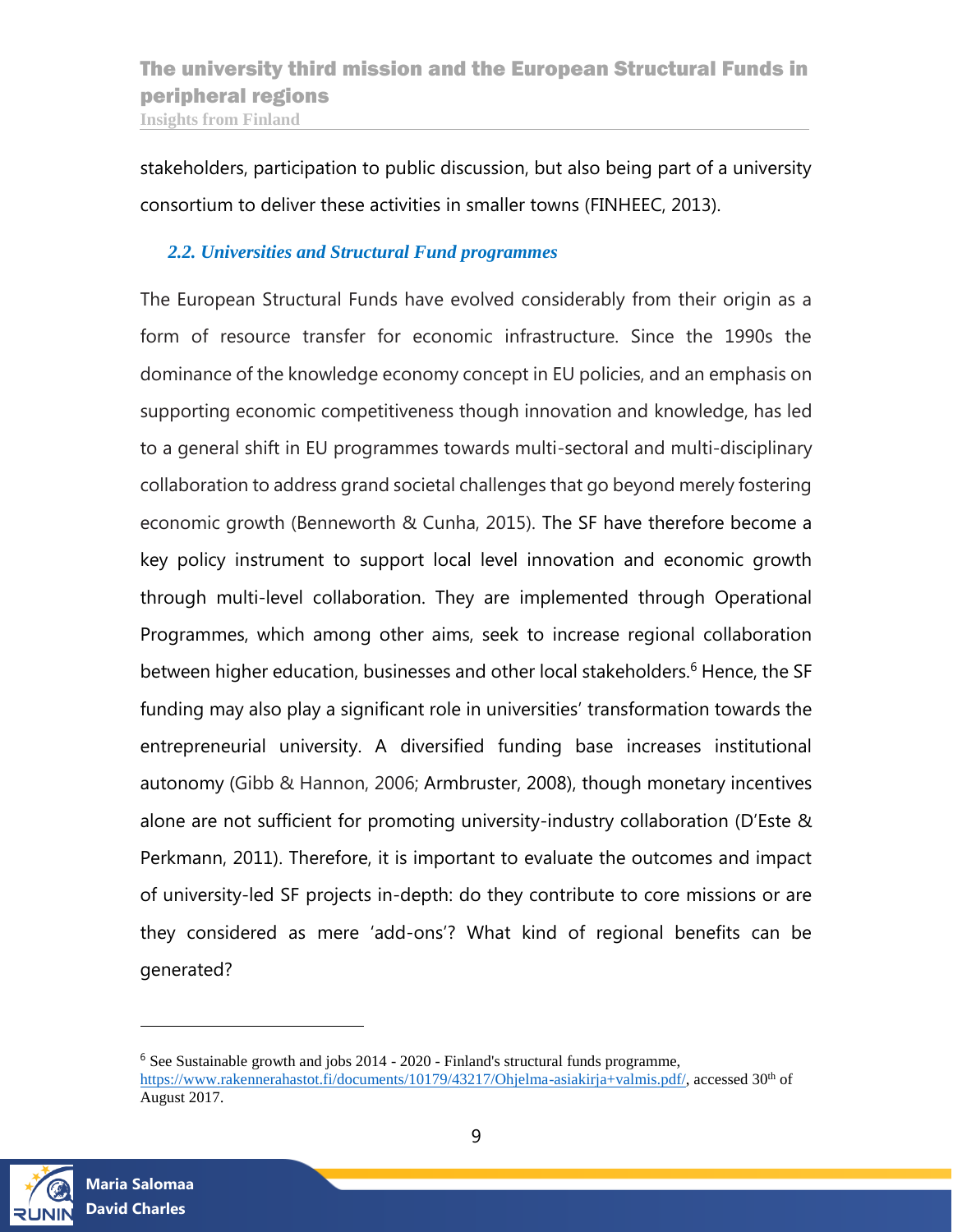The Operational Programmes are nationally differentiated and very dependent on regional circumstances (Bachtler & Wren, 2007), thus the existing studies of their operation and impact remain heavily rooted in specific territorial contexts. In general, SF activities have not been studied much from the beneficiaries' point of view, though also beneficiary objectives vary enormously; public actors receiving SF funds are more interested with projects having an immediate effect to demonstrate their efficiency whereas private entities use SF funding for financing start ups or enhancing their operational capacity (Spilanis et al., 2015). However, a few lessons can be learned from previous studies. In Latvia, SF projects have contributed to achieving core academic results, such as PhD degrees and publications (Muizniece & Peiseniece, 2012), whereas a case study of North England reveals that SF programmes have brought together industry and university representatives, especially in university-based projects focused on engagement and building a culture of collaboration. A strong university sector in regions with little R&D infrastructure can initiate industry-focused innovation support services with SF project funding, especially aimed at SMEs. (Charles & Michie, 2013.)

The implementation of the SF projects demands both strategic and financial planning, but also knowledge of the national guidelines of the Operational Programmes. In Latvia, most of the university-led projects are non-commercial, because such projects can realise a higher funding rate compared to SF projects aimed at commercial activity (Muizniece & Peiseniece, 2012). This is an interesting observation when thinking of the narrow gap between universities' entrepreneurial and opportunistic organisational behaviour (e.g. Stensaker & Benner, 2013) – even if the participation in SF projects is considered to be an entrepreneurial activity, the choice to go for non-commercial projects may demonstrate a lack of

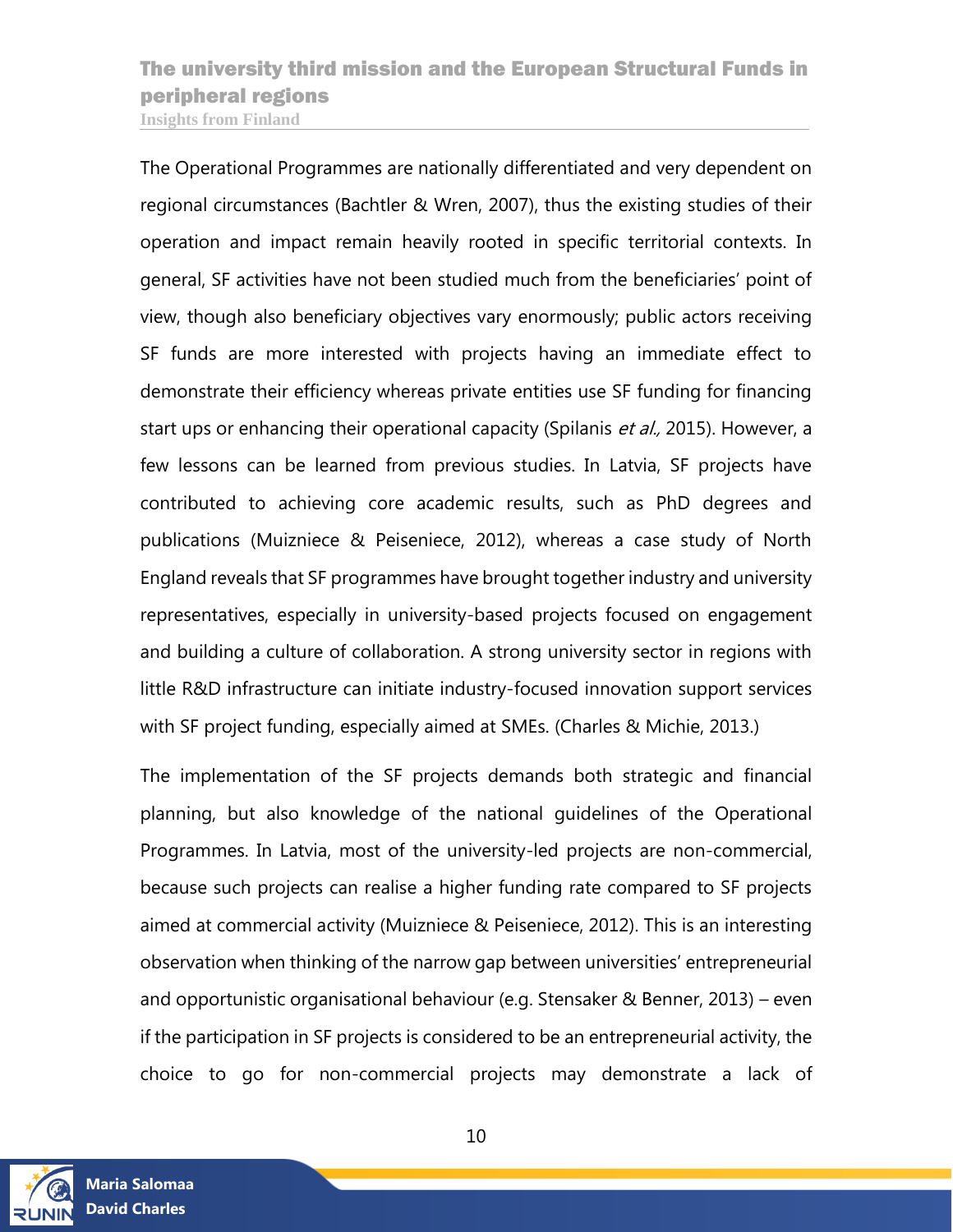organisational (financial) commitment or unwillingness to collaborate with nonacademic partners, both of which may hinder universities' contribution to regional R&D activities.

#### <span id="page-10-0"></span>*2.3. Universities engagement with Structural Funds: current challenges*

Previous studies have disclosed a number of challenges hindering universities from taking part in Structural Funds projects. These somewhat overlapping constraints are linked to the nature of the SF programmes themselves, the outcomes of the implemented projects, difficulties in establishing successful collaboration and internal issues related to university organisations. SF programmes operate through a partnership framework and often require some degree of collaboration to ensure university activities contribute to economic development. As regional programmes, funded projects are restricted to regional boundaries. This can make collaboration difficult where desired partners are in other regions and can even led to undesirable competition between regional actors (FINHEEC, 2013). As the Latvian case study reveals, it can also be difficult to engage with local businesses in the framework of SF projects (Muizniece & Peiseniece, 2012), which is a general problem for universities based in more peripheral regions lacking other knowledge institutions and potential business partners (Charles, 2016).

Universities have also a number of internal barriers that hinders their participation in SF activities. On a very practical level, the timetable demands of teaching restrict the scale and timing of such 'extra' work (FINHEEC, 2013), but also the increasing pressure to prioritise institutional success over wider public benefits can create tensions (Benneworth & Cunha, 2015): unless engagement activities are linked to a broader institutional change, these activities will remain peripheral (Benneworth and Sanderson, 2009). Therefore, SF projects can be considered as a distraction

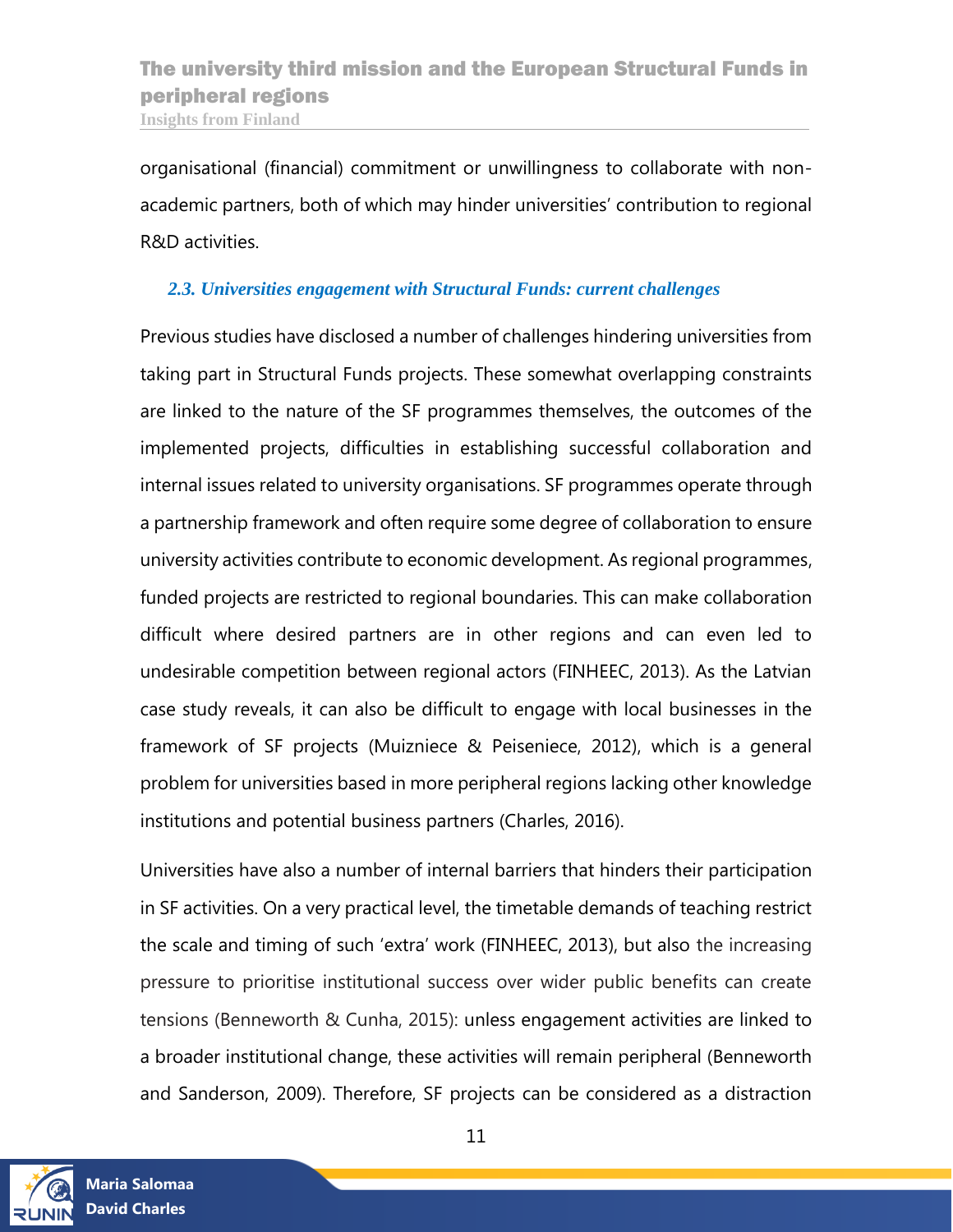unless strongly aligned with teaching and research. In the case of Finnish university consortia, their regional role has become somewhat less emphasised because of their home universities' strategic focus steers the consortia towards traditional academic outputs (FINHEEC, 2013). This indicates that linking SF projects – or other engagement activities – strategically to universities' traditional core functions is not straightforward. Another challenge for Finnish universities is the state's core funding model (MoEC, 2017) that favours traditional academic outcomes (FINHEEC, 2013). This may reduce the motivation to carry out third stream activities even though universities' societal role has been formally acknowledged (e.g. Universities Act 558/2009). Thus, universities have funded their regional development activities with supplementary funds from the municipalities, regions and SF programmes (MoEC, 2015). In particular, the university consortia regard SF programmes as an important funding instrument for regional development (FINHEEC, 2013), though they cannot directly fund basic research.

The administrative burden of SF has made the programmes less appealing. According to evaluations of previous programme periods, some operational programmes have ended up suffering from low demand because of the bureaucracy (Bachtler & Wishlade, 2004). Also, universities consider the SF funding instruments to be very bureaucratic and a high-risk form of funding (Spilanis et al., 2016; FINHEEC, 2013). The complexity of administration hinders using SF effectively to promote competitiveness and more innovative initiatives have been funded from national sources (Bachtler & Wishlade, 2004). Despite the large number of evaluation activities, the overall impact of SF on sustainable economic growth and convergence of lagging regions remains questionable and difficult to assess (Percoco, 2017), which is partly due to these administrative constraints (Rodriguez-



12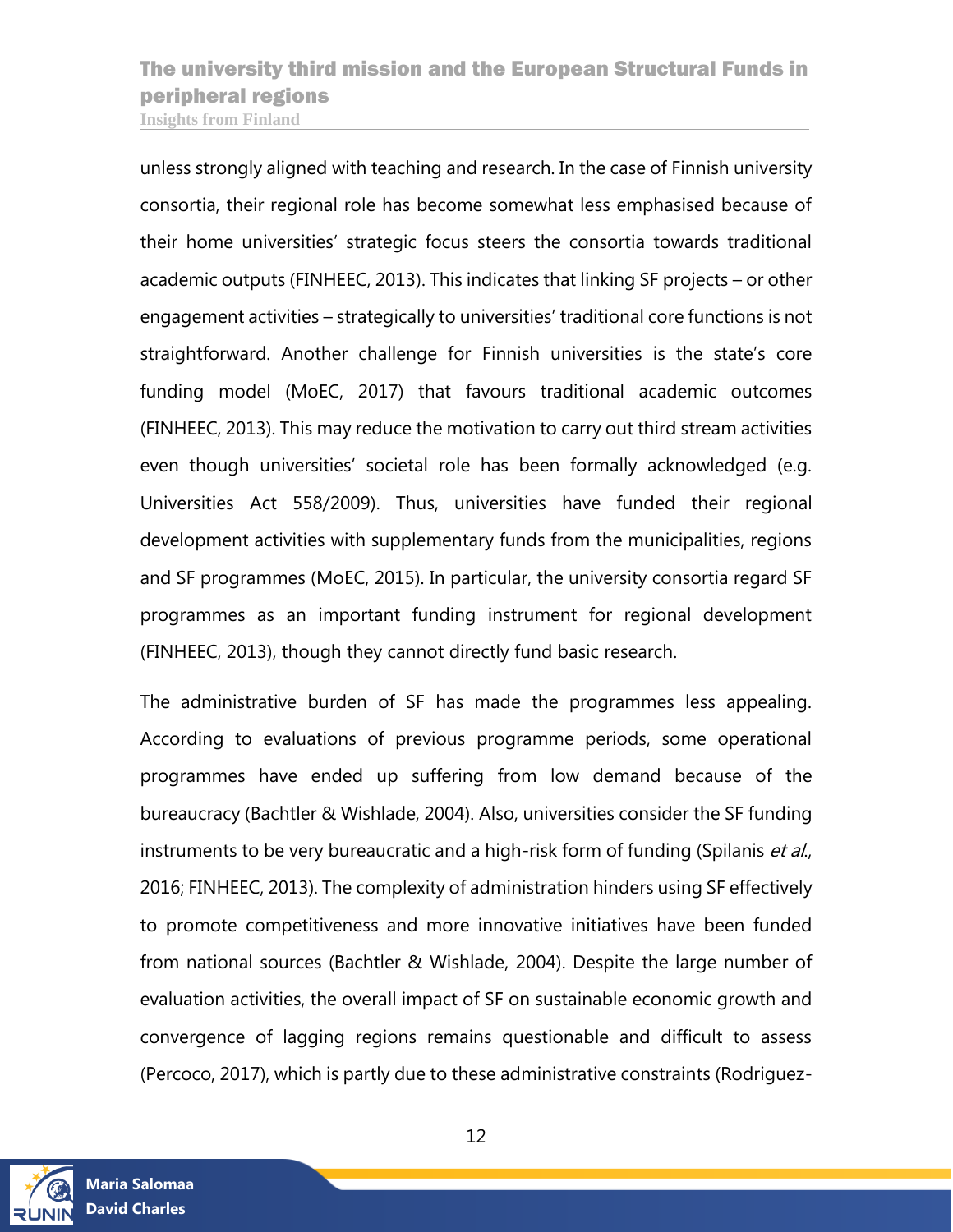Pose & Fratesi, 2003), but also due to an insufficient tailoring of the territorial approach for different areas (Gagliardi & Percoco, 2017), e.g. rural regions. Also, a strong regional and organisational coordination is essential in ensuring that beneficiaries are not implementing identical or analogous SF activities (Muizniece & Peiseniece, 2012). Participation in Structural Funds programmes diversifies universities funding base, but they are considered 'risky' as they require some percentage of the match funding from the beneficiaries themselves, and the payment of the grant is linked to a successful implementation of the project. Finnish universities have indeed had problems with the high match-funding rates, which again make the SF funding less attractive (FINHEEC, 2013).

Finally, there are challenges in terms of the kinds of outputs and outcomes needed from SF projects. There is a tendency for SF projects to set unrealistic goals for outputs, sometimes just to ensure funding, resulting in over-claimed number of firms assisted and jobs created (Charles & Michie, 2013), though the outputs of university-led SF projects can vary enormously. In Latvia, the SF have been significant in developing the university's research capacity and contributed to R&D activities in the absence of other available external funding streams, but obtaining commercial outcomes, such as licensed patents and commercialisation of research, have been less successful. (Muizniece & Peiseniece, 2012.) However, SF projects have facilitated entrepreneurial engagement activities within universities (e.g. Charles & Michie, 2013), which can be beneficial especially in peripheral regions. Such projects can also facilitate achieving regional policy objectives – in rural regions namely increasing the absorptive capacity of local SMEs and promoting networking and knowledge exchange (Brown, 2016.)

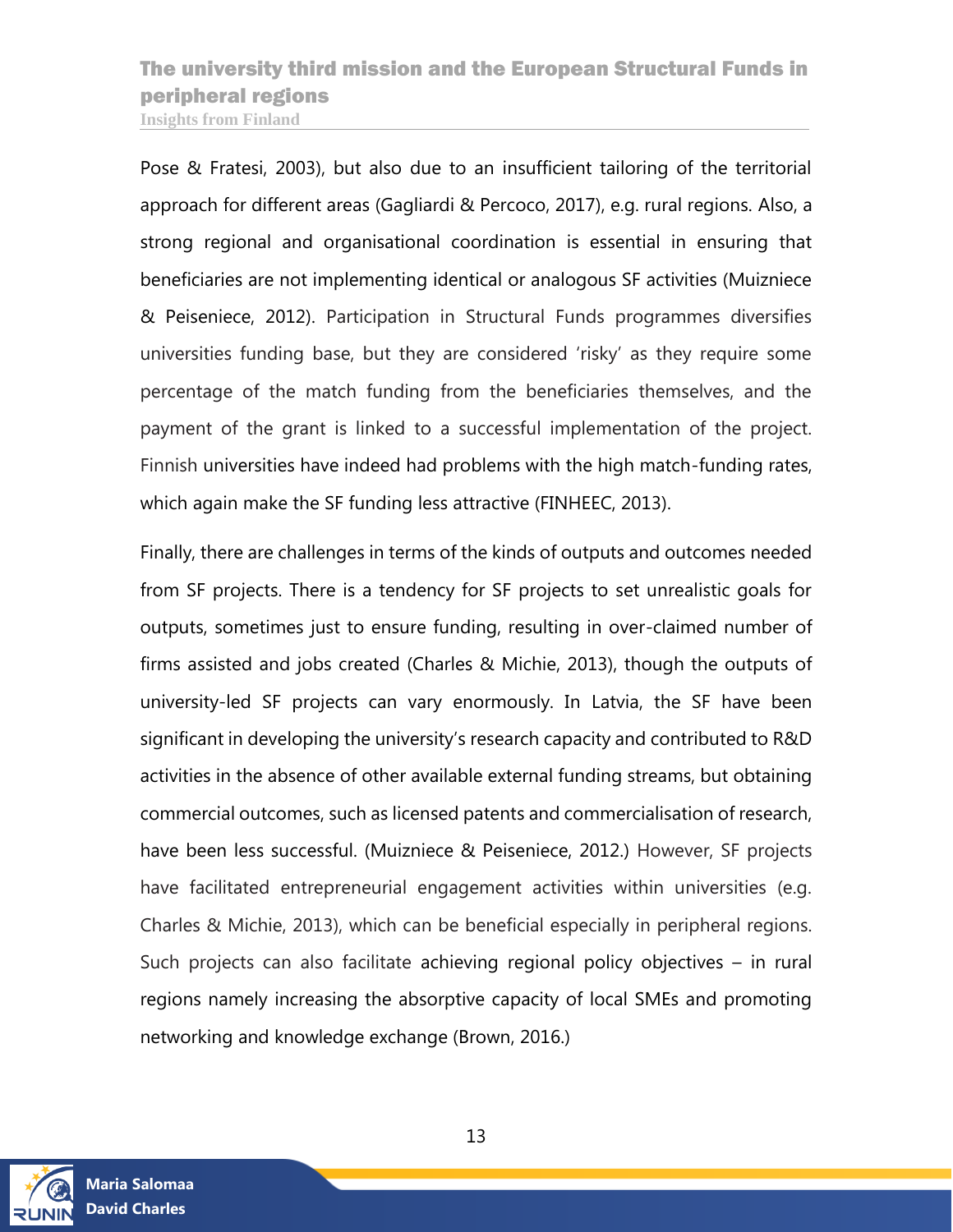These challenges are summarised in *Table 1* in four groups, which form the basis of analysing the specific characteristics of university-led SF activities in the case of UC-Pori. The aim is to reveal how universities in rural regions can respond to local needs while linking the SF project activities to teaching and research.

| <b>Challenge</b>                  | Impact                                                            |  |
|-----------------------------------|-------------------------------------------------------------------|--|
| Collaboration                     | Create non-desirable competition<br>Lack of regional coordination |  |
|                                   | Lack of business partners (peripheral regions)                    |  |
|                                   | High bureaucracy                                                  |  |
|                                   | High risk form of funding                                         |  |
| SF administrative procedures      | High match-funding rates                                          |  |
|                                   | Difficulties in cross-regional collaboration                      |  |
|                                   | Embedding projects to academic core complicated                   |  |
|                                   | Lack of financial resources for match-funding                     |  |
| University organisational culture | Lack of internal coordination                                     |  |
|                                   | Lack of academic outputs                                          |  |
|                                   |                                                                   |  |
|                                   | Over-estimated outputs                                            |  |
| <b>SF Project outputs</b>         | Lack of academic outputs                                          |  |
|                                   | Low number of commercial results                                  |  |

<span id="page-13-2"></span>*Table 1. Challenges of university-led SF projects*

## <span id="page-13-0"></span>3. Methods and case study

### <span id="page-13-1"></span>*3.1. Methodology*

This is an exploratory study on how universities are able to manage and deliver their regional engagement activities through Structural Funds funded projects: the assumption being that SF programmes support implementation of universities' third mission. However, as discussed in the previous section, there are a number of challenges related to SF funding instruments, university organisations and national

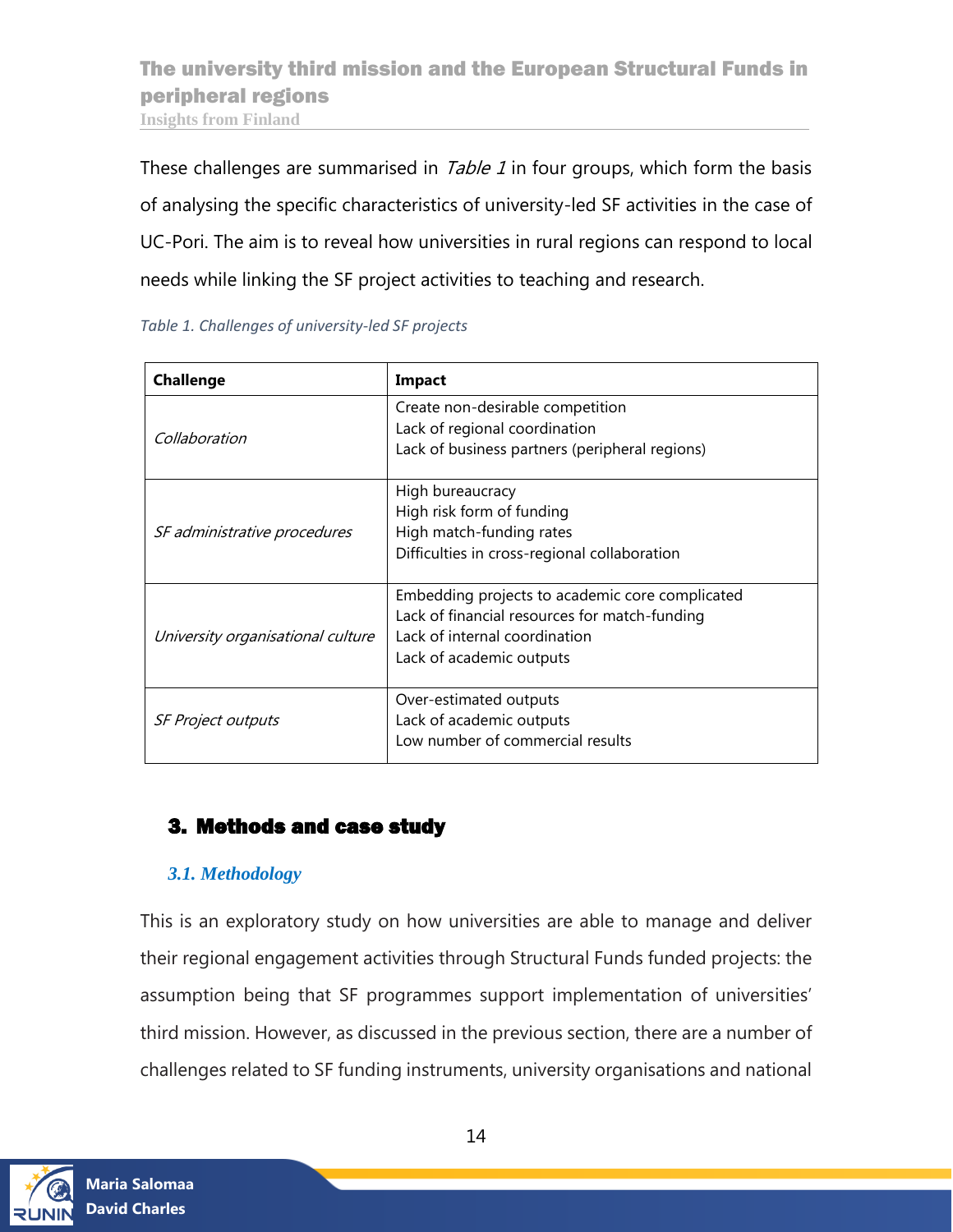higher education policies that hinder participation and reaching maximum benefits of such activities. These issues are examined with a single case study of the University Consortium of Pori (UC-Pori), a Finnish university network consisting of four university organisations located in the Satakunta region. The case study of UC-Pori aims to highlight university consortia's engagement to SF programmes to receive further insights on how the current barriers can be overcome, given especial focus on how the SF projects can be embedded into universities core missions.

Despite the rigorous monitoring and evaluation of SF, there is a need for further programme and project level studies to "gain more insight into the effectiveness of interventions and delivery mechanisms" (Bachtler & Wren 2006, p. 151). Also, university participation in SF projects and its impact is yet largely underresearched. Instead of attempting to assess the 'total' impact of SF programmes, there has been a shift towards studying 'conditioning factors' that may explain the effectiveness of policies. Operational Programme level evaluations have more potential to contribute to national and subnational policy formulation processes (Fratesi & Wishlade, 2017.)

A case study approach was chosen on the basis that it enables the examination of the phenomenon in more depth, and the case selection followed the logic of 'atypical cases' to obtain a richer data set to create a deeper understanding on the phenomenon (Flyvbjerg, 2006). In the Satakunta region more than 30% of the regionally allocated SF funds are granted to higher education (RCS, 2017), and at the time of the interviews, UC-Pori was involved with 19 SF projects generating up to 9.5 million EUR of external funding<sup>1</sup>. In addition to being actively engaged with SF funding, UC-Pori, as all the Finnish University consortia, has a special focus on

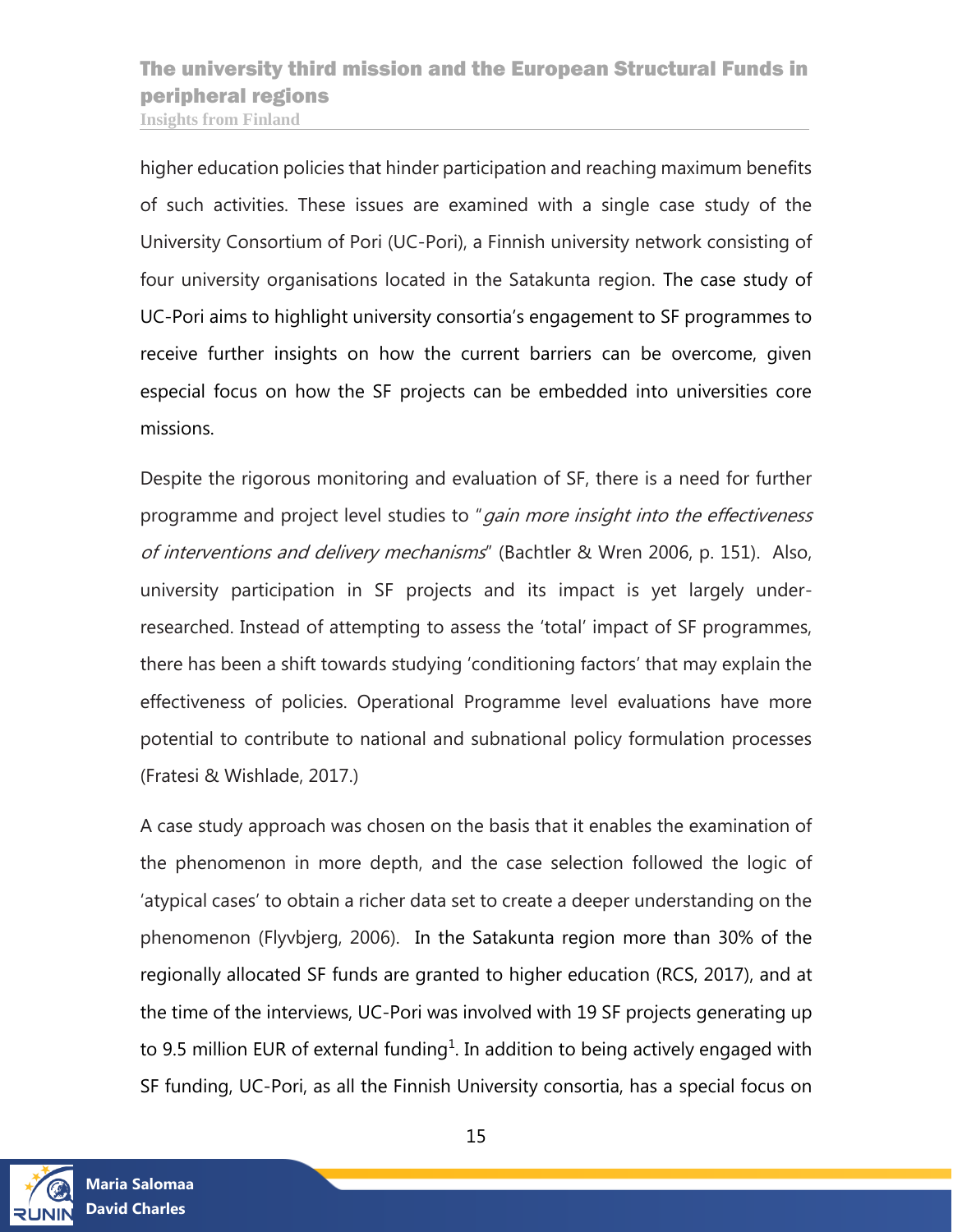regional development, and its unique organisational structure enables the inclusion of four Finnish case universities within a 'single' case study.

This paper presents tentative results from a data set that was gathered between December 2017 and December 2018. It draws from 25 interviews with UC-Pori units' and their home universities' personnel working with SF funded projects, including both academics and supporting staff members, and top management, namely rectorate, deans and research and enterprise personnel. The choice of interviewees was based on the public information on university beneficiaries of funded ERDF and ESF projects in the Satakunta region<sup>7</sup>: a request for a research interview was sent out to every PI and/or contact person of these projects. The database was checked regularly in order to obtain up-to-date information on funded projects to secure a comprehensive data set and further interviewees were detected through the snow-ball approach (e.g. Saunders et al., 2012). The interviews were recorded, transcribed and coded with NVivo 11 to ease categorising similar data chunks for further analysis, and finally drawing conclusions (Miles et al., 2014) on the characteristics of university-led SF projects.

#### *3.2. The case study overview*

<span id="page-15-0"></span>Finnish university consortia are higher education collaboration networks that coordinate the education and research activities of several 'parent universities' in areas otherwise lacking access to university activities. Their position was legitimised in 2009, when they were added to the Finnish University Act (Universities Act 558/2009), and later in 2012, when additional regulations on their state funding



 $\overline{a}$ 

<sup>7</sup> Structural Fund information service: ERDF and ESF projects in Finland during the 2014-2020 programme period, [https://www.eura2014.fi/rrtiepa/?lang=en,](https://www.eura2014.fi/rrtiepa/?lang=en) 1<sup>st</sup> of Sept 2017.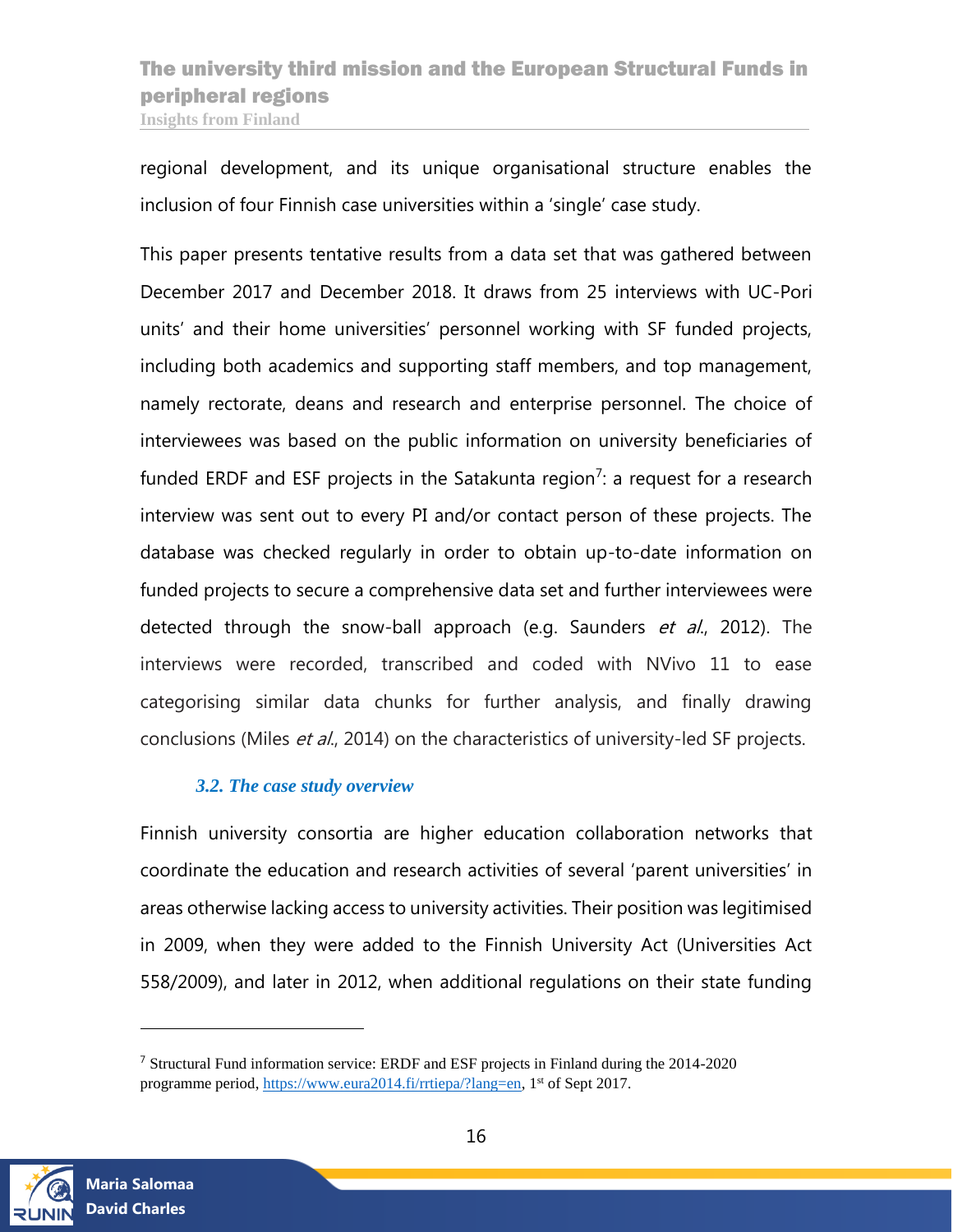allocation were approved. The establishment of these consortia was justified by the enhanced societal role of higher education, and they were designed to respond to local needs. (FINHEEC, 2013.) Besides providing a local access to higher education and being a source of skilled workforce, these consortia are expected to play an enhanced role in regional development and they have been especially active in taking part in Structural Funds (SF) projects.

The University Consortium of Pori is a higher education network located in the Satakunta region on the southwest coast of Finland. The population of the region is 220,398<sup>8</sup> and it has two regional centers, the cities of Pori and Rauma. The regional economy is based on energy production, engineering, offshore process industry, ports and logistics and the food industry. $9$  The Tampere University of Technology (TUT) has provided degree education in engineering in the area since the late 1980s, and today it is the coordinating university of the UC-Pori, established in its current form in 2003. The other universities, all working under the same roof in a historic factory building in the central Pori, are the University of Tampere (UTA)<sup>10</sup>, University of Turku (UTU) and Aalto University (Aalto). Together these universities form an umbrella organisation for 2500 students and 170 staff members in the city of Pori, focusing on education and research activities mainly in arts and media (Aalto), engineering and technology (TUT), social sciences (UTA) and business and maritime studies (UTU). $11$  The personnel are directly recruited by their parent universities, but the staff members work permanently at the Pori



l

<sup>8</sup>[https://www.tilastokeskus.fi/tup/suoluk/suoluk\\_vaesto\\_en.html#demographicdependencyratiobymunicipali](https://www.tilastokeskus.fi/tup/suoluk/suoluk_vaesto_en.html#demographicdependencyratiobymunicipality,2017) ty,  $2017$ ,  $20<sup>th</sup>$  of Feb 2019.

 $9 \overline{Regional}$  Council of Satakunta website, [http://www.satakuntaliitto.fi/english,](http://www.satakuntaliitto.fi/english) 12<sup>th</sup> Nov 2018.

<sup>&</sup>lt;sup>10</sup> After a long planning process, TUT and UTA merged together with Tampere University of Applied Sciences in the beginning of 2019 [\(https://www.tuni.fi/en/about-us,](https://www.tuni.fi/en/about-us) 20<sup>th</sup> of Feb 2019).

<sup>&</sup>lt;sup>11</sup> UCPori website, [http://www.ucpori.fi/,](http://www.ucpori.fi/)  $12<sup>th</sup>$  Nov 2018.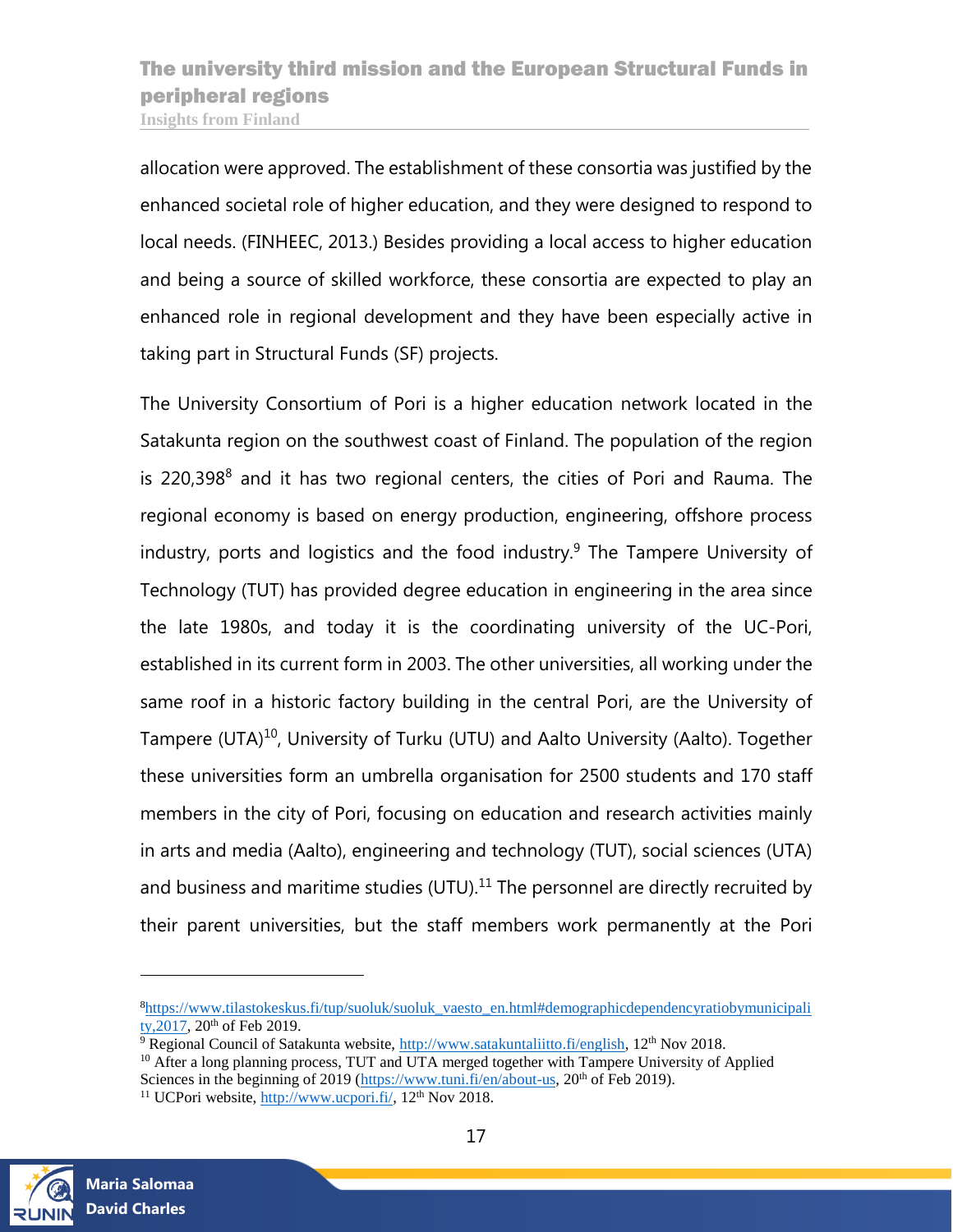campus in their respective units. The coordinating unit nominates a director and is also responsible for promoting collaboration between UC-Pori units, parent universities and regional stakeholders.

The Regional Council of Satakunta (RCS) regards local higher education as one of the strategic factors that increases the region's general attractiveness and contributes to knowledge capital (Satakunta Regional Programme 2014-2017). According to their report, UC-Pori has raised the local skills level as well as increased the inflow and rate of R&D activities (RCS, 2017). From a historic perspective, the SF have been important in establishing regional university branch units in the Satakunta region. In the early 2000, the SF funding was indeed a central element in developing research capacity in the area and supporting the presence of higher education in the region. Especially bringing in new disciplines to the Pori campus to increase the local knowledge base demanded supplementary funding, but since then the importance of SF – as well as the amount of available funding – has decreased, which is mostly due to the renewed University Act and the shift towards more performance-based state funding indicators. However, all units of the UC-Pori participate actively in SF programmes, though TUT and UTU were granted more projects than Aalto and UTA, both of which have smaller and very specialised units in the Pori campus.

### <span id="page-17-0"></span>4. Structural Funds at the University Consortium of Pori

UC-Pori units typically collaborate with local businesses, public organisations especially in healthcare sector, and the city of Pori. Many SF projects result from long-term collaboration with these regional actors. The majority of the UC-Pori

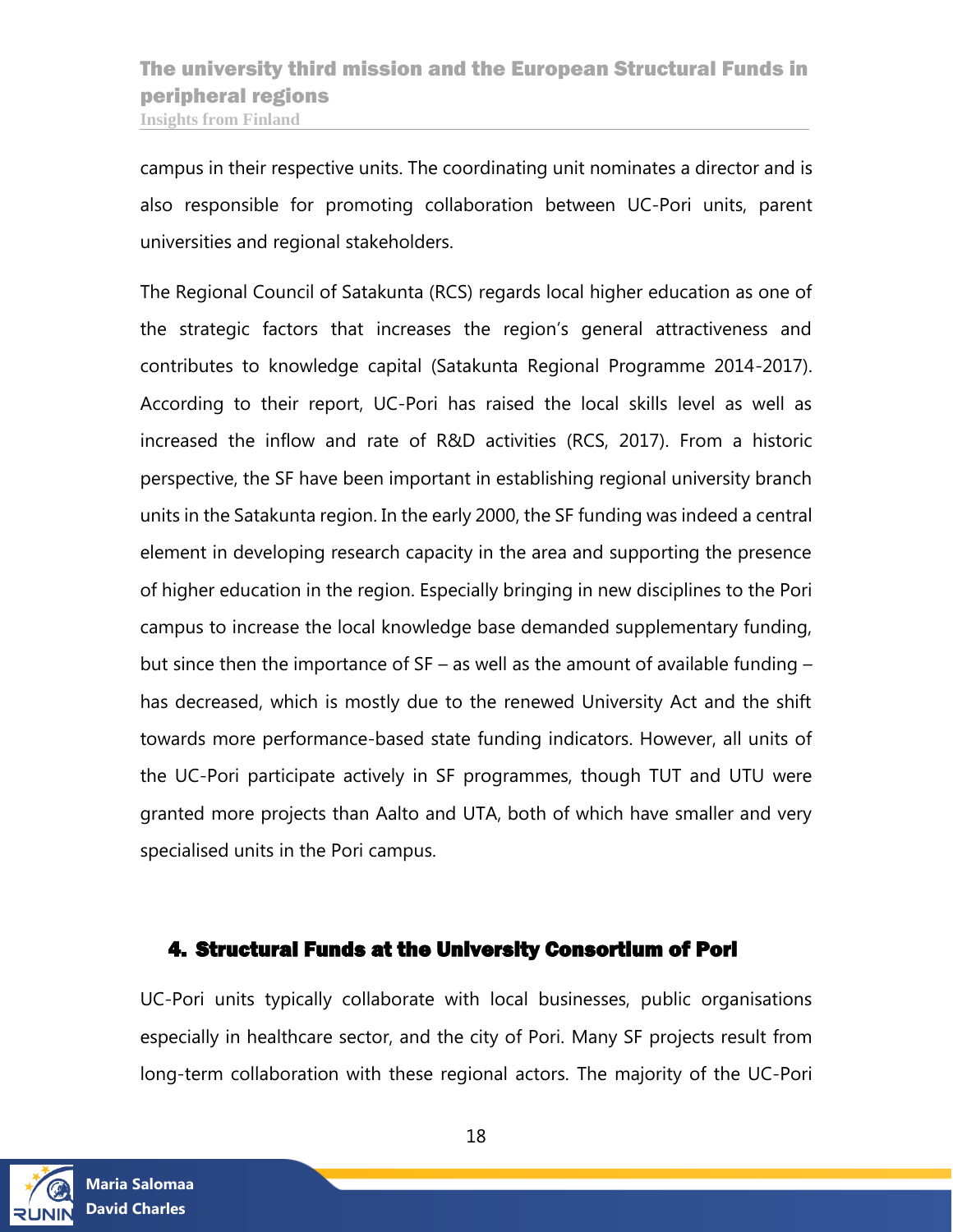personnel have been working with SF projects for a long period of time, and it is very common to apply for extensions to projects. The interviewees described very different agendas, individual motivations and benefits from SF projects, but their role was acknowledged as particularly important in setting up the UC-Pori units: "In the very beginning of the millennium, the SF funding was central in developing research capacity in the area" (TUT, researcher).

In general, SF programmes were seen as an important source of funding for universities, especially for such remote branch campuses that have a stronger regional mission. At the same time, many respondents also recognized that their home universities remain more focused on funding instruments that directly contribute to teaching and research activities, which makes SF funding less appealing and overlooked in strategic planning. Some of the interviewees described SF projects as "a catalyst of change" (UTU, researcher), that enable finding new ways to work, also regarding basic missions, e.g. developing online teaching platforms.

The somewhat differing orientation of UC-Pori's home universities towards high profile research projects was seen as quite contrary to these more regionally focused units located in the Pori campus. Especially for the HEIs located in the capital area of Finland "the whole concept of SF is unknown" (Aalto, researcher). In the following sections, these issues are presented highlighting the challenges of university-led SF projects (see Table 1) at UC-Pori and finally discussed further in the relation to entrepreneurial university literature.

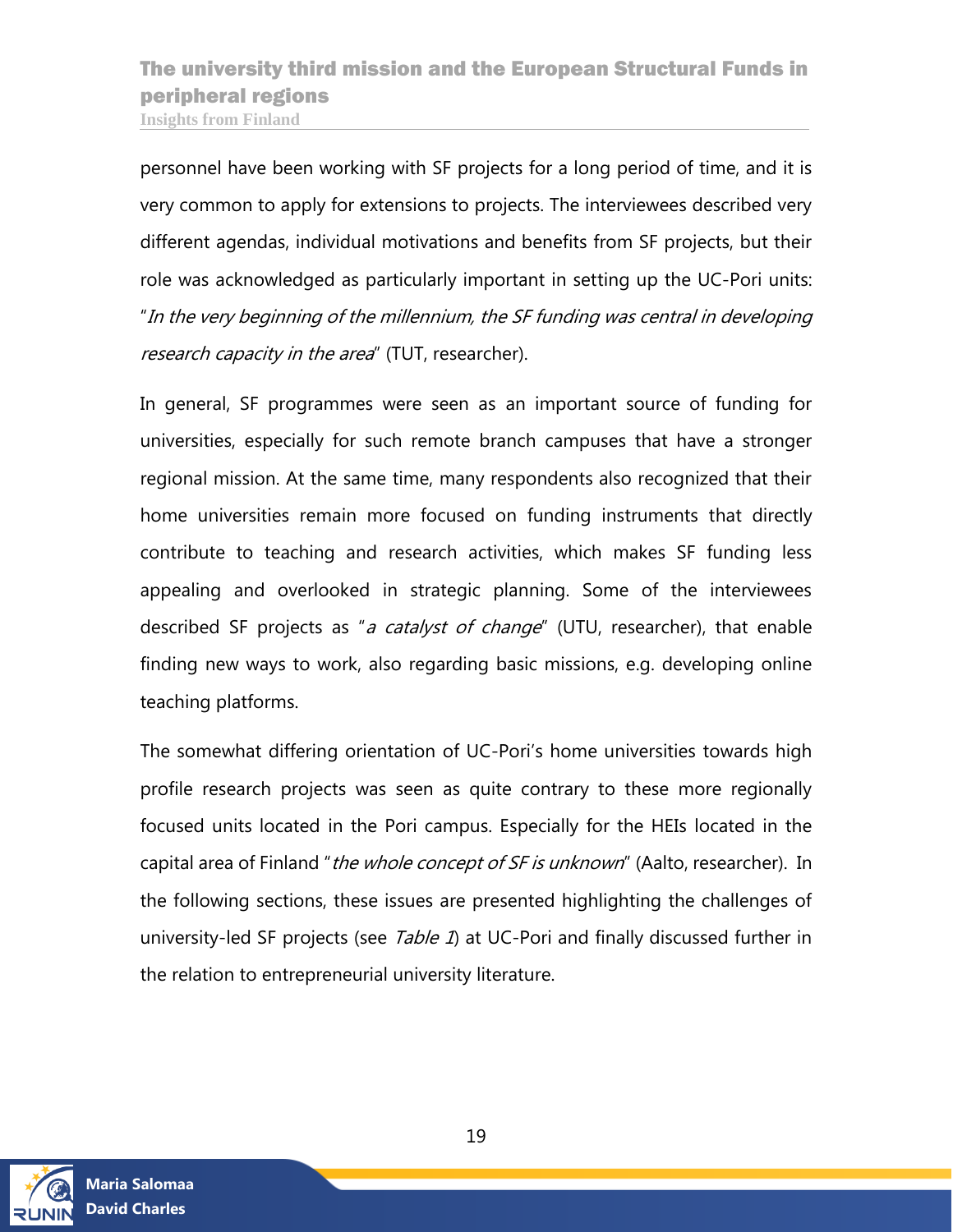#### <span id="page-19-0"></span>*4.1. Collaboration*

One of the most repeated advantages of SF projects was that they encourage collaboration with other higher education institutions and businesses, which facilitates knowledge transfer and capacity building. The projects were seen as " $a$ natural way for us to approach businesses" (TUT, researcher) and collaboration was described to be meaningful for both academics themselves and the region of Satakunta:

*"I find it interesting to combine business collaboration with more applied approach and academic research." (UTU, researcher).* 

*"--you feel that you can do something good for the partners" (UTU, researcher).*

The regional policies were considered to be one of the key factors affecting UC-Pori's motivation to engage with SF funding. There is an increased demand from the Satakunta region towards UC-Pori, but also the personnel in the Pori campus deliberately seek ways to engage with local stakeholders through SF programmes. The UC-Pori's knowledge base is considered as an advantage in the RIS3 $^{12}$  strategy and it was represented in the design process of the regional strategic plan<sup>13</sup> through series of future workshops. Some units were also involved in setting success indicators for regional goals. Curiously, the management of the parent universities did not recognize how these regional programmes are built or how UC-Pori is actually involved with these processes. Generally, the top management



l

<sup>12</sup> [http://www.satakuntaliitto.fi/sites/satakuntaliitto.fi/files/RIS3\\_\\_Satakunta2014\\_TEM.pdf](http://www.satakuntaliitto.fi/sites/satakuntaliitto.fi/files/RIS3__Satakunta2014_TEM.pdf) 1st of Jan 2019. <sup>13</sup>[http://www.satakuntaliitto.fi/sites/satakuntaliitto.fi/files/tiedostot/Aluekehitys/MAKO\\_2018\\_2021/Sataku](http://www.satakuntaliitto.fi/sites/satakuntaliitto.fi/files/tiedostot/Aluekehitys/MAKO_2018_2021/Satakunnan_maakuntaohjelma_2018-2021_SahkoinenJulkaisu_LowRes.pdf) [nnan\\_maakuntaohjelma\\_2018-2021\\_SahkoinenJulkaisu\\_LowRes.pdf](http://www.satakuntaliitto.fi/sites/satakuntaliitto.fi/files/tiedostot/Aluekehitys/MAKO_2018_2021/Satakunnan_maakuntaohjelma_2018-2021_SahkoinenJulkaisu_LowRes.pdf) 1st of Jan 2019.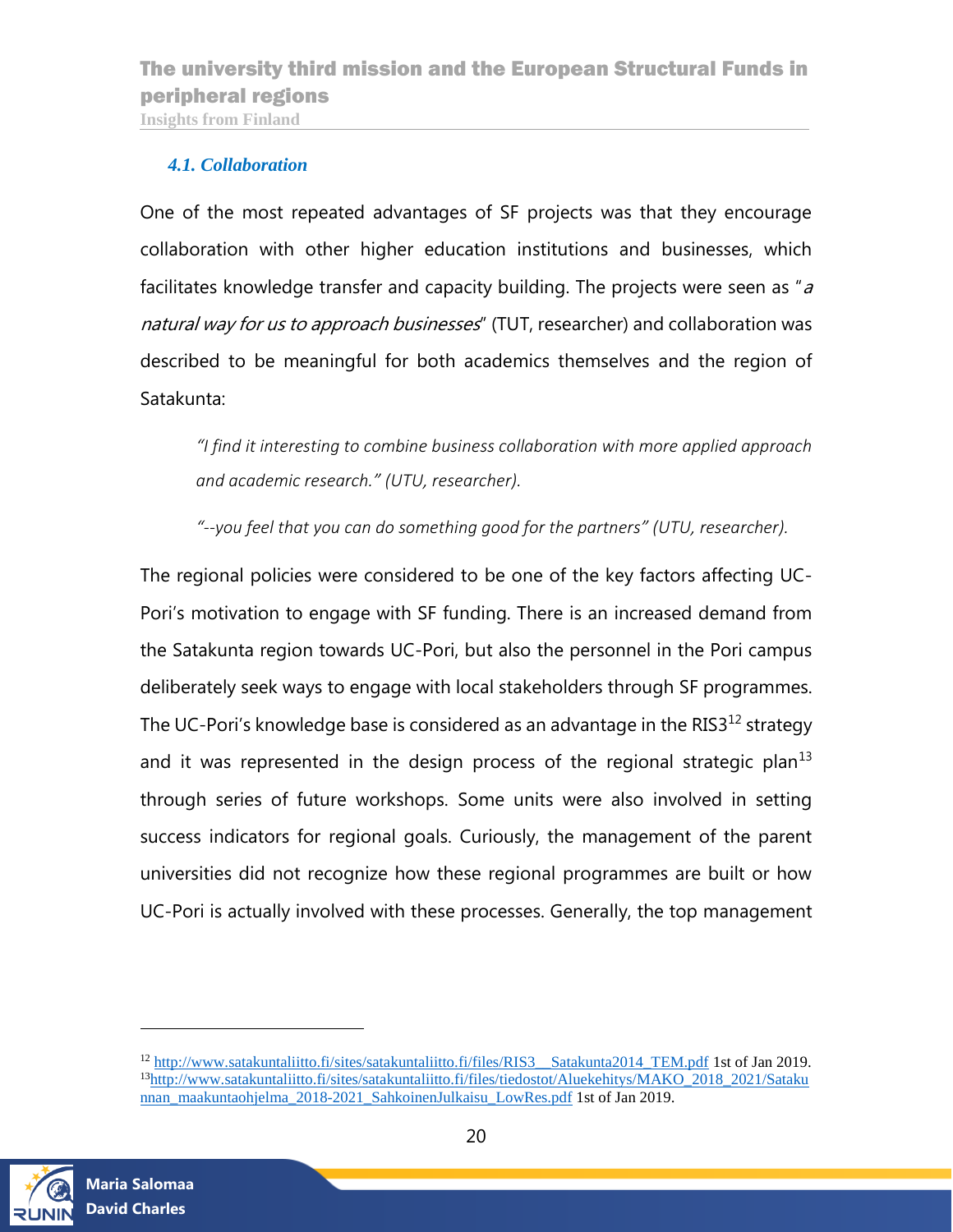of the parent universities are not very active in regional networks, and they only visit the Pori campus once a year or even less frequently.

In contrast, the local researchers brought up the importance of following the regional strategic plan "it defines the key areas, so we have to do our homework before starting to build new ideas and project consortia" (TUT, researcher). It was seen as rather easy to find common angles, because the both the RIS3 strategy and the SF calls' themes echo UC-Pori's central disciplines, especially in the circular economy, wellbeing technology and automation and robotics. However, it can be challenging to find suitable business partners from the region. Although UC-Pori aims to fill these local skills gaps stated in the strategies, the parent universities criticised the UC-Pori's curricula for not being developed as a response to local needs but rather based on individual academics' interests to work in the Satakunta region. Even if all the SF activities are not aligned with regional priorities, UC-Pori has been able to bring in much needed knowledge and initiate SF projects e.g. in health sector and robotics (e.g. KAMPUS-SOTE<sup>14</sup> and AutoRobo<sup>15</sup>).

Most projects are multidisciplinary in nature; big changes in the business environment require multidisciplinary responses. The proximity of different universities of UC-Pori increases internal collaboration, also with parent universities. The UC-Pori units are highly specialised, so it might be challenging to find common interfaces, though it was also considered as an advance:



 $\overline{a}$ 

<sup>&</sup>lt;sup>14</sup> Campusbased competence building for social welfare and healthcare services, <https://sites.tuni.fi/kampussote/in-english/>2<sup>nd</sup> of Aug 2019.

<sup>&</sup>lt;sup>15</sup> Autonomous Robot Ecosystem, [https://www.tuni.fi/en/research/autonomous-robot-ecosystem,](https://www.tuni.fi/en/research/autonomous-robot-ecosystem) 2<sup>nd</sup> of Aug 2019.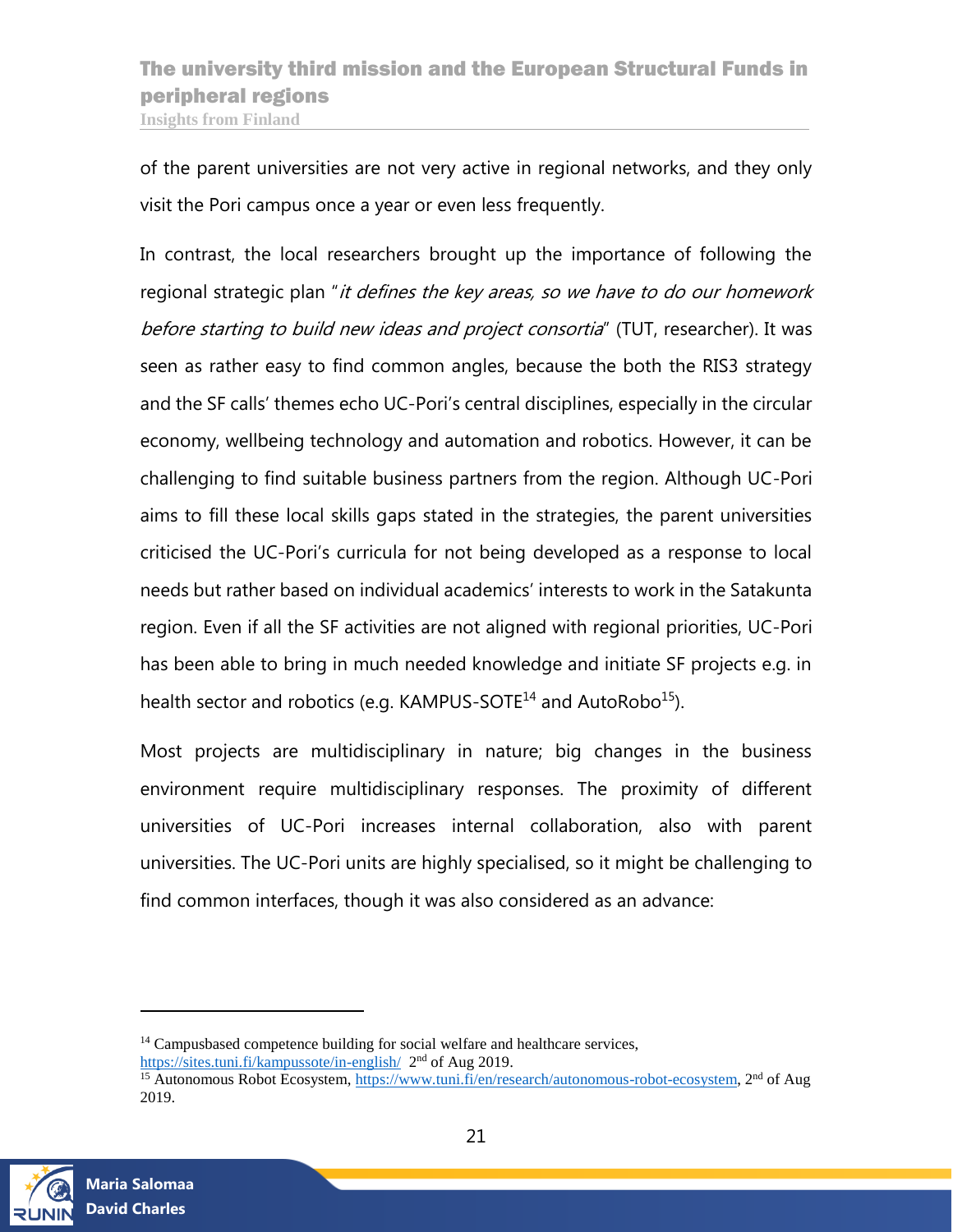*"There is an added value in having four universities together -- it is easy to step out of your own scientific field and establish projects with researchers from different fields, which enables examining the research problem from different aspects and finding new solutions." (UC-Pori, management).*

The regional RIS3 strategy highlights local HEIs, UC-Pori in particular, as key players in supporting regional growth, but the focus is largely on technology transfer and supporting entrepreneurship, thus different units of the UC-Pori are in an unequal position when applying for SF funding. These disciplinary issues are evident also when examining the funded SF projects. Social science and arts and culture are marginal compared with technology and business projects: "It is so easy for us to create concrete applications and programmes -- maybe it is more difficult for humanities" (TUT, researcher).

In the absence of a tradition of cooperation between academics and other stakeholders in the Satakunta region, the SF project activities have contributed to creating a culture of collaboration: "In the beginning they were suspicious and thought that we are in some ivory tower" (UTU, researcher). SF projects allow researchers to work "*in the field*" (Aalto, researcher), get in touch and discuss with different actors. The interviewees also thought that regional engagement through SF projects may have an impact on local authorities and policymaking: "this is what I hope from the SF projects: to increase the regional impact and mission" (UTU, researcher).

Some of the interviewees agreed that responding to regional needs should be prioritised in all UC-Pori's activities: the UC-Pori is supported by the city of Pori, so "we should bring something back" (TUT, researcher), also the Regional Council of Satakunta expects universities to participate in SF projects, though the researchers

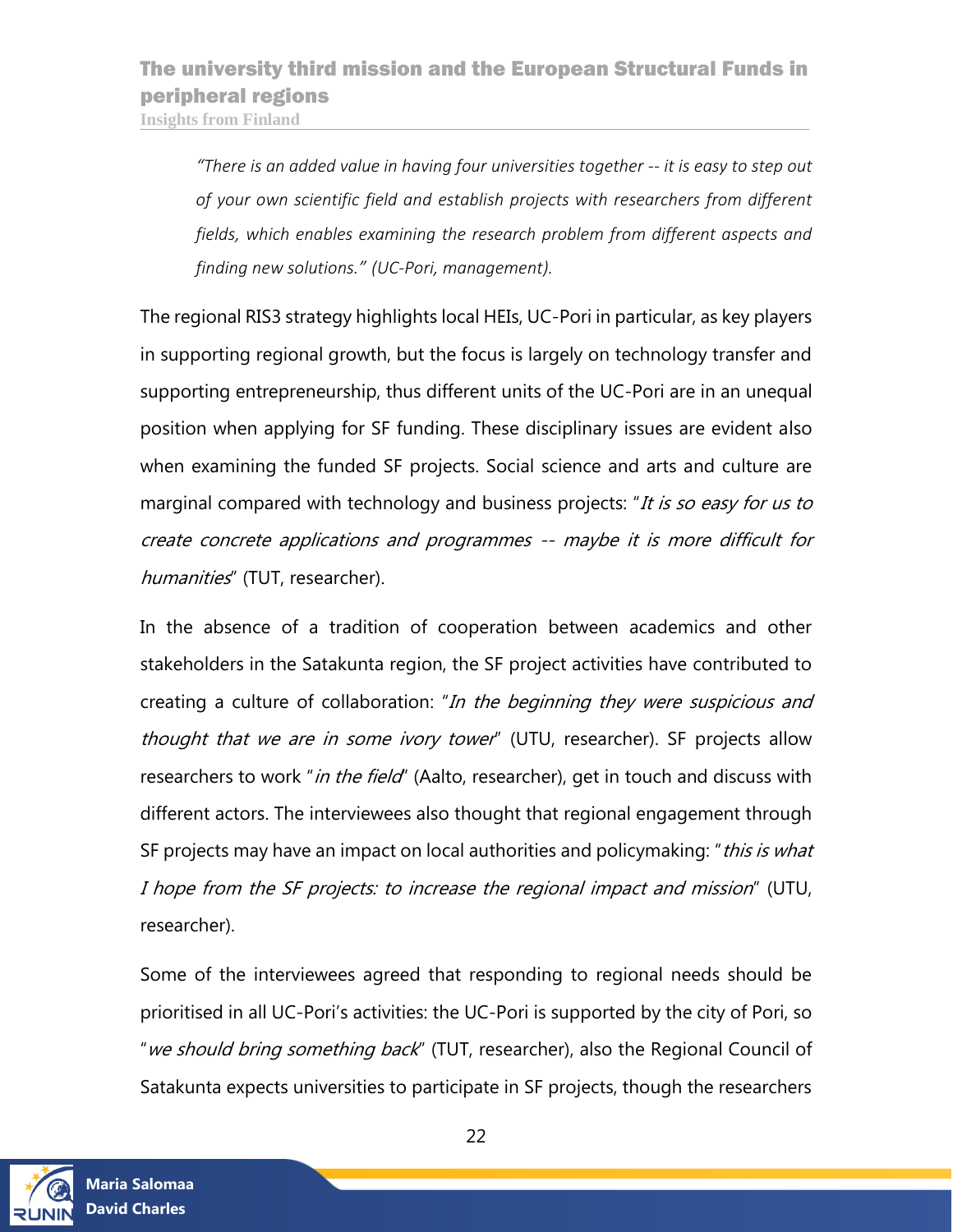struggle to justify these engagement activities as "the main campus does not necessarily know what we are doing here" (TUT, researcher). The same concern was raised also in regard to funding authorities, which are currently more scattered across Finland. Currently, the SF projects are managed by many funding authorities located in different regions, namely government bodies and most importantly, four Finnish Centres for Economic Development, Transport and the Environment (ELY Centres) having a specific task to coordinate SF programmes. The interviewees thought that this might affect to the allocation of SF funds as the funding authorities located in different regions lack the local knowledge. Therefore, the bidding processes were not always considered to be transparent or fair. In addition, some of the interviewees thought that there is not enough regional coordination for creating synergies or optimising the benefits from on-going SF projects.

#### <span id="page-22-0"></span>*4.2. SF administrative procedures*

One of the appeals of SF funding is the high success rate of proposals in comparison to applications to other funding instruments. However, despite the recent national efforts to simplify the administration work, many of the researchers struggled with the bureaucracy, especially in ESF projects. The funding authorities do not provide consistent guidelines on eligibility criteria, which causes extra work, or in the worst case, clawbacks. There were big differences also in the support offered by the UC-Pori units' parent universities, some of which had rather straightforwardly signalled, that SF projects are an unwanted form of external funding. Even though the city of Pori has provided generous support for SF projects' match-funding, which is typically very complicated to generate from external sources, universities' internal administration mechanism, the so called 'full cost model' is more compatible with other research funding (e.g. Academy of

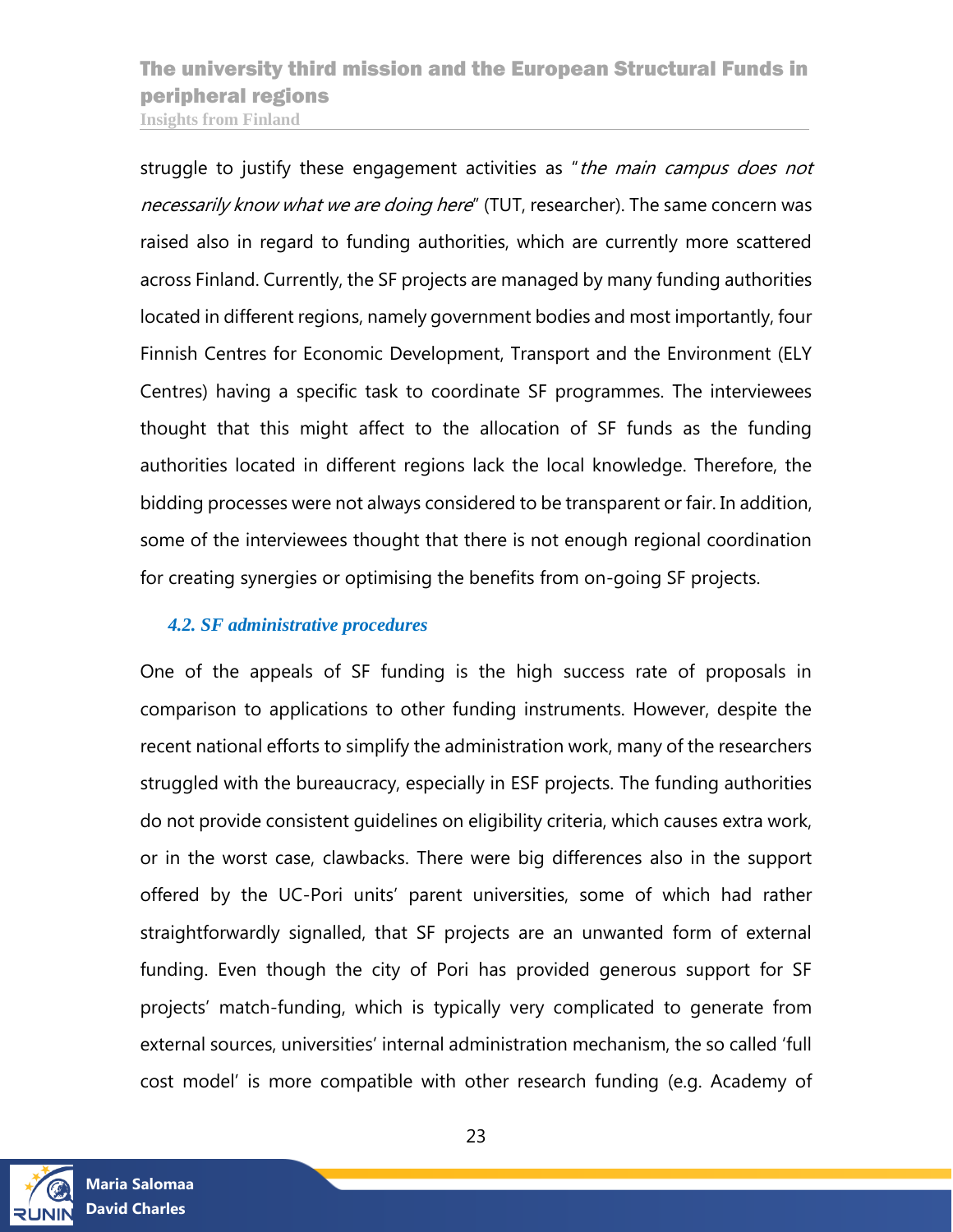Finland, Business Finland). However, the interviewees stated that "--we have learned how to use SF instruments here in Porl" (Aalto, researcher).

In some cases, research group's bidding success rate was as high as 100% and there is a strong tradition of carrying out SF projects at the UC-Pori: "we have always got a lot of money from SF funding" (TUT, researcher). This raised concerns about rooting the research too much on the local needs at the expense of academic excellence: "-- many of our research groups are used to getting a lot of ERDF funding, so they do not see need to go for the other research funding. They have used to getting funding too easily." (UC-Pori, management). SF funding was considered to be very accessible mainly because of regional factors, which can also have a negative impact:

*"—the competition (in SF) is not so tough because of its regional limitations. In the*  long term, it can lead to the dominance of SF projects, which makes their role *distorted and decreases research ambition as people will finally mix it up with research funding instruments." (UC-Pori, management).* 

Sometimes SF projects were applied for just to safeguard jobs. This was more often the case for project researchers, typically PhD students working on their research projects 'on the side', and for other staff members, such as personnel working on continuing education services. The latter typically had permanent contracts – however, they were also expected to "*get funding from somewhere*" (TUT, staff).

Although some of the SF projects have generated new content for continuous education, e.g. in maritime studies, or even piloted degree study programmes, the current SF quidelines no longer allow such activities: "ERDF funding has diminished and become more business-oriented, which makes it complicated at the moment"

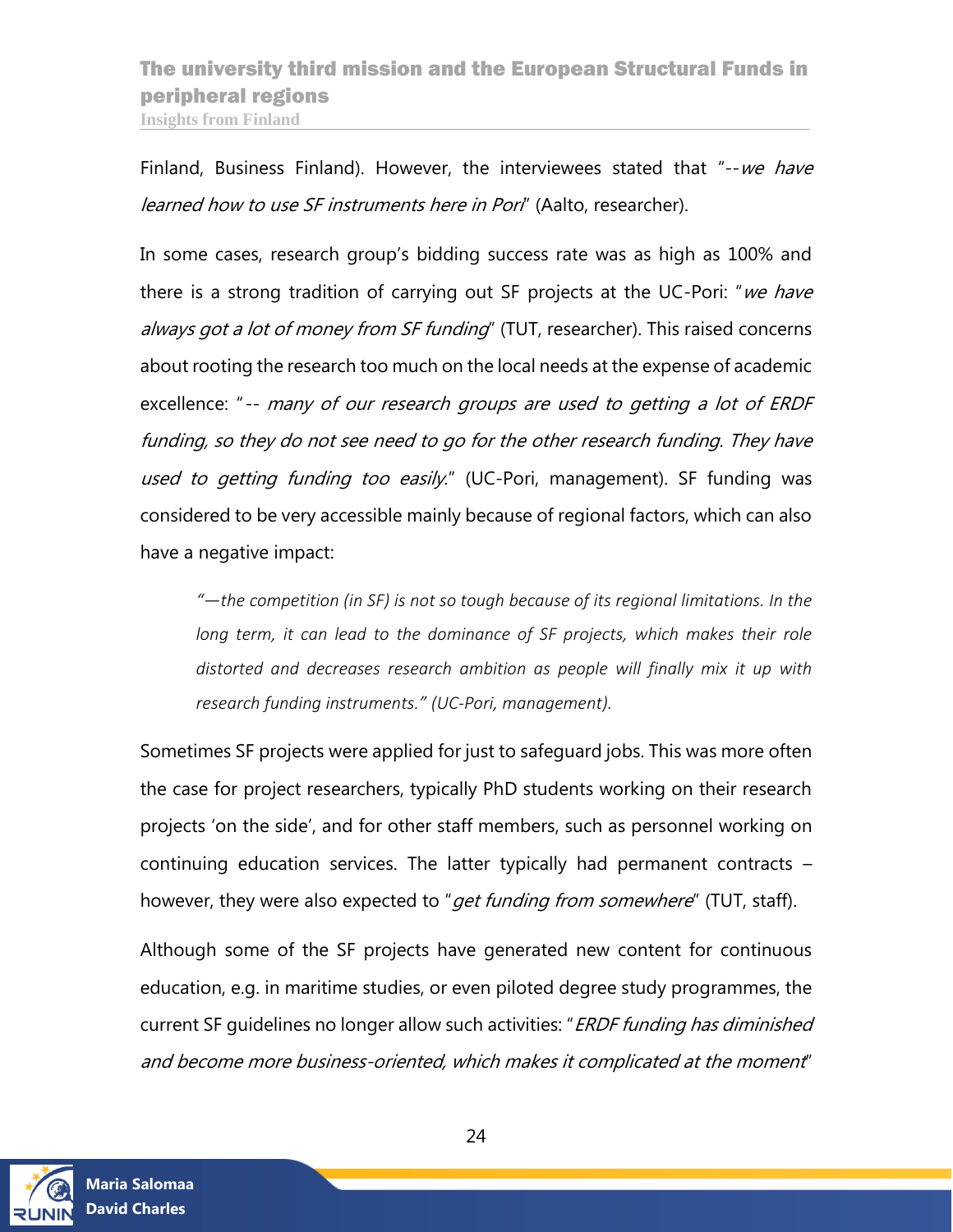(UTU, researcher). Therefore, the current development projects have remained less beneficial for the degree study programmes: "I hope these could be more linked. There is a possibility to run a course on robotics (based on SF activities) and there are few publications from the project." (TUT, researcher).

All these aspects combined may threaten the quality of SF projects: "some of the SF projects are applied just for the sake of getting external funds, so the projects themselves are not always so excellent" (UTU, researcher). Particularly the researchers working full-time in these projects thought that a further decrease of SF funds in the coming programme period is not just a threat for single employees, but to the whole regional engagement activities of university units in the Pori campus.

#### <span id="page-24-0"></span>*4.3. University organisation culture*

The project initiatives came typically from single researchers or research groups without coordination or intervention of UC-Pori or their parent university. Only one of the HEIs present in UC-Pori described that its parent university has tightened the monitoring on a project level due to ongoing large scale organisational changes, but the others could still work somewhat independently, though they needed a formal authorisation for bids from their universities: "When we win a project, the university do not care very much, someone just takes care of it" (TUT, researcher). The researchers are typically very enthusiastic to plan and initiate cooperation with many stakeholders, but without strategic planning the activities tend to end together with the external funds. On the other hand, the personnel of UC-Pori widely suggested that the researchers currently work 'as entrepreneurs within the university' without a strong strategic guidance from their home organisations. Failure to win external funding would have a drastic effect for

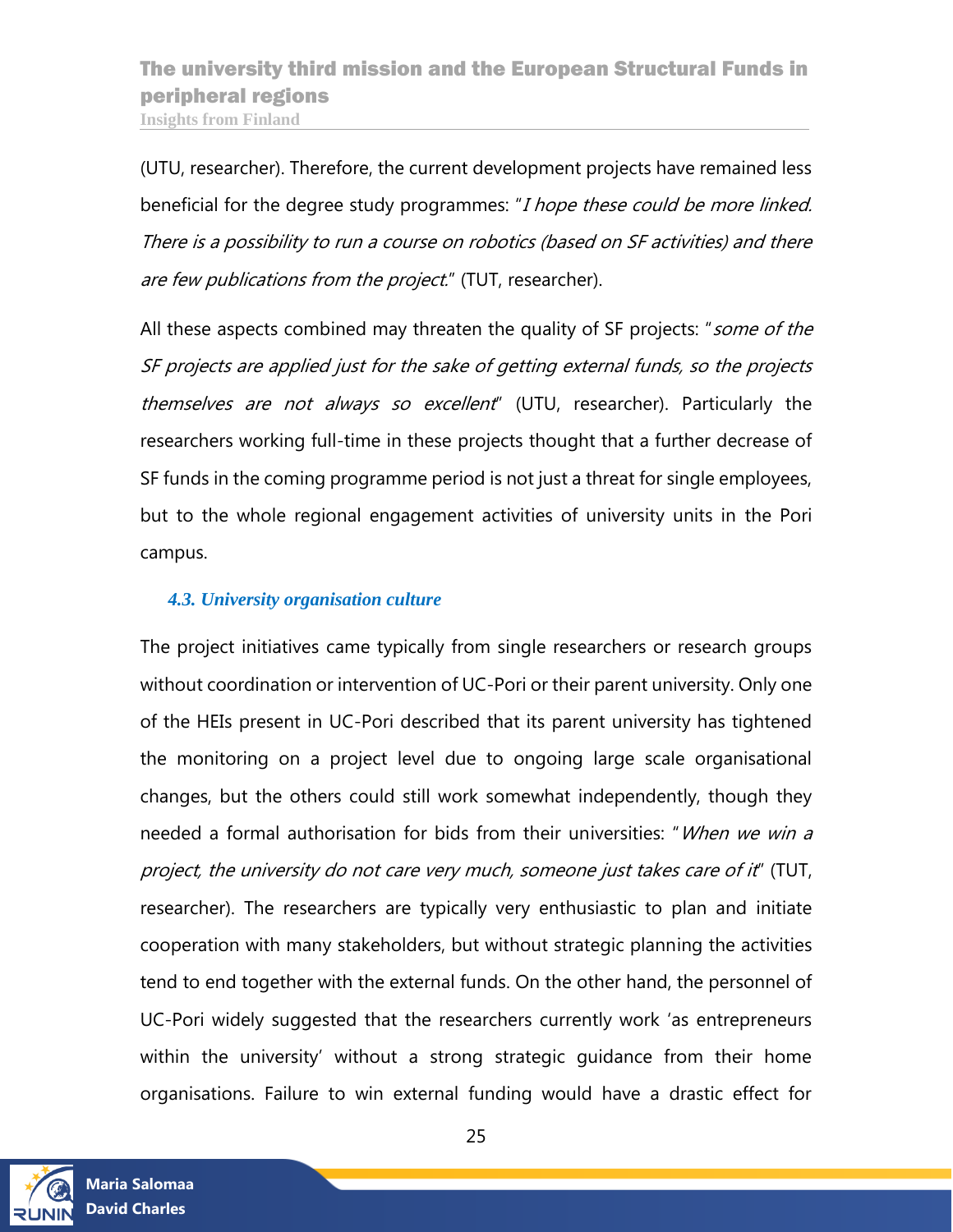individual researchers: "you get sacked when there is no more funding. No one intervenes to our activities as long as we can generate funds". (UTU, researcher).

The importance of SF funded projects was described in very different ways: whereas the researchers thought it is 'a relief' to concentrate on the regional priorities and objectives of the project instead of traditional measurements of academic success (e.g. the performance indicators of the state funding model), the management of parent universities either worried that these projects do not advance scientific research because of their more applied approach or they were not sufficiently aware of the SF activities in detail. In general, the SF projects are not usually based on cutting-edge technology, but their function is more likely to transfer existing results, so the focus is more on capacity building of the region, which does not necessarily foster research excellence.

The management expressed their concern also on the amount of granted SF funding. SF instruments are more common in the remote units, such as university consortia, and the parent universities need to 'compensate' this by generating more external funds from sources that are applicable with universities' internal 'full cost model' – only funding from these streams can help to secure sufficient funding from the state: "If it would be the other way around, things would go financially wrong" (TUT, management). The management also considered the amount of available SF funding to be too small so that it would be truly attractive for universities: "We aim to win long-term funding and bigger amounts" (TUT, management). On the contrary, the researchers working with SF projects stated rather bluntly, that SF funding is crucial for engagement activities: "If we want to do regional development, we need ERDF funding" (TUT, researcher). However,

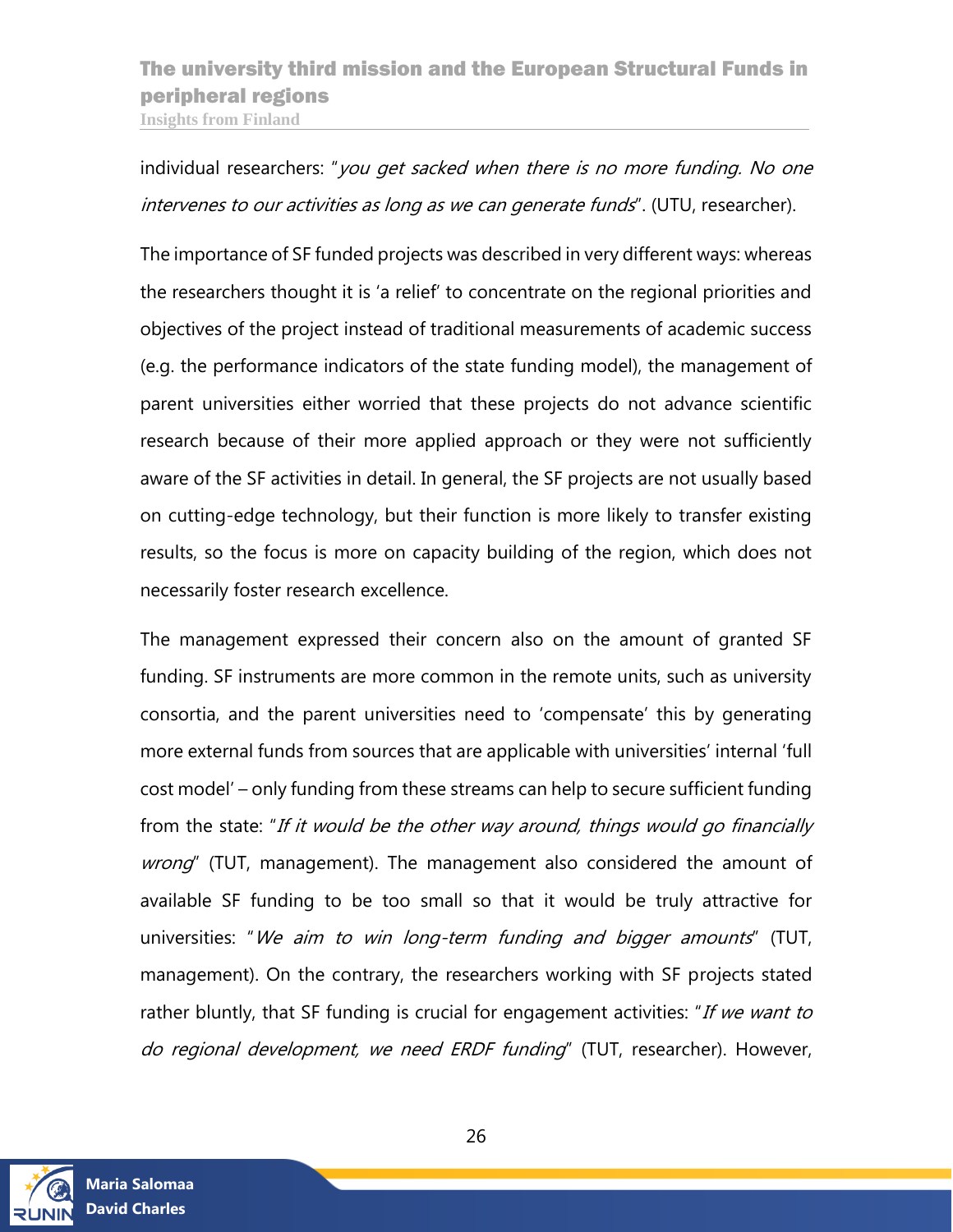most interviewees largely believed SF projects to be a potential means to deliver third stream activities in practice:

*"SF funding gives possibility to truly implement projects that are aimed for societal impact in universities: It allows us to concentrate more on the actual content of the projects rather than on academic results that measure 'success'." (Aalto, researcher).* 

The lack of internal coordination of project portfolio on the UC-Pori might lead to situations where different units of the UC-Pori compete with themselves for SF funds. This was not seen as a problem, because "it is the funding authority's task to choose which bids are granted funding" (TUT, researcher), and UC-Pori has strived to tighten internal collaboration in the recent years. Few of the interviewees emphasised, that SF projects should be taken into account when designing longterm research agendas, and there should be more critical discussion on role of the SF projects within the universities:

*"I agree that also here in remote campus we should have other sources of funding, so in that sense it is important to think how SF projects fits in the unit's strategy. We cannot build all our activities on SF funding, but the decision-making authority should be here (in Pori, not in the main campus)." (TUT, researcher)*

Some of the challenges were linked to internal logic of the instruments, which typically are not very agile and the guidelines being even counter-effective in relation to the desired effect, especially in supporting SMEs. However, the researchers felt that:

*"--it is not just about the (SF) instrument, it is also about the internal chain. To be frank, they have wanted us to be more part of the main campus, and not a separate unit. I guess it is the same thing with all the units of UC-Pori." (TUT, researcher).*

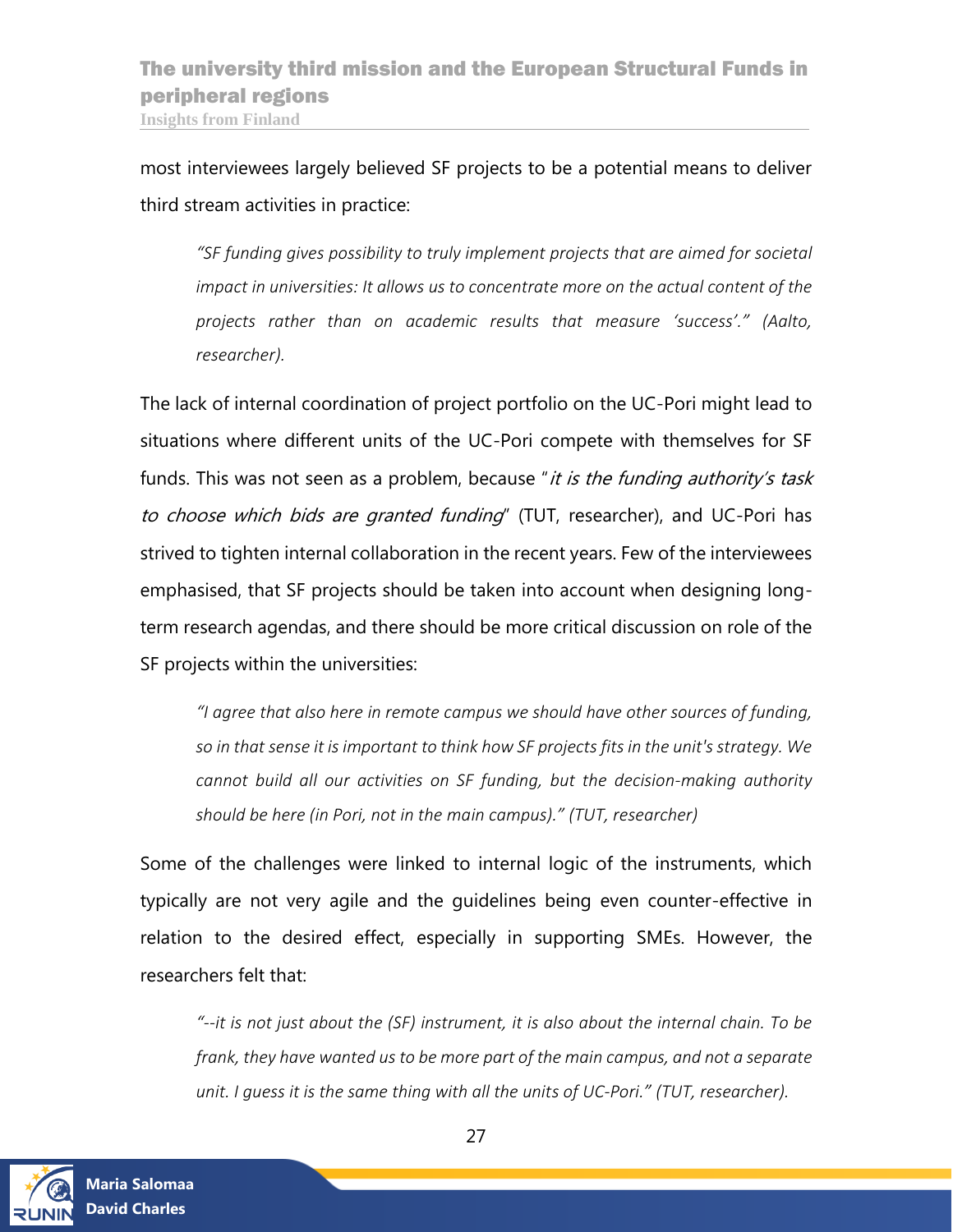The centralised coordination was indeed mentioned as one of the issues that complicates implementation of the SF projects, but the researchers were still highly motivated to apply for these funds, though if these remote units "fail to sell the idea (of regional engagement activities) to their parent organisation, they will stay on a very small scale" (TUT, researcher).

#### <span id="page-27-0"></span>*4.4. SF Project outputs*

Though the UC-Pori units' parent universities have little interest in engaging in SF activities, the local researchers had increasingly thought about maximising the benefits from such activities, especially finding ways to combine regional engagement activities with other core functions: "We think about these links for every projects, I think there has to be a synergy there." (TUT, researcher). All researchers had faced expectations to deliver more academic outputs: "*Everybody* that calls her/himself a researcher has to publish" (UTU, researcher), though it is increasingly challenging in SF projects because of their strict timeframes and guidelines that do not allow allocating time for basic research work. In many cases they can result in conference papers and provide rich data sets for further research, but SF activities can also facilitate achieving individual researcher's and research group's goals:

*"In our team we require two publications per year; it is possible to link these three (missions)" (TUT, researcher)*

*"We require that all our project researchers are PhD students. PhD students that work in SF projects make more progress that those who teach." (TUT, researcher)*

As discussed earlier, the strong collaboration element of SF funded projects was seen as a two-way street: "—we get (knowledge) from the firms and they get from

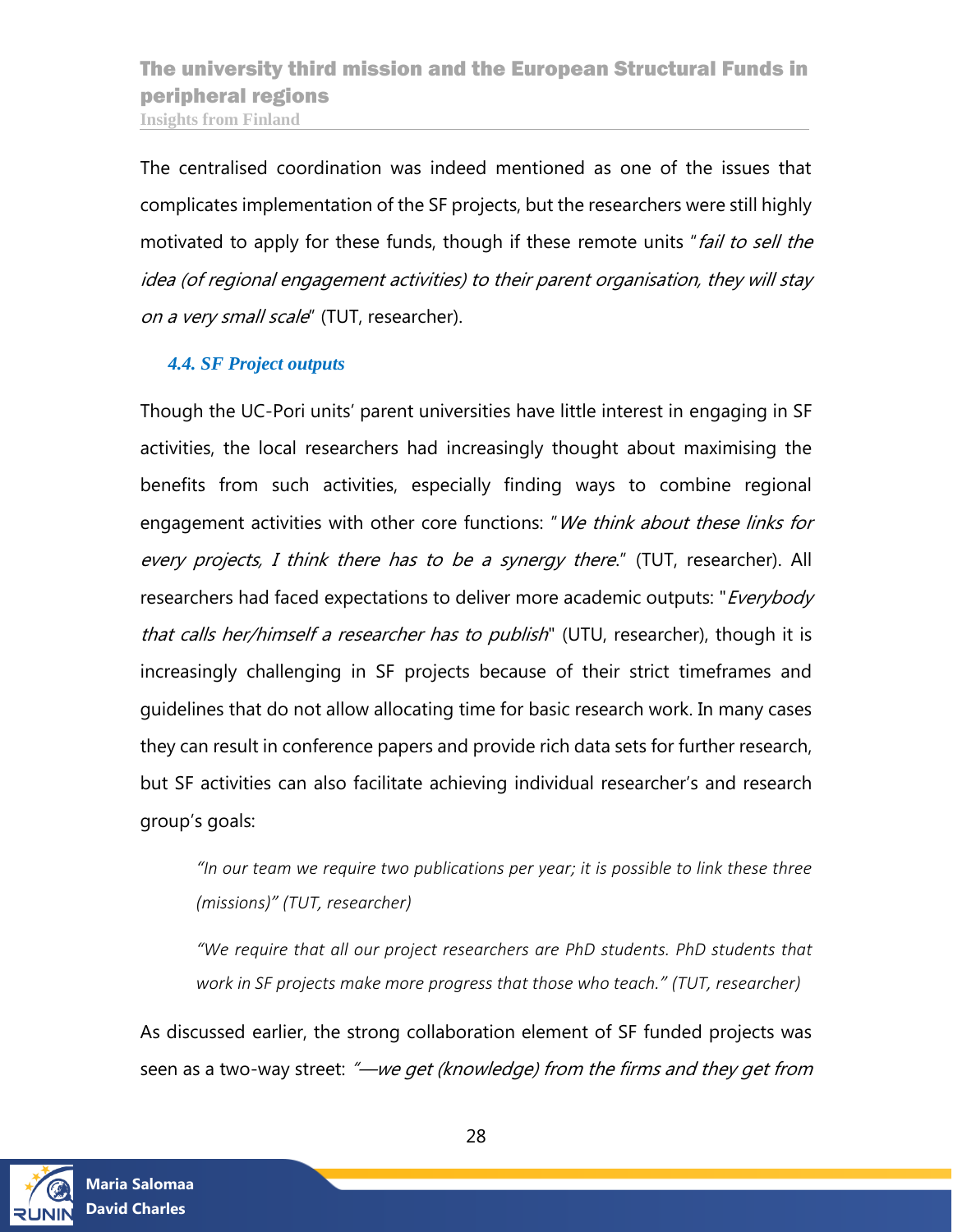$us''$  (TUT, researcher), though there is a limited number of potential partners in the region and businesses have not exploited SF funding and project's results as much as they could have – partly because of the strict limitations of SF instruments. However, the collaboration has brought people together and some researchers have ended up working in the local firms. In addition, SF projects can be seen as 'seed money', so that they generate academic results more indirectly: "They (SF projects) enable small-scale pilots and publishing preliminary results, which makes it easier to apply for larger projects in the same area." (UC-Pori, management).

The longer the researchers had been working with SF projects, the clearer they described the change after the renewed University Act (558/2009), which led to performance-based state funding. After the reform, the universities have become more focused on traditional academic outputs, which has made SF funding even more problematic. The interviewees with less experience did not recognize other research funding instruments being more desirable, while the senior staff members had received a clear signal from their home universities to focus on other calls. The more senior researchers were generally concerned about the rise of managerialism in the university: after the new state funding model, the researchers implementing SF projects have become forced to work on "some sort of publications on the side" (UTU, researcher).

### <span id="page-28-0"></span>5. Discussion: Academic core and SF activities

In this section, the findings from the case of UC-Pori are further discussed in order to identify specific characteristics of university-led SF activities in relation to four overlapping key challenges derived from literature; collaboration, university

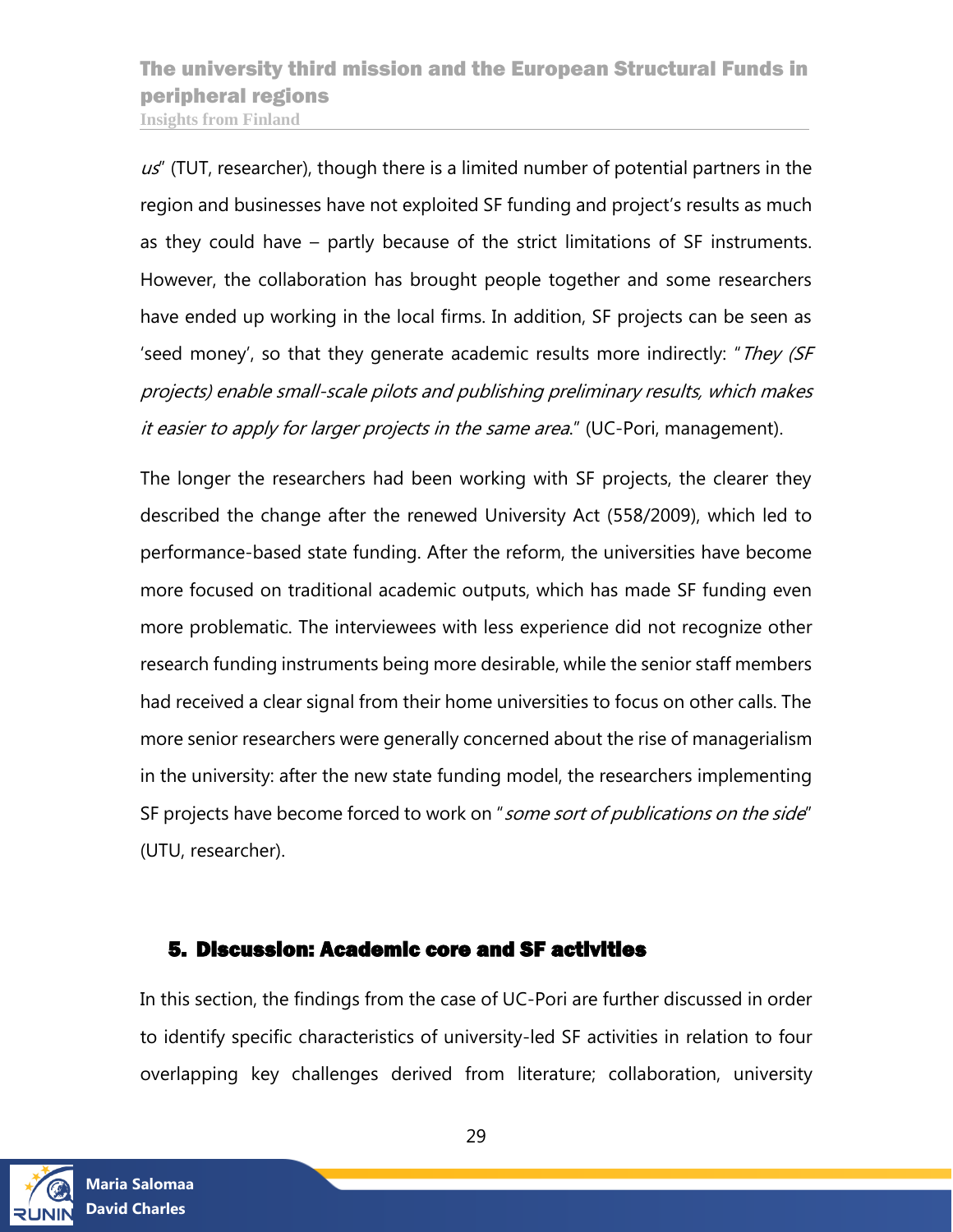organisational culture, SF administrative procedures and SF project outputs. The impact of these challenges to characteristics of university-led SF-projects are finally summarised in Table 2.

#### <span id="page-29-0"></span>*5.1. Characteristics of university-led SF projects*

In the case of UC-Pori, the SF funding have helped universities to initiate longer term collaboration with HEIs and other stakeholders, though the universityindustry cooperation is less established in the region of Satakunta and there is a lack of potential business partners. The collaboration through SF projects allows individual researchers and research groups to increase their skills base. It also contributes to knowledge transfer activities and general capacity building of the region as the university-led SF projects are largely based on local priority sectors. Working with public sector stakeholders in different stages of policy processes can have an effect to local policy processes, in particular through RIS3 formulation.

UC-Pori carries out different types of SF activities, which typically have a strong networking element. Whereas some SF projects engage with a variety of local stakeholders, many are more targeted to business partners. In both cases, the dissemination activities are important, as they "*provide a possibility for the firms* to exploit developed tools" (UC-Pori, management), though also sharing results is more complicated in a rural region with less tradition to work with companies.

UC-Pori's regional role is to strengthen the regional skills level, offer local access to higher education and attract students from other parts of the country. The researchers working at the Pori campus and the top management of parent universities brought up the important regional role of UC-Pori referring largely to the third mission. The local researchers also saw added value in bringing university

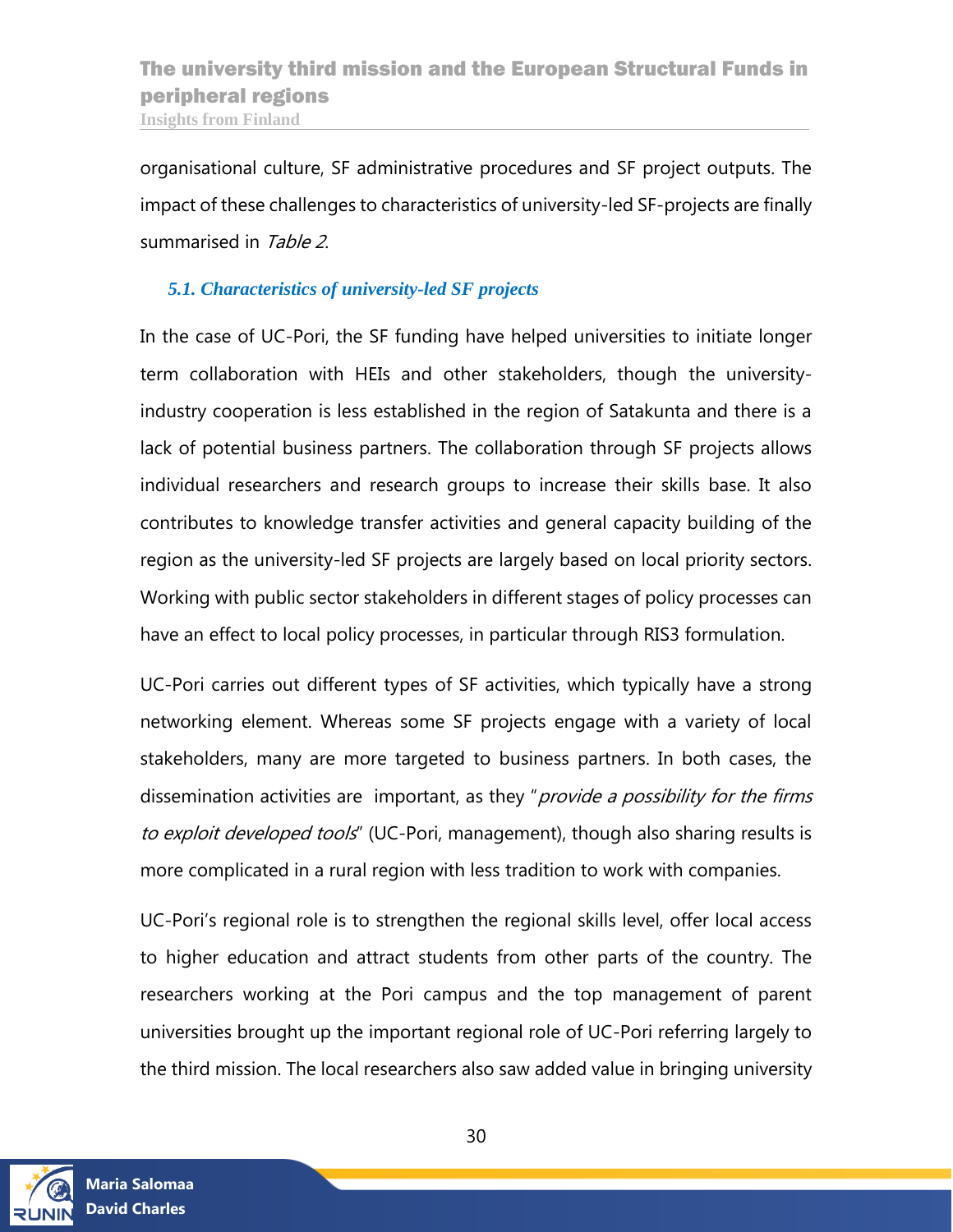activities to a heavily industry-based region with little academic traditions, which can be reinforced through SF activities, especially in the establishment phase of the UC-Pori units:

*"SF funding has enabled local university activities that would not have been possible otherwise. The region of Satakunta wants us here, because we provide access to higher education and research, whatever kind it would be, because it brings knowhow to the area." (UTU, researcher).*

Over the past decade, some UC-Pori units have managed to build their research agendas systematically on SF funded projects from practise to theory, "creating social innovations with practical orientation" (TUT, researcher) despite the limitations of SF funding instrument – such as heavy administrative procedures, unsuitable output indicators and high match funding rates – and the lack of internal coordination and strategic management within parent universities. The SF projects can provide a channel for academics to get in touch with different target groups, but they also indirectly contribute to generating research outputs: "They can provide a rich empiric data and show how the real life works; collaboration with different stakeholders provides two-way social communication." (UTU, researcher). The SF activities can thus facilitate obtaining PhD degrees and generate conference papers, despite the purely networking-based activities, that do not typically lead to any kind of academic outputs.

Responding to regional needs through SF projects was partly seen as having a negative impact on research excellence, especially by the management of the parent universities: "Regional research is a delusion, there is no such thing. Of course, the research has to generate benefit for the local area, but the results have to be transferable also outside of the Satakunta region" (UC-Pori, management).

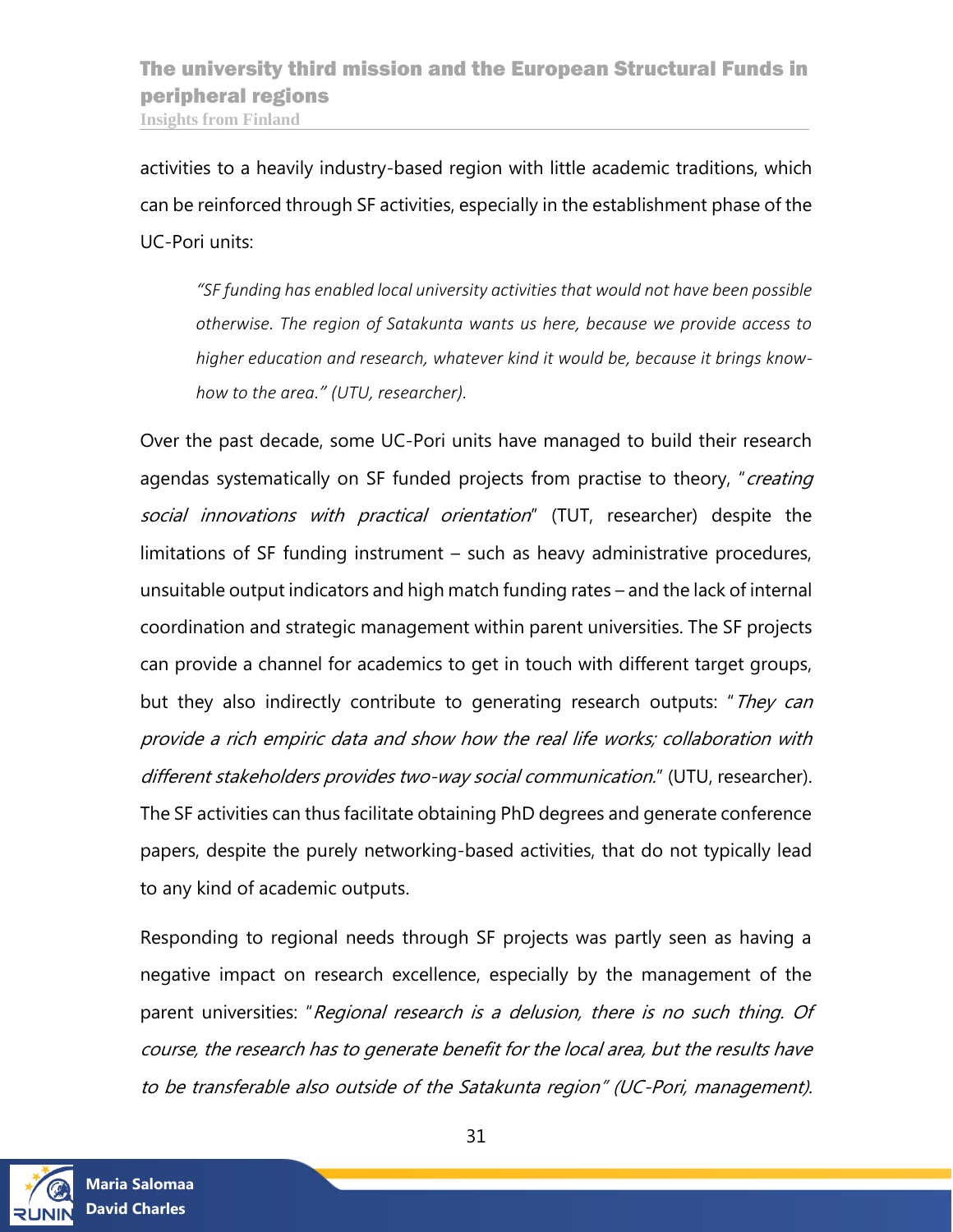The SF projects also typically lack an international aspect. Therefore, it is not an easy task to design and implement SF projects that are both beneficial for the region and create academic outputs. Currently, the focus of university-led SF projects tends to be on the former:

*"SF project have an applied research approach, which is contradictory when compared to other university's activities." (Aalto, researcher)*

*"Universities do not want to participate to SF projects. They are unprofitable, and it is hard to cover the match-financing and they do not serve the two core missions." (UTU, researcher)*

Because of this mismatch the researchers at the Pori campus felt that they are forced to balance between the differing views of their local partners and their home universities: "The biggest challenge is to find balance between universities' increasingly results-based approach and this regional development mission, like we have here in Pori" (TUT, researcher)." In the best-case scenario, typically when SF collaboration was based on long-term partnerships and strategically planned as part of research group's agenda, different missions come together naturally. Then the SF activities can have clear links with research and knowledge transfer activities:

*"I think that this kind of project work allows us to do both academic research and transfer knowledge to business sector. In addition to business collaboration, regional development and more practical work we conduct academic research on the side." (UTU, researcher)*

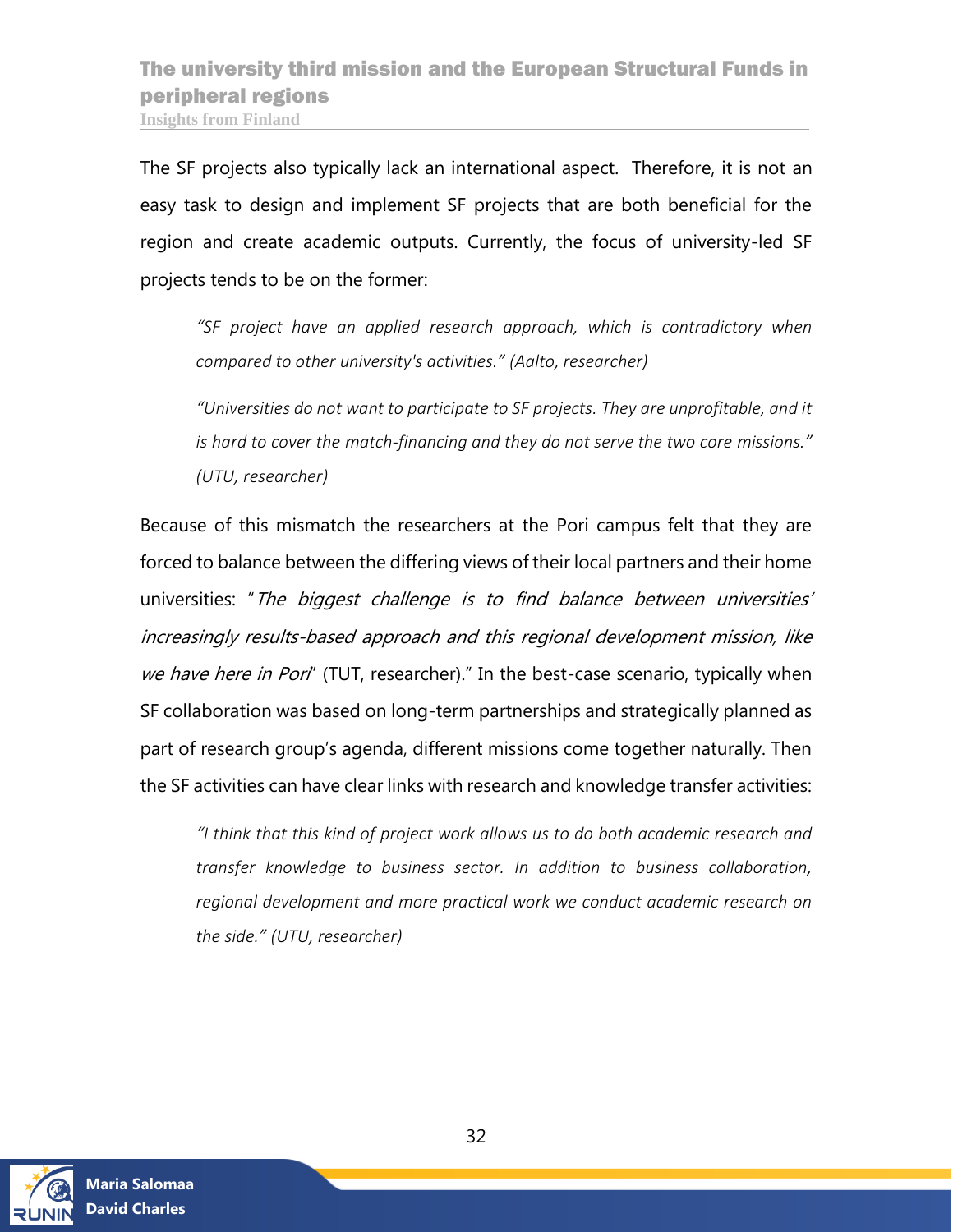## The university third mission and the European Structural Funds in peripheral regions

**Insights from Finland**

| <b>Challenge</b>                        | Impact                                                                                                                                                                                 | <b>Observed key elements</b>                                                                                                                                                                                                                            | Impact                                                                                                                                                                                                                                                                                         |
|-----------------------------------------|----------------------------------------------------------------------------------------------------------------------------------------------------------------------------------------|---------------------------------------------------------------------------------------------------------------------------------------------------------------------------------------------------------------------------------------------------------|------------------------------------------------------------------------------------------------------------------------------------------------------------------------------------------------------------------------------------------------------------------------------------------------|
| Collaboration                           | Create non-<br>desirable<br>competition;<br>Lack of regional<br>coordination;<br>Lack of business<br>partners<br>(peripheral<br>regions).                                              | Contribute to creating<br>long-term collaboration<br>with other HEIs,<br>businesses and public<br>organisations; more<br>complicated in remote<br>regions with less<br>potential partners.                                                              | Facilitate knowledge transfer<br>and capacity building;<br>Foster creating a culture of<br>collaboration with academia<br>and regional stakeholders;<br>May have an impact on policy-<br>making.                                                                                               |
| SF<br>administrative<br>procedures      | High bureaucracy;<br>High risk form of<br>funding;<br>High match-<br>funding rates;<br>Difficulties in<br>cross-regional<br>collaboration.                                             | Do not fund basic<br>research or degree<br>education; High success<br>rates; Regional policies<br>favour STEM;<br>Bureaucratic, non-<br>transparent and<br>complicated to manage;<br>Internal guidelines<br>complicated with<br>business collaboration. | Unclear guidelines may lead to<br>clawbacks and accessibility to<br>opportunistic behaviour;<br>Lower quality of implemented<br>projects; forces to build<br>research agendas too much on<br>local needs;<br>Unused potential in supporting<br>entrepreneurial activities.                     |
| University<br>organisational<br>culture | Embedding<br>projects to<br>academic core<br>complicated;<br>Lack of financial<br>resources for<br>match-funding;<br>Lack of internal<br>coordination;<br>Lack of academic<br>outputs. | Enable finding new ways<br>to work in regard to<br>basic mission;<br>Lack of strategic<br>planning and top<br>management's<br>involvement with<br>regional engagement<br>activities;<br>Focus widely on<br>generating traditional<br>academic outputs.  | Important source of funding in<br>delivering third stream<br>activities;<br>Forces individual researchers<br>to work as 'entrepreneurs';<br>Less attractive funding source<br>for universities in regards to<br>state funding model;<br>Forces academics to<br>camouflage research activities. |
| <b>SF Project</b><br>outputs            | Over-estimated<br>outputs;<br>Lack of academic<br>outputs;<br>Low number of<br>commercial<br>results.                                                                                  | Applied approach;<br>Allow researchers to<br>'work in the field';<br>Enable small-scale<br>regional pilots.                                                                                                                                             | Projects based on transferring<br>existing results instead of<br>cutting-edge technology;<br>Offers rich data sets for further<br>research; Publishing initial<br>results can be 'stepping stones'<br>to large-scale research<br>projects.                                                     |

#### <span id="page-32-0"></span>*Table 2. The impact of current challenges in university-led SF projects in the case of UC-Pori*

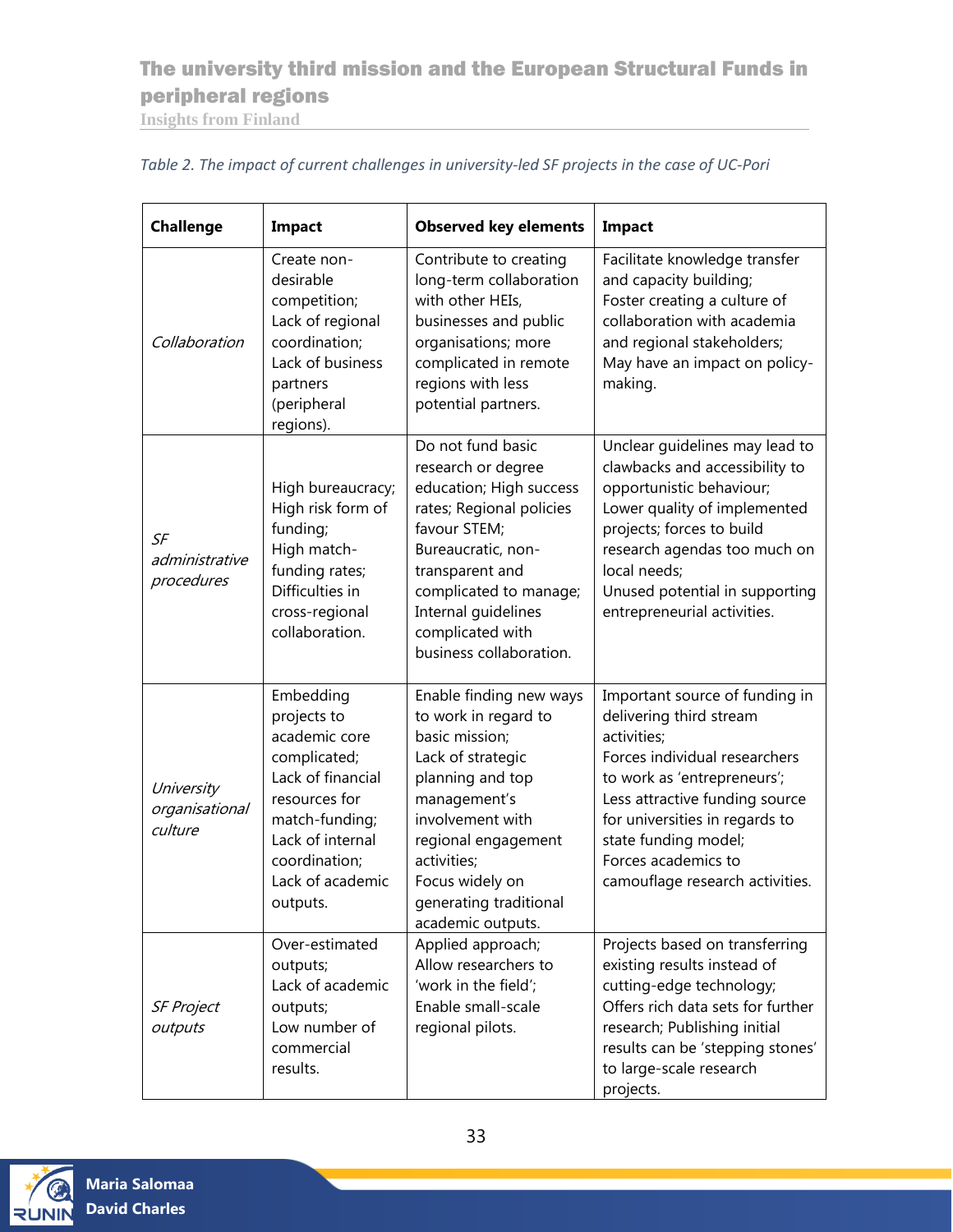<span id="page-33-0"></span>*5.2. Managing of regional engagement activities in entrepreneurial universities*

The case of the UC-Pori tells a story of four Finnish universities, whose remote units located in more peripheral area are forced to juggle between regional engagement activities and delivering traditional academic outputs. The Structural Funds programmes are one of the tools to support the former, though the national guidelines of the instruments are not suitable for directly generating the latter. This has forced researchers to 'camouflage' research outputs from these development projects or to work on publications or PhD degrees 'on the side' of SF activities. This is partly due to the rise of managerialism and other recent changes in the higher education policies in Finland. Especially the performance-based indicators in the state funding model has steered universities to focus more on the generation of academic outputs such as degrees and peer-reviewed publications.

The top management of the four home organisations emphasised, that the lack of suitable indicators for the engagement activities in the current state funding model forces them to measure success solely with publications and degrees: "The state is the most important source of funding, so it easily leads us to follow their indicators" (TUT, management). Even though national HE policies and many of the key funding instruments, e.g. the Academy of Finland, underline the importance of societal impact of university activities, the overall absence of proper indicators and difficulties to gain access to information (e.g. collaboration projects with firms may be classified) makes the issue very complicated.

*"SF has their own aims, and maybe university tries to combine those to its own objectives, but they do not go hand in hand. Universities don't have a need for the regional engagement, -- it cannot be measured and it is unimportant in the funding model. (UTU, researcher).*

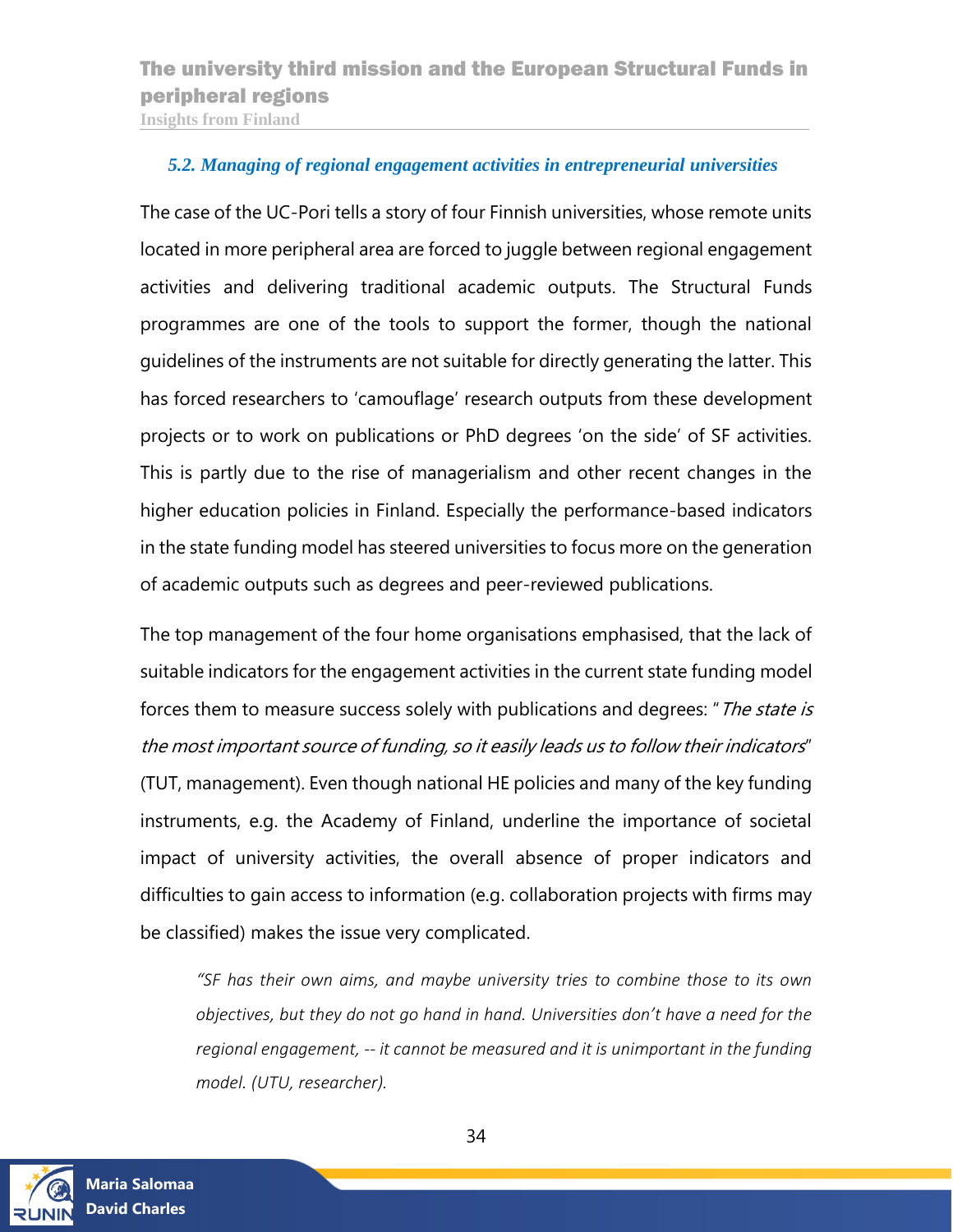However, the interviewed management would rather not change the current indicators than to replace them with too constricted ones: "In the worst case scenario we just end up counting patents. And that is a very narrow way to measure *impact*" (TUT, management). Some pointed out, that external research funding and publications are suitable also for measuring impact, though as an exception, University of Turku was currently working on internal performance indicators for societal impact, in which the amount of granted SF funding was one of the measurements of success. Overall the case of UC-Pori demonstrates how national and regional policies determine the conditions in which universities can transform towards entrepreneurial organisations (Stensaker & Benner, 2013), also what kind of funding is available for these activities (Trippl et al., 2015).

SF funding was considered to be complicated also in relation to universities' internal mechanisms, though the researchers pointed out that these are organisational issues that could be resolved with a support of university management. In the case of UC-Pori, it seems that a diversified funding base is not necessarily a step towards an entrepreneurial university or obtaining institutional autonomy (Gibb & Hannon, 2006; Armbruster, 2008) unless universities learn how to deal with these internal issues. Currently, the SF project were not seen as profitable even when the match-funding was covered by a third party. Although universities' third mission is mainly formalised in regional policies and R&D funding schemes (Vorley & Nelles, 2009; Nelles & Vorley, 2010), the implementation of these incentives remains very complex, and as noted by D'Este and Perkmann (2011), it is obvious that monetary incentives alone are not sufficient for initiating successful university-industry collaboration unless mission support one another (Etzkowitz & Kloften, 2005; Etzkowitz, 2013).



35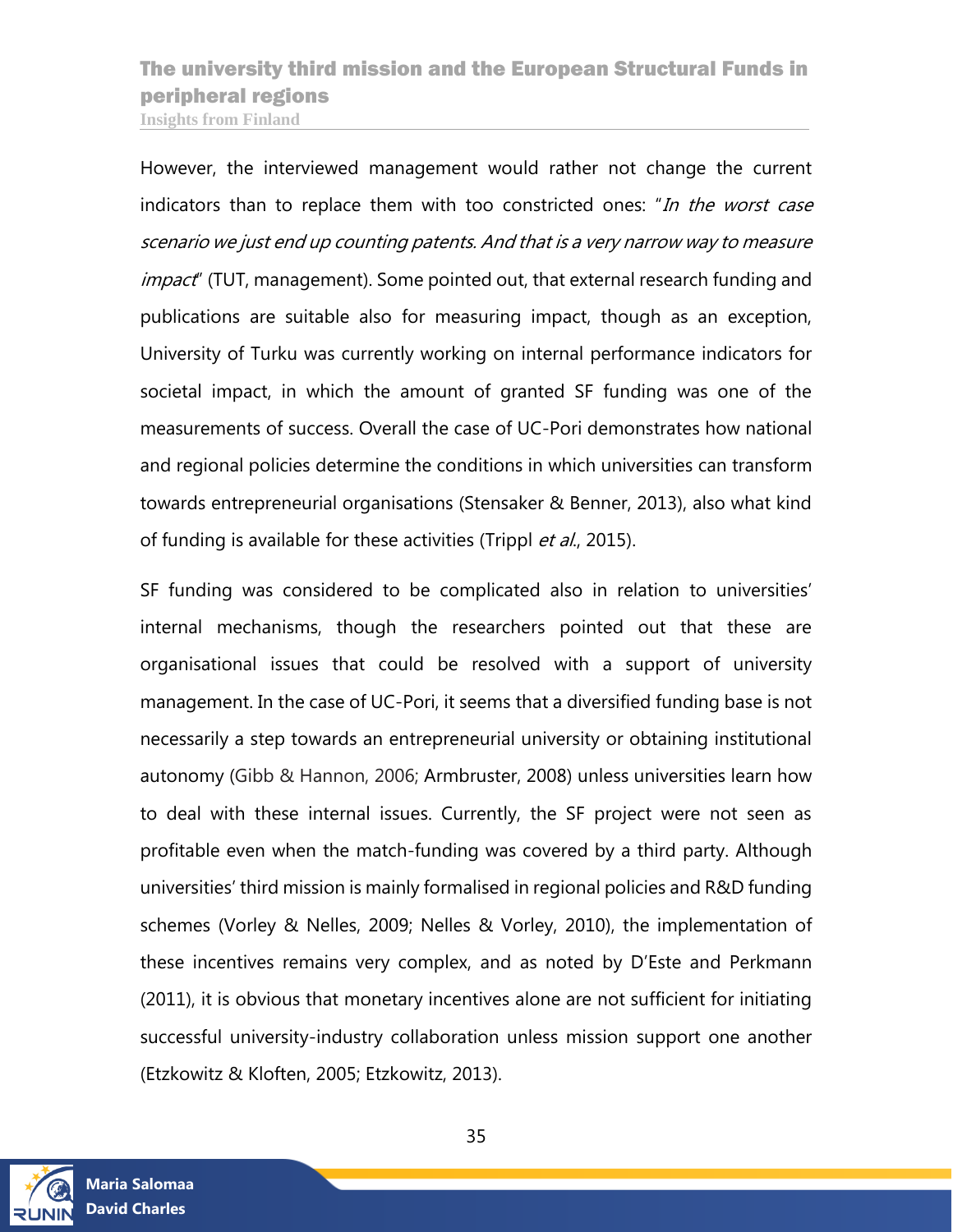In the case of UC-Pori, the lack of strategic planning of regional engagement activities was repeatedly emphasised. The burden to find ways to combine all the three missions falls mostly on the shoulders of individual researchers, though it is evident that "the regional needs and the core mission do not always meet" (UTU, researcher). This implies that UC-Pori and its parent universities have not managed to design a successful strategy for managing the third mission that would take individual, disciplinary and institutional issues into account (Pinheiro et al., 2015). In particular, the researchers specialised in non-STEM fields hoped, that the overall comprehension and discourse on science in HE policies would go beyond publications and rankings, focusing more on open science and universities' regional impact, in which SF programmes were seen as a very important source of funding.

The fact that researchers have managed to win larger project funding from the SF without any 'payback' from the state funding model can cause frustration among the academic staff and demotivate them to apply for the SF funding. Overall, the parent universities' management suggested that SF funding and other applied science projects fits better with universities of applied Sciences. Universities' third mission was considered to be delivered indirectly through education and research, also in university consortia, which supposedly have an enhanced regional mission. In reality, combining all three mission remain very challenging (Chatterton & Goddard, 2009). From the management's point of view, the consortia are even more complicated, because these remote units are built on a regional will and commitment to local higher education and there is a strong political push with earmarked state funding, so their (research) activities redeem more reactive than strategic.

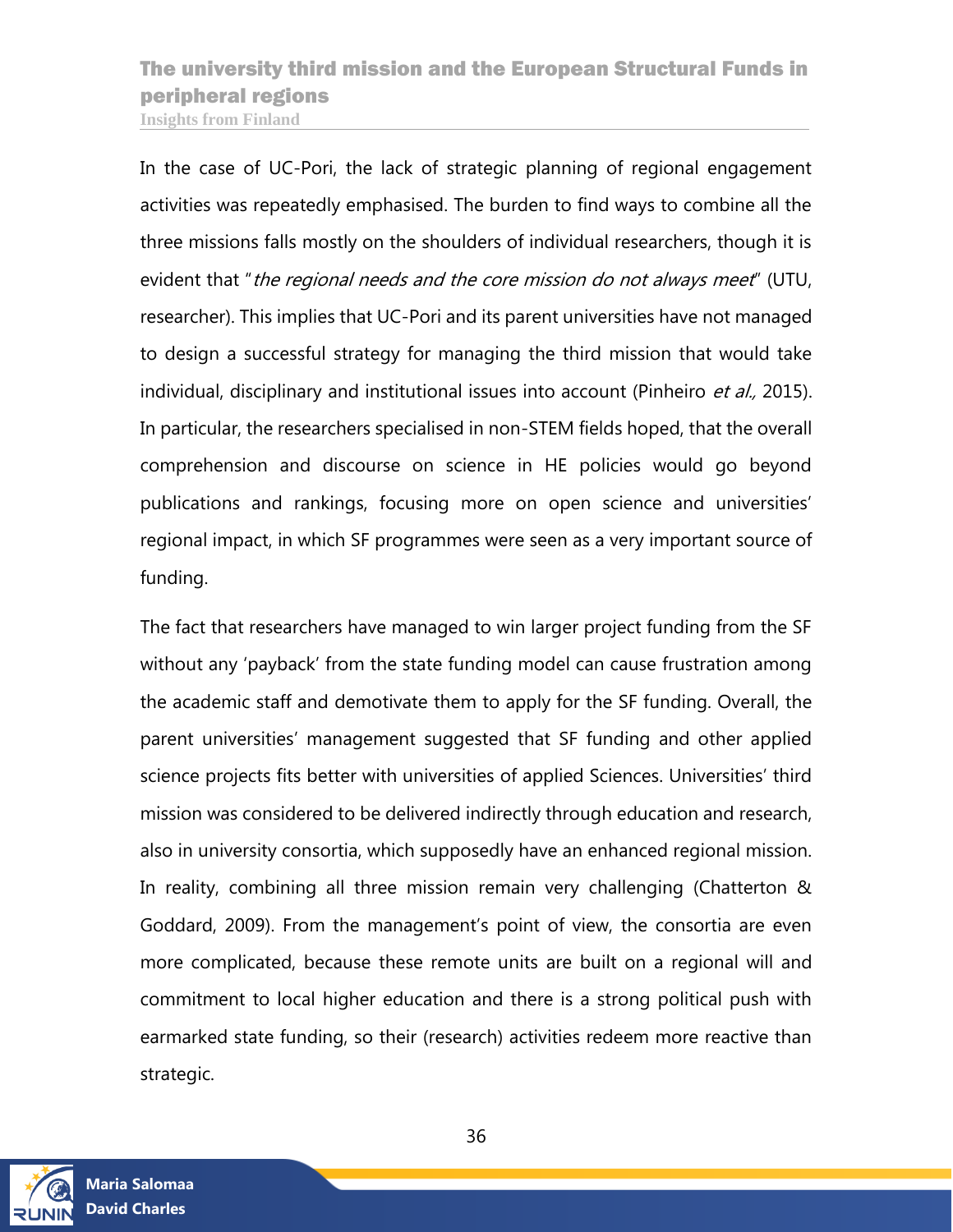As Clark (1998) noted, responding to regional needs is complicated in a traditional academic infrastructure, but it remains challenging also in a network of universities with a specific regional mission: the lack of clear common research agenda (FINHEEC, 2013) and overlapping – and sometimes contradictory needs – of different stakeholders and parent universities makes regional activities very complicated to plan and deliver. Finally, the data collected from UC-Pori reveals that Finnish universities mainly continue to run these remote units in peripheral regions, because they generate more state funding through degrees. Thus, their existence is linked to the financial conditions, including external resources from the municipalities and SF funding, which demonstrates how universities are more inclined to go for opportunistic rather than strategically entrepreneurial behaviour (Stensaker & Benner, 2013).

# <span id="page-36-0"></span>6. Conclusion: Academic core and regional development – Managing universities' third mission through Structural Funds programmes

This study sought to contribute to the current discussion on universities' third mission and entrepreneurial universities through examining how European Cohesion Policy transformed into national SF Operational Programmes can enhance universities' regional engagement. Through a single case study of the University Consortium of Pori, the aim was to explore how universities can manage and deliver their third mission through SF programmes and to investigate the specific characteristic of SF activities conducted by universities. The tentative findings from UC-Pori's engagement with SF programmes are supported by previous studies: SF projects can indeed strengthen universities regional engagement (Charles & Michie, 2013) and their R&D capacity (Muizniece &

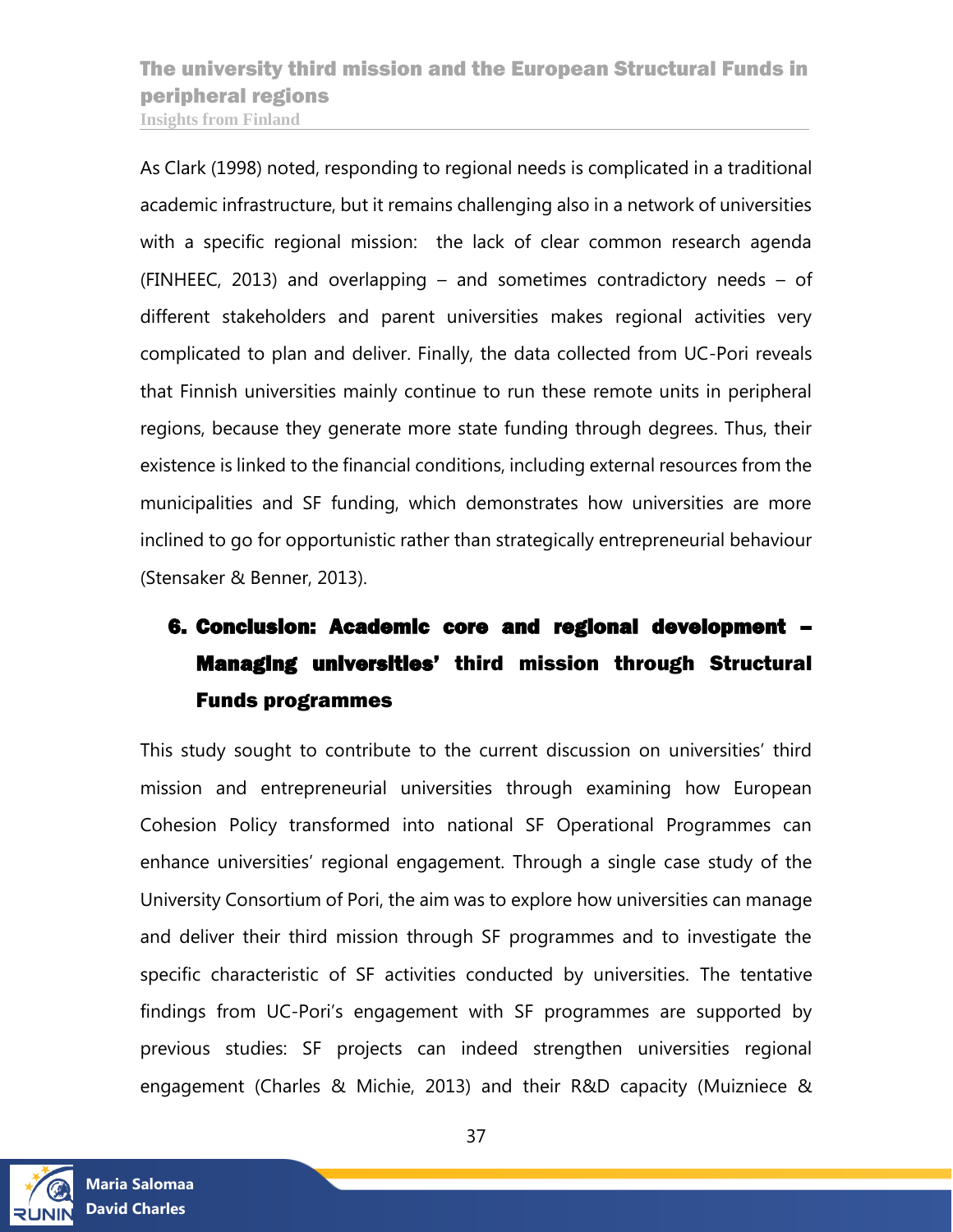Peiseniece, 2012), but the implementation of SF projects within a Finnish university framework remains challenging because of a number of organisational issues, higher education policies that focus solely on traditional academic outputs and finally, strict guidelines of SF funding.

SF programmes may enable universities to respond to regional needs through collaborative research projects (Fonseca & Salomaa, 2019), but the administrative burden of the Operational Programmes (Spilanis et al., 2016) hinders obtaining the potential of these activities, which was evident in the case of UC-Pori. This pushes beneficiaries towards alternative national funding in more innovative initiatives (Bachtler & Wishlade, 2004), though in the case of Pori, this is also due to the fact that the Finnish state funding model steers universities towards traditional academic outputs, which are not automatically – or easily – aligned with SF projects' deliverables. Another big mismatch detected from the interview data was UC-Pori's strong orientation towards regional engagement; whereas UC-Pori's personnel found that SF instruments are one of the key tools in delivering their regional mission, their parent universities' top management regarded such activities as irrelevant, even though SF projects could support further development of key disciplines and even contribute to planning and implementation of new study programmes.

However, through an enhanced strategic planning (Muizniece & Peiseniece, 2012), more active engagement of the university management and carefully planned project portfolio, universities could strengthen their regional engagement activities through SF projects (Charles & Michie, 2013) instead of the current, rather ad-hoc approach based on individual academics' effort to support their regions and generate external funding – and to safeguard their jobs. In doing so, the

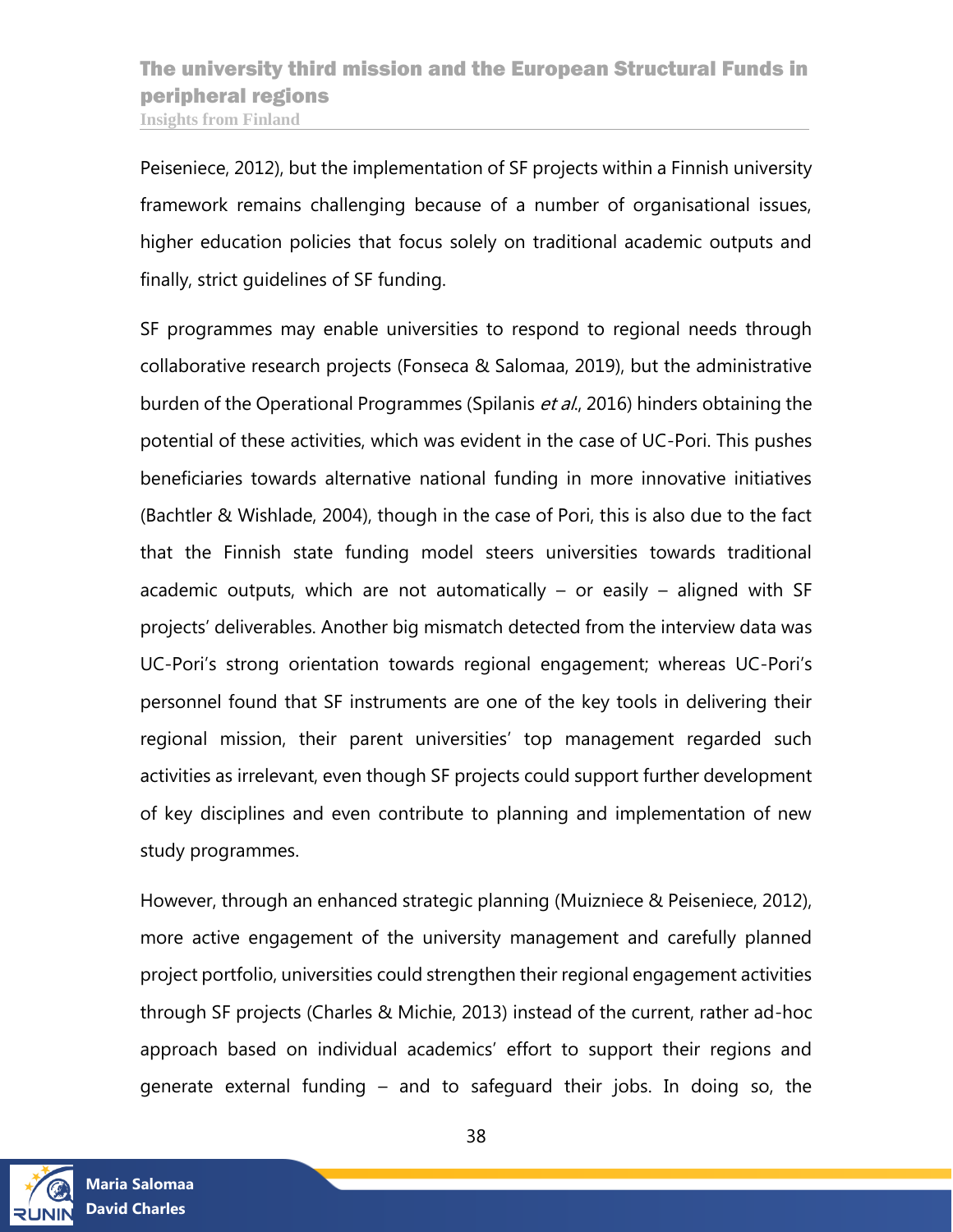universities could set and achieve more realistic entrepreneurial goals assigned in regional development policies, such as supporting local SMEs, networking and knowledge transfer in peripheral areas (Brown, 2016) through SF activities.

Previous studies emphasise, that universities' third mission is heavily shaped by their regional context (Salomaa, 2019); As also the formulation and implementation of SF Operational Programmes are nationally differentiated and very dependent on regional circumstances (Bachtler & Wren, 2007), further comparative studies on entrepreneurial universities' engagement with SF projects could provide more insight on the ways their third stream activities are delivered on a micro scale (Lebeau & Cochrane, 2015). Further evidence could facilitate designing institutional strategies for managing the third mission more efficiently so that each mission enhances one another (Etzkowitz & Kloften, 2005; Etzkowitz, 2013), taking different individual, disciplinary and institutional issues into account (Pinheiro et al., 2015). This would also enable maximising the regional benefits of university-led SF activities.

### <span id="page-38-0"></span>References

Agrawal, A. (2001). University-to-Industry knowledge transfer: literature review and unanswered questions. International Journal of Management Reviews, 3, 285–302.

Arbo, P. & Benneworth, P. (2007). Understanding the Regional Contribution of Higher Education Institutions: A Literature Review, OECD Education Working Papers 9, OECD Publishing, Paris.

Armbruster, C. (2008). Research Universities: autonomy and self-reliance after the Entrepreneurial University. Policy Futures in Education, 6, 372–389.

Autonomous Robot Ecosystem, website

[https://www.tuni.fi/en/research/autonomous-robot-ecosystem,](https://www.tuni.fi/en/research/autonomous-robot-ecosystem) accessed 2<sup>nd</sup> August 2019.

Bachtler, J. & Wishlade, F. (2014). Searching for Consensus: The Debate on Reforming EU

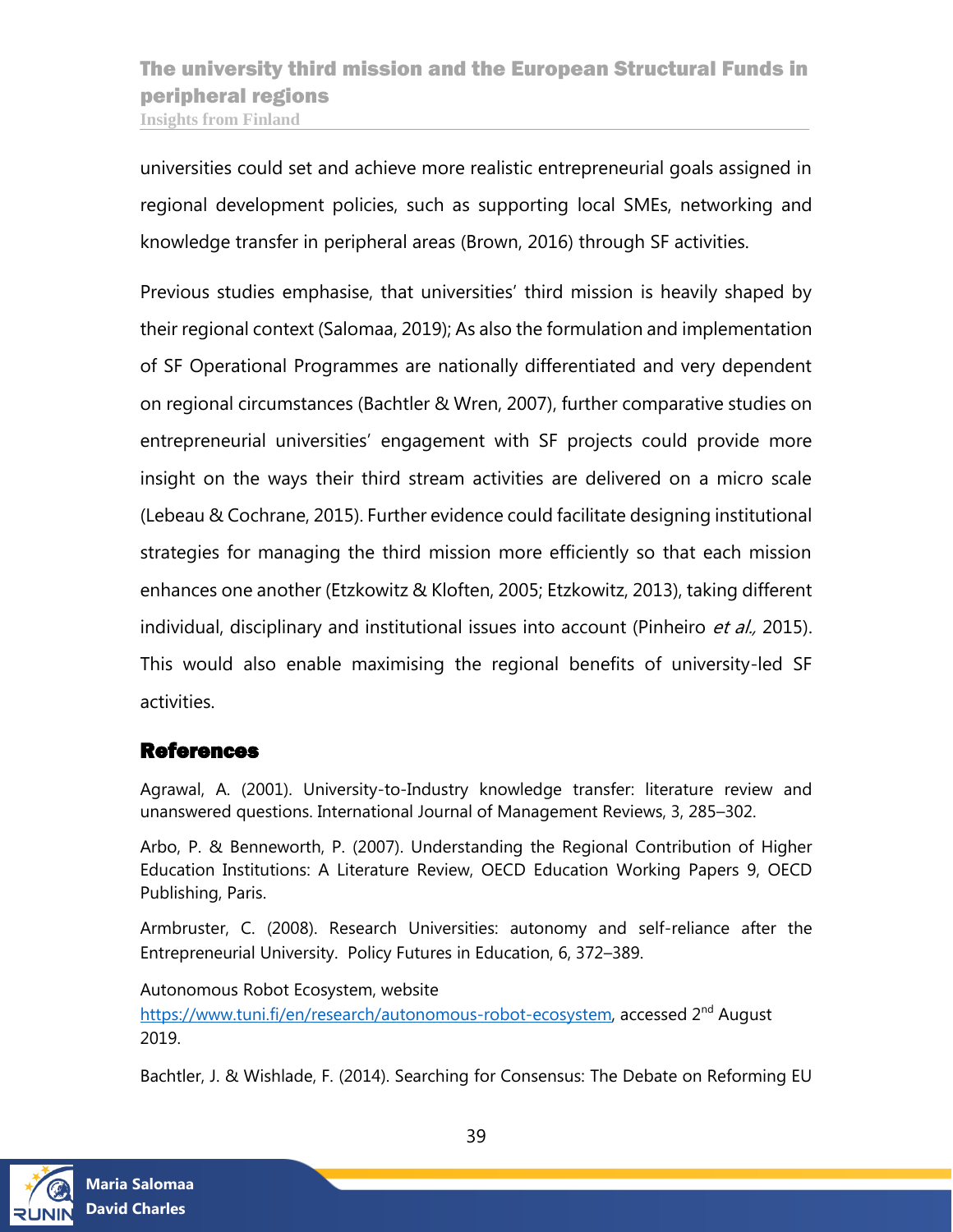Cohesion Policy. European Policies Research Paper 55, European Policies Research Centre.

Bachtler, J. & Wren, C. (2006). Evaluation of European Union Cohesion policy: Research questions and policy challenges. Regional Studies, 40:2, 143–153.

Benneworth, P. & Sanderson, A. (2009). The regional engagement of universities: Building capacity in a sparse innovation environment. Higher Education Management and Policy, 21:1, 123–140.

Benneworth, P. & Cunha, J. (2015). Universities' contributions to social innovation: reflections in theory & practice. European Journal of Innovation Managemen,18, 508–527.

Breznitz, M.S. & Feldman, M.P. (2012). The engaged university. Journal of Technology Transfer, 37, 139–157.

Brown, R. (2016). Mission impossible? Entrepreneurial universities and peripheral regional innovation systems. Industry and Innovation, 23:2, 189–205.

Campusbased competence building for social welfare and healthcare services, website [https://sites.tuni.fi/kampussote/in-english/,](https://sites.tuni.fi/kampussote/in-english/) accessed 2<sup>nd</sup> August 2019.

Charles, D. (2016). The rural university campus and support for rural innovation. Science and Public Policy, 43:6, 763–773.

Charles, D. & Michie, R. (2013). Evaluation of the main achievements of cohesion policy programmes and projects over the longer them in 15 selected regions. Case Study North East England.

Charles, D., Kitagawa, F. and Uyarra, E. (2014). University in Crisis? - new challenges and strategies in two English city-regions. Cambridge Journal of Regions, Economy and Society, 7:2, 475–496.

Chatterton, P. & Goddard, J. (2000). The Response of Higher Education Institutions to Regional Needs. European Journal of Education, 35:4, 475–496.

Clark, B.R. (1998). Entrepreneurial Universities. Organizational Pathways of Transformation, IAU Press.

Clark, B.R. (2004). Delineating the character of the entrepreneurial university. Higher Education Policy, 17, 355–370.

DELTA Research database, http://delta.ucpori.fi/?lang=en, first accessed 30<sup>th</sup> of August 2017.

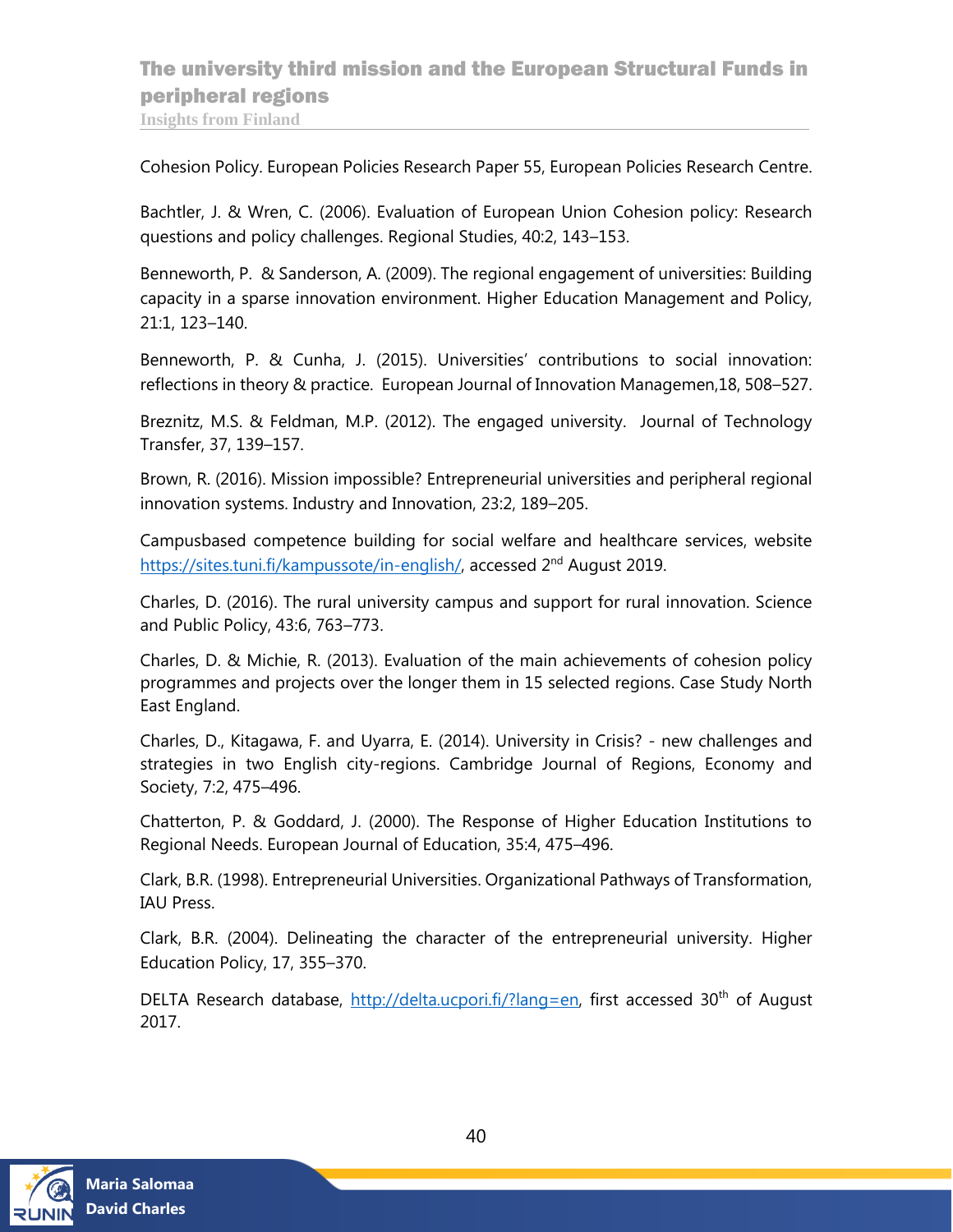D'Este, P., & Perkmann, M. (2011). Why do academics engage with industry? The entrepreneurial university and individual motivations. The Journal of Technology Transfer, 36:3, 316–339.

Etzkowitz, H. (2013): Anatomy of the entrepreneurial university, Social Science Information, 52:3, 486–511.

Etzkowitz, H. & Kloften, M. (2005). The innovating region: toward a theory of knowledgebased regional development. R&D Management, 35:3, 243–255.

European Commission (2010): EUROPE 2020. A European strategy for smart, sustainable and inclusive growth. Retrieved from

[http://ec.europa.eu/eu2020/pdf/COMPLET%20EN%20BARROSO%20%20%20007%20-](http://ec.europa.eu/eu2020/pdf/COMPLET%20EN%20BARROSO%20%20%20007%20-%20Europe%202020%20-%20EN%20version.pdf) [%20Europe%202020%20-%20EN%20version.pdf](http://ec.europa.eu/eu2020/pdf/COMPLET%20EN%20BARROSO%20%20%20007%20-%20Europe%202020%20-%20EN%20version.pdf)

European Commission, Cohesion Policy website [https://ec.europa.eu/regional\\_policy/en/policy/how/priorities/,](https://ec.europa.eu/regional_policy/en/policy/how/priorities/) accessed 1<sup>st</sup> August 2019.

European Regional Development Fund and on specific provisions concerning the Investment for growth and jobs goal and repealing, Regulation (EC) No 1080/2006. Retrieved from

[https://eur-lex.europa.eu/legal-content/EN/TXT/PDF/?uri=CELEX:32013R1301&from=EN,](https://eur-lex.europa.eu/legal-content/EN/TXT/PDF/?uri=CELEX:32013R1301&from=EN)

Finnish Ministry of Culture and Education (2017). Universities core funding model. Retrieved from

https://minedu.fi/documents/1410845/4392480/Universities\_funding\_2017.pdf/abc0974d -b8d5-4486-a12a-aa141d54b66f/Universities\_funding\_2017.pdf

Finnish Ministry of Education and Culture, MoEC (2015): Vastuullinen ja vaikuttava. Tulokulmia korkeakoulujen yhteiskunnalliseen vaikuttavuuteen, 2015:13. Retrieved from <http://julkaisut.valtioneuvosto.fi/bitstream/handle/10024/75117/okm13.pdf>

Flyvbjerg, B. (2006). Five Misunderstandings about Case-Study Research. Qualitative Inquiry,12:2, 219–245.

Fonseca, L. & Salomaa, M. (2019). Entrepreneurial universities and regional innovation: matching smart specialisation strategies to regional needs? RUNIN Working paper series, 03/2019.

Foray, D., David, P. A., & Hall, B. H. (2011). Smart Specialisation from Academic Idea to Political Instrument, the Surprising Career of a Concept and the Difficulties Involved in its Implementation. Retrieved from<https://infoscience.epfl.ch/record/170252>

Fratesi, U. & Wishlade, F. G. (2017). The impact of European Cohesion Policy in different contexts. Regional Studies, 50:6, 817–821.

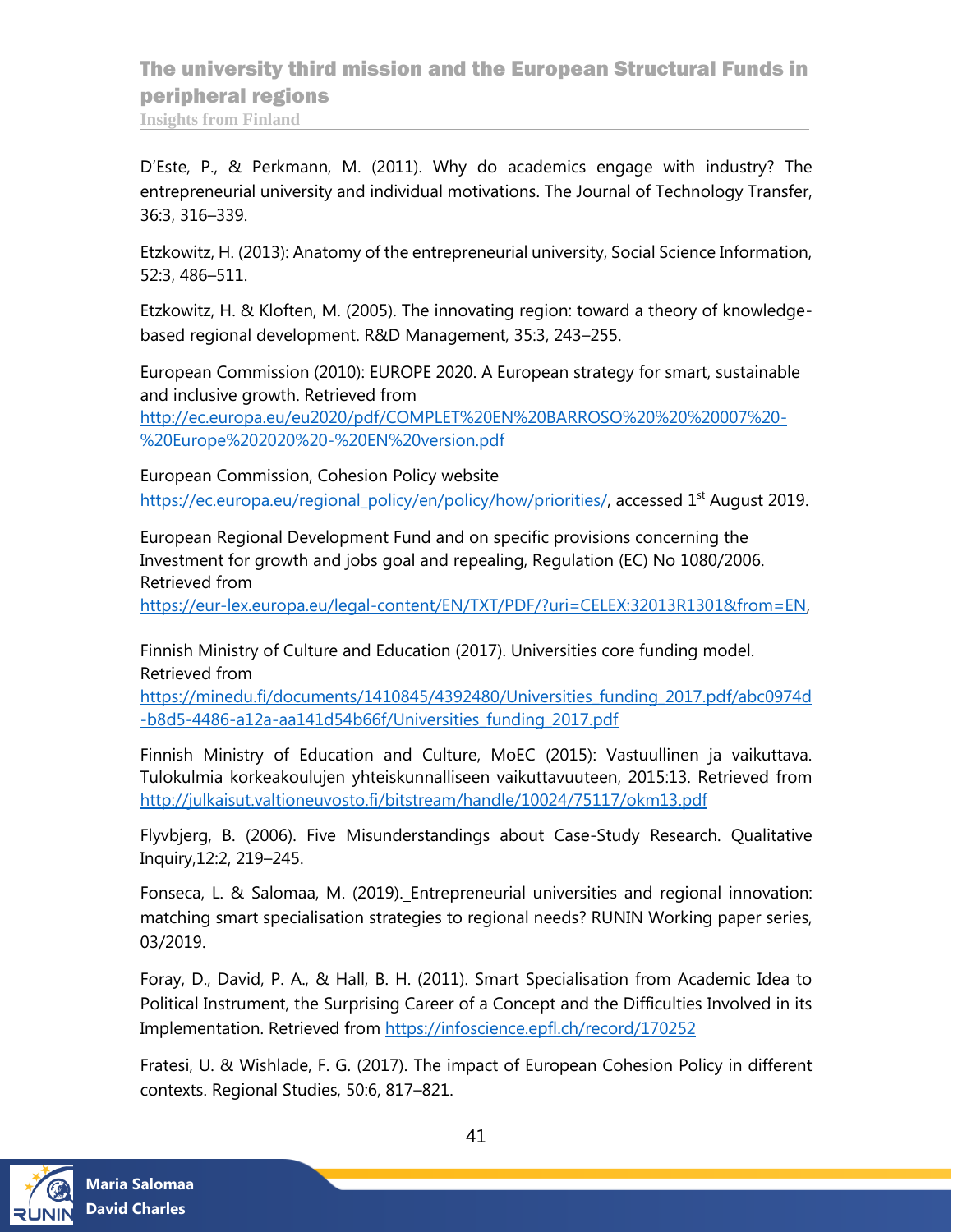# The university third mission and the European Structural Funds in peripheral regions

**Insights from Finland**

Gagliardi, L. & Percoco, M. (2017). The impact of European Cohesion Policy in urban and rural regions. Regional Studies, 51:6, 857–868.

Gibb, B. & Hannon, P. (2006). Towards the Entrepreneurial University? International Journal of Entrepreneurship Education, 4, 73–110.

Jongbloed, B., Enders, J. & Salerno, C. (2008). Higher education and its communities: Interconnections, interdependencies and a research agenda. Higher Education, 56, 303– 324.

Lebeau, Y. & Cochrane, A. (2015). Rethinking the 'third mission': UK universities and regional engagement in challenging times. European Journal of Higher Education, 5:3, 250–263.

McCann, P., & Ortega-Argilés, R. (2015). Smart Specialization, Regional Growth and Applications to European Union Cohesion Policy. Regional Studies, 49:8, 1291-1302.

Miles, M. B., Huberman, M. A. & Saldana, J. (2014). Qualitative Data Analysis. A Methods Sourcebook, SAGE Publications, US.

Muizniece, L. & Peiseniece, L. (2012). EU Structural Funds Investment in R&D and its influence on innovation development – the case of university of Latvia. in European Integration Studies, 6.

Nelles, J. & Vorley, T. (2010). From Policy to Practice: engaging and embedding the third mission in contemporary universities. International Journal of Sociology and Social Policy, 30:7, 341–353.

Percoco, M. (2017): Impact of European Cohesion Policy on regional growth: does local economic structure matter? Regional Studies, 51:6, 833–843.

Pinheiro, R., Langa, P. V. & Pausits, A. (2015). The institutionalization of universities' third mission: introduction to the special issue. European Journal of Higher Education, 5:3, 227– 232.

Regional Council of Satakunta, website http://www.satakuntaliitto.fi/english, accessed 12th November 2018.

Regional strategic plan of the Satakunta region 2018-2021. Retrieved from [http://www.satakuntaliitto.fi/sites/satakuntaliitto.fi/files/tiedostot/Aluekehitys/MAKO\\_201](http://www.satakuntaliitto.fi/sites/satakuntaliitto.fi/files/tiedostot/Aluekehitys/MAKO_2018_2021/Satakunnan_maakuntaohjelma_2018-2021_SahkoinenJulkaisu_LowRes.pdf) [8\\_2021/Satakunnan\\_maakuntaohjelma\\_2018-2021\\_SahkoinenJulkaisu\\_LowRes.pdf](http://www.satakuntaliitto.fi/sites/satakuntaliitto.fi/files/tiedostot/Aluekehitys/MAKO_2018_2021/Satakunnan_maakuntaohjelma_2018-2021_SahkoinenJulkaisu_LowRes.pdf)

Rodriguez-Pose A. & Fratesi, U. (2004). Between Development and Social Policies: The impact of European Structural Funds in Objective 1 regions. Regional Studies, 38:1, 97– 113.

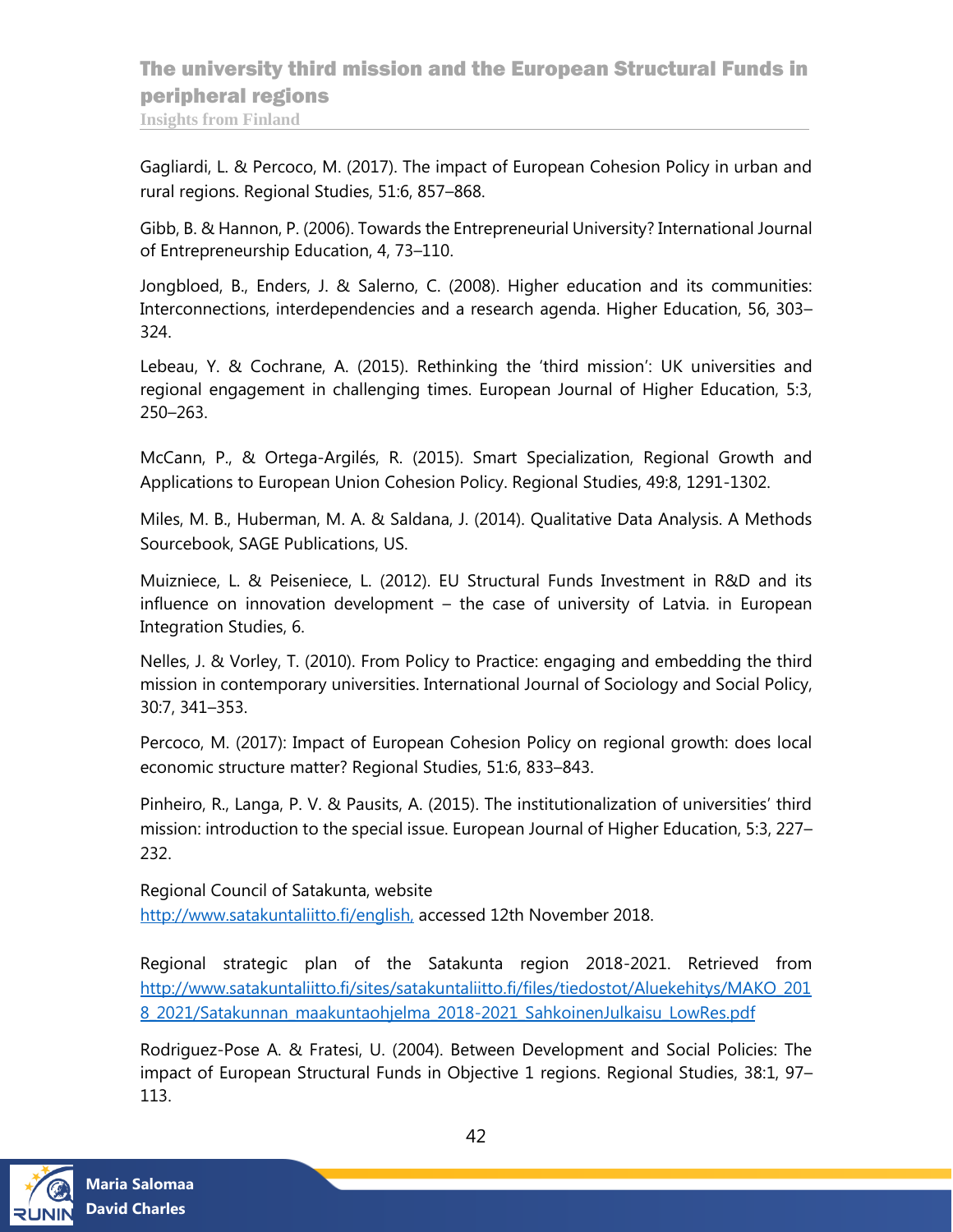Roper, C.D. & Hirth, M. A. (2005). A History of Change in the Third Mission of Higher Education: The Evolution of One-way Service to Interactive Engagement. Journal of Higher Education Outreach and Engagement,10:3, 3–20.

Santos, D., & Caseiro, N. (2015). The Challenges of Smart Specialization Strategies and the Role of Entrepreneurial Universities: A New Competitive Paradigm. In Carmo Farinha, L. M., Ferreira, J. J. M., Smith, H. L. & Bagchi Sen, S. (Eds.), Handbook of Research on Global Competitive Advantage through Innovation and Entrepreneurship.

Salomaa, M (2019). Third mission and regional context: assessing universities' entrepreneurial architecture in rural regions- Regional Studies, Regional Science, 6:1, 233- 249.

Satakunta Region: RIS3 strategy (2014). Retrieved from [http://www.satakuntaliitto.fi/sites/satakuntaliitto.fi/files/RIS3\\_\\_Satakunta2014\\_TEM.pdf](http://www.satakuntaliitto.fi/sites/satakuntaliitto.fi/files/RIS3__Satakunta2014_TEM.pdf)

Saunders, M., Lewis, P. & Thornhill, A. (2016). Research Methods for Business Students (7th edn.), Pearson.

Spilanis, I., Kizos, T., & Giordano, B. (2016). The effectiveness of European Regional Development Fund projects in Greece: Views from planners, management staff and beneficiaries. European Urban and Regional Studies, 23:2, 182–197.

#### Statistics Finland. Retrieved from

[https://www.tilastokeskus.fi/tup/suoluk/suoluk\\_vaesto\\_en.html#demographicdependenc](https://www.tilastokeskus.fi/tup/suoluk/suoluk_vaesto_en.html#demographicdependencyratiobymunicipality,2017) [yratiobymunicipality,2017](https://www.tilastokeskus.fi/tup/suoluk/suoluk_vaesto_en.html#demographicdependencyratiobymunicipality,2017)

Stensaker, B. & Benner, M. (2013). Doomed to be Entrepreneurial: Institutional Transformation of Institutional Lock-Ins of 'New' Universities?. Minerva, 51:4, 399–416.

Structural Fund information service: ERDF and ESD projects in Finland during the 2014- 2020 programme period, https://www.eura2014.fi/rrtiepa/?lang=en, first accessed on the 1<sup>st</sup> of September 2017.

Sustainable growth and jobs 2014 - 2020 - Finland's structural funds programme. Retrieved from [https://www.rakennerahastot.fi/documents/10179/43217/Ohjelma](https://www.rakennerahastot.fi/documents/10179/43217/Ohjelma-asiakirja+valmis.pdf/)[asiakirja+valmis.pdf/](https://www.rakennerahastot.fi/documents/10179/43217/Ohjelma-asiakirja+valmis.pdf/)

Tampere university, website https://www.tuni.fi/en/about-us, accessed 20<sup>th</sup> February 2019.

The Finnish Higher Education Evaluation Council, FINHEEC (2013). Korkeakoulut yhteiskunnan kehittäjinä. Korkeakoulujen yhteiskunnallisen ja alueellisen vaikuttavuuden